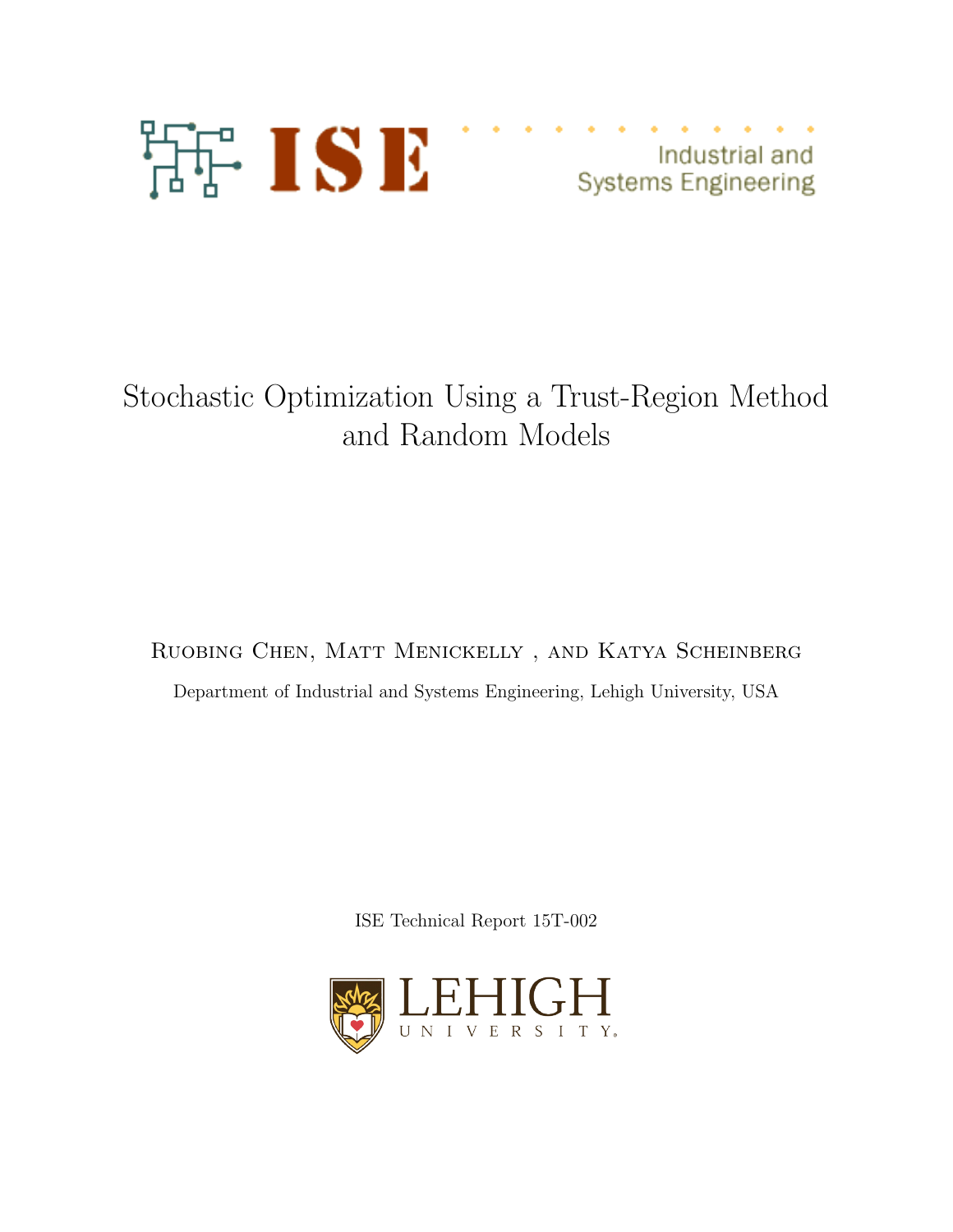# Stochastic Optimization Using a Trust-Region Method and Random Models

RUOBING CHEN<sup>\*1</sup>, MATT MENICKELLY <sup>†1</sup>, AND KATYA SCHEINBERG <sup>‡1</sup>

<sup>1</sup>Department of Industrial and Systems Engineering, Lehigh University, USA

April 15, 2015

#### Abstract

In this paper, we propose and analyze a trust-region model-based algorithm for solving unconstrained stochastic optimization problems. Our framework utilizes random models of an objective function  $f(x)$ , obtained from stochastic observations of the function or its gradient. Our method also utilizes estimates of function values to gauge progress that is being made. The convergence analysis relies on requirements that these models and these estimates are sufficiently accurate with sufficiently high, but fixed, probability. Beyond these conditions, no assumptions are made on how these models and estimates are generated. Under these general conditions we show an almost sure global convergence of the method to a first order stationary point. In the second part of the paper, we present examples of generating sufficiently accurate random models under biased or unbiased noise assumptions. Lastly, we present some computational results showing the benefits of the proposed method compared to existing approaches that are based on sample averaging or stochastic gradients.

# 1 Introduction

Derivative free optimization (DFO) [7] has recently grown as a field of nonlinear optimization which addressed optimization of black-box functions, that is functions whose value can be (approximately) computed by some numerical procedure or an experiment, while their closed-form expressions and/or derivatives are not available and cannot be approximated accurately or efficiently. Although the role of derivative-free optimization is particularly important when objective functions are noisy, traditional DFO methods have been developed primarily for deterministic functions. The fields of stochastic optimization [16, 22] and stochastic approximation [25] on the other hand focus on optimizing functions that are stochastic in nature. Much of the focus of these methods depend on the availability and use of stochastic derivatives, however, some work has addressed stochastic black box functions, typically by some sort of a finite differencing scheme [14].

<sup>∗</sup>E-mail: Ruobing.Chen@us.bosch.com

<sup>†</sup>E-mail: mjm412@lehigh.edu

<sup>‡</sup>E-mail: katyas@lehigh.edu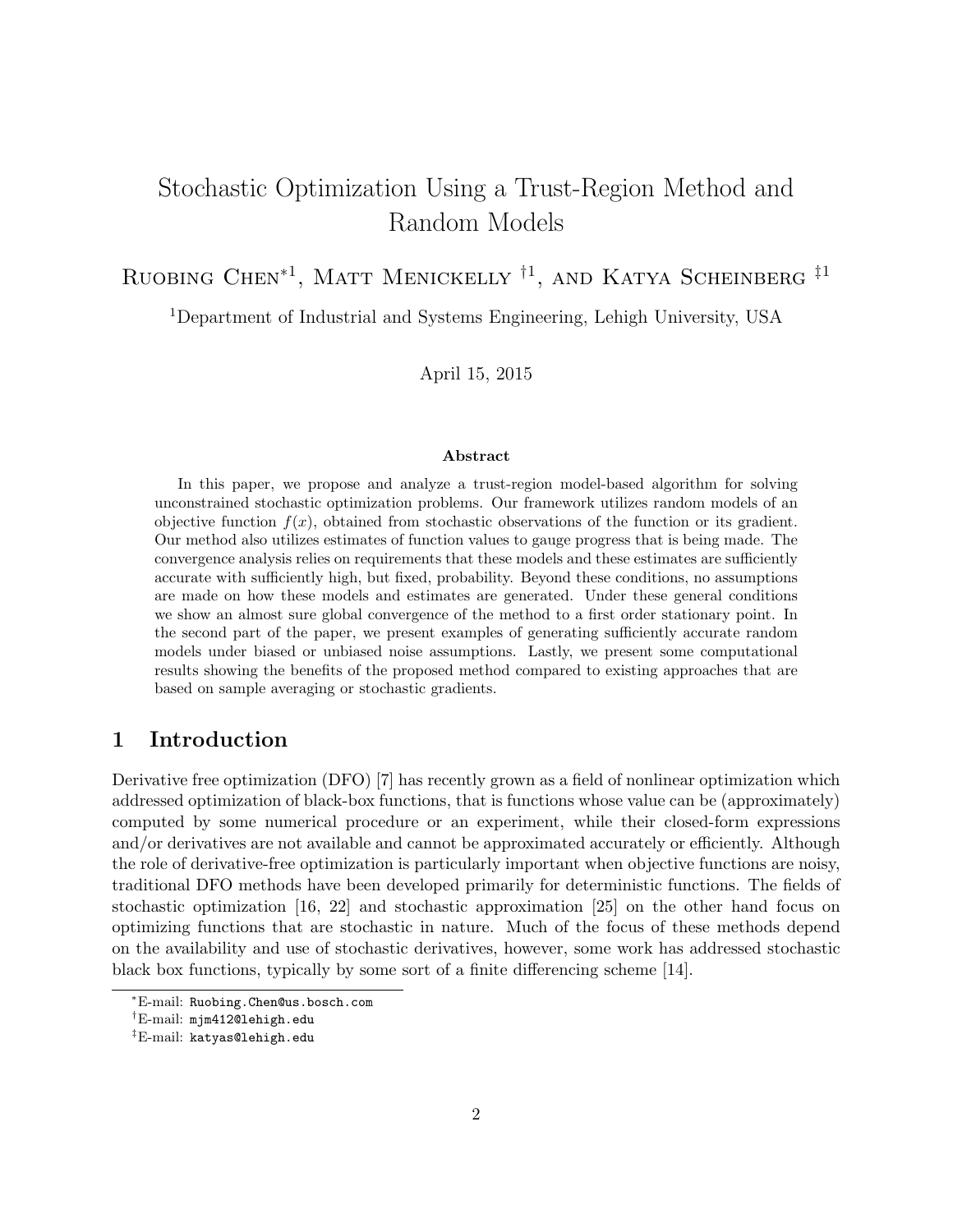In this paper, using methods developed for DFO, we aim to solve

$$
\min_{x \in \mathbf{R}^n} f(x) \tag{1}
$$

where  $f(x)$  is a function which is assumed to be smooth and bounded from below, and whose value can only be computed with some noise. Let  $f$  be the noisy computable version of  $f$ , which takes the form

$$
\tilde{f}(x) = f(x, \varepsilon)
$$

where the noise  $\varepsilon$  is a random variable.

In recent years, some DFO methods have been extended to and analyzed for stochastic functions [8]. Additionally, stochastic approximation methodologies started to incorporate techniques from the DFO literature [4]. The analysis in all that work assumes some particular structure of the noise, including the assumption that the noisy function values give an unbiased estimator of the true function value.

There are two main classes of methods in this setting of stochastic optimization: stochastic gradient (SG) methods (such as the well known Robbins-Monro method) and sample averaging (SA) methods. The former (SG) methods roughly work as follows: they obtain one realization of an unbiased estimator of the gradient at each iteration and take a step in the direction of the negative gradient. The step sizes progressively diminish and the iterates are averaged to form a sequence that converges to a solution. These methods typically have very inexpensive iterations, but exhibit slow convergence and are strongly dependent on the choice of algorithmic parameters, particularly the sequence of step sizes. Many variants exist that average the gradient information from past iterations and are able to accept sufficiently small, but nondecreasing step sizes [13, 1]. However, the convergence remains slow, and parameter tuning remains necessary in most cases. Moreover, the majority of these methods have been developed exclusively for convex functions and may not converge in non convex settings. An exception is the randomized stochastic (accelerated) gradient  $(RS(A)G)$  method presented in [11], [10]. This method employs random stopping criteria to provide theoretical first-order convergence even in nonconvex cases, but do not appear to be very practical.

The second class of methods, (SA), is based on sample averaging of the function and gradient estimators,which is applied to reduce the variance of the noise. These methods repeatedly sample the function value at a set of points in hopes to ensure sufficient accuracy of the function and gradient estimates. For a thorough introduction and references therein, see [18]. The optimization method and sampling process are usually tightly connected in these approaches, hence, again, algorithmic parameters need to be specially chosen and tuned. These methods tend to be more robust with respect to parameters and enjoy faster convergence at a cost of more expensive iterations. However, none of these methods are applicable in the case of biased noise and they suffer significantly in the presence of outliers.

The goal of this paper is to show that a *standard efficient unconstrained optimization method*, such as a trust region method, can be applied, with very small modifications, to stochastic nonlinear (not necessarily convex) functions and can be guaranteed to converge to first order stationary points as long as certain conditions are satisfied. We present a general framework, where we do not specify any particular sampling technique. The framework is based on the trust region DFO framework [7], and its extension to probabilistic models [2]. In terms of this framework and the certain conditions that must be satisfied, we essentially assume that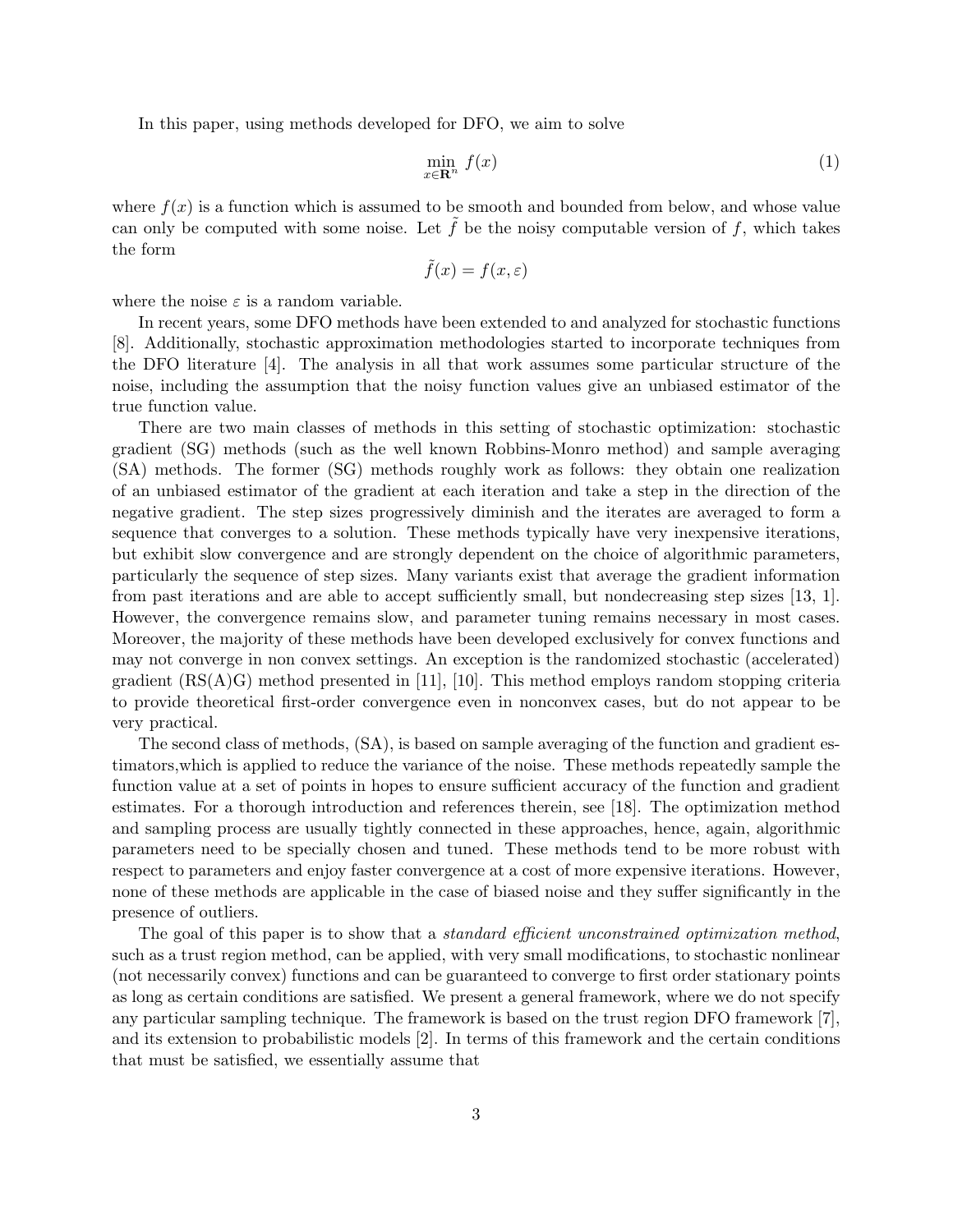- the local models of the objective function constructed on each iteration satisfy some first order accuracy requirement with sufficiently high probability,
- and that function estimates at the current iterate and at a potential next iterate are sufficiently accurate with sufficiently high probability.

The main novelty of this work is the analysis of the framework and the resulting weaker, more general, conditions compared to prior work. In particular,

- we do not assume that the probabilities of obtaining sufficiently accurate models and estimates are increasing (they simply need to be above a certain constant) and
- we do not assume any distribution of the random models and estimates. In other words, if a model or estimate is inaccurate, it can be arbitrarily inaccurate, i.e. the noise in the function values can have nonconstant bias.

It is also important to note that while our framework and model requirements are borrowed from prior work on DFO, this framework applies to derivative-based optimization as well. Later in the paper we will discuss different settings which will fit into the proposed framework.

This paper consists of two main parts. In the first part we propose and analyze a trust region framework, which utilizes random models of  $f(x)$  at each iteration to compute the next potential iterate. It also relies on (random, noisy) estimates of the function values at the current iterate and the potential iterate to gauge the progress that is being made. The convergence analysis then relies on requirements that these models and these estimates are sufficiently accurate with sufficiently high probability. Beyond these conditions, no assumptions are made about how these models and estimates are generated. The resulting method is a stochastic process that is analyzed with the help of martingale theory. The method is shown to converge to first order stationary points with probability one.

In the second part of the paper we consider various scenarios under different assumptions on the noise inducing component  $\varepsilon$  and discuss how sufficiently accurate random models can be generated. In particular, we show that in the case of unbiased noise, that is when  $\mathbb{E}[f(x,\varepsilon)] = f(x)$  and  $\text{Var}[f(x,\varepsilon)] \leq \sigma^2 < \infty$  for all x, sample averaging techniques give us sufficiently accurate models. Although we will prove convergence under the mentioned framework that essentially says we have the ability to compute both sufficiently accurate models and estimates with constant, separate probabilities, it is not necessarily easy to estimate what these probabilities ought to be for a given problem. While we provide some guidance on the selection of sampling rates in an unbiased noise setting in Section 5, our numerical experiments show that the bounds on probabilities suggested by our theory to be necessary for almost sure convergence are far from tight.

We also discuss the case where  $\mathbb{E}[f(x,\varepsilon)] \neq f(x)$ , and where the noise bias may depend on x or on the method of computation of the function values. One simple setting, which is illustrative, is as follows. Suppose we have an objective function, which is computed by a numerical process, whose accuracy can be controlled (such as tightening a convergence criterion within this numerical process). Suppose now that this numerical process involves some random component (such as sampling from some large data and/or utilizing a randomized algorithm). It may be known that with sufficiently high probability this numerical process produces a sufficiently accurate function value - however, with some small (but nonzero) probability the numerical process may fail and hence no reasonable value is guaranteed. Moreover, such failures may become more likely as more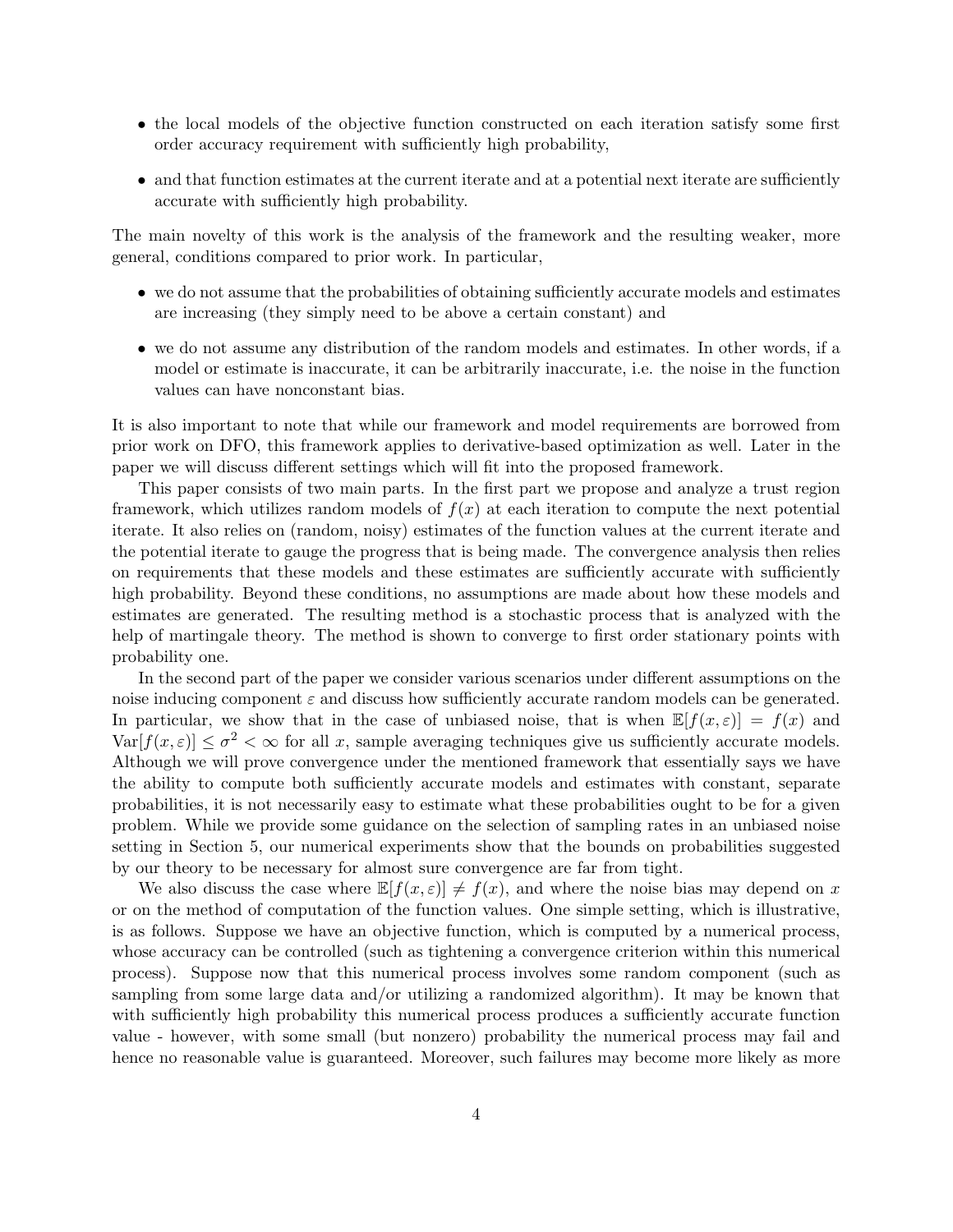accurate computations are required (for instance because an upper bound on the total number of iterations is reached inside the numerical process). Hence the probability of failure may depend on the current iterate and state of the algorithm. Here we simply assume that such failures do not occur with probability higher than some constant (which will be specified in our analysis), conditioned on the past. However, we do not assume anything about the inaccurate function values. As we will demonstrate later in this paper, in this setting,  $\mathbb{E}[f(x,\varepsilon)] \neq f(x)$ .

#### 1.1 Comparison with related work

There is a very large volume of work on SA and SG, most of which is quite different from our proposed analysis and method. However, we will mention a few works here that are most closely related to this paper and highlight the differences. The three methods existing in the literature we will compare with are Deng and Ferris [8], SPSA (simultaneous perturbations stochastic approximation) [23, 24], and SCSR (sampling controlled stochastic recursion) [12]. These three settings and methods are most closely related to our work because they all rely on using models of the objective function that can both incorporate second-order information and whose accuracy with respect to a "true" model can be dynamically adjusted. In particular, Deng and Ferris apply the trust-region model-based derivative free optimization method UOBYQA [19] in a setting of sample path optimization [21]. In [23] and [24], the author applies an approximate gradient descent and Newton method, respectively, with gradient and Hessian estimates computed from specially designed finite differencing techniques, with decaying finite differencing parameter. In [12] a very general scheme is presented, where various deterministic optimization algorithms are generalized as stochastic counterparts, with the stochastic component arising from the stochasticity of the models and the resulting step of the optimization algorithm. We now compare some key components of these three methods with those of our framework, which we hereforth refer to as STORM (STochastic Optimization with Random Models).

Deng and Ferris: The assumptions of the sample path setting are roughly as follows: on each iteration k, given a collection of points  $X^k = \{x_1^k, \ldots, x_p^k\}$  one can compute noisy function values  $f(x_1^k, \varepsilon^k), \ldots, f(x_p^k, \varepsilon^k)$ . The noisy function values are assumed to be realizations of an unbiased estimator of true values  $f(x_1^k), \ldots, f(x_p^k)$ . Then, using multiple, say  $N_k$ , realizations of  $\varepsilon^k$ , average function values  $f^{N_k}(x_1^k), \ldots, f^{N_k}(x_p^k)$  can be computed. A quadratic model  $m_k^{N_k}(x)$  is then fit into these function values, and so a sequence of models  $\{m_k^{N_k}(x)\}\$ is created using a nondecreasing sequence of sampling rates  $\{N_k\}$ . The assumption on this sequence of models is that each of them satisfies a sufficient decrease condition (with respect to the true model of the true function  $f$ ) with probability  $1 - \alpha_k$ , such that  $\sum_{k=1}^{\infty} \alpha_k < \infty$ . The trust region maintenance follows the usual scheme like that in UOBYQA, hence the steps taken by the algorithm can be increased or decreased depending on the observed improvement of the function estimates.

**SPSA:** The first order version of this method assumes that  $f(x, \varepsilon)$  is an unbiased estimate of  $f(x)$ , and the second order version, 2SPSA, assumes that an unbiased estimate of  $\nabla f(x)$ ,  $g(x, \varepsilon) \in$  $\mathbb{R}^n$ , can be computed. Gradient (in the first order case) and Hessian (in the second order case) estimates are constructed using an interesting randomized finite differencing scheme. The finite difference step is assumed to be decaying to zero. An approximate steepest descent direction or approximate Newton direction are then constructed and a step of length  $t_k$  is taken along this direction. The sequence  $\{t_k\}$  is assumed to be decaying in the usual Robbins-Monro way, that is  $t_k \to 0$ ,  $\sum_k t_k = \infty$ . Hence, while no increase in accuracy of the models is assumed (they only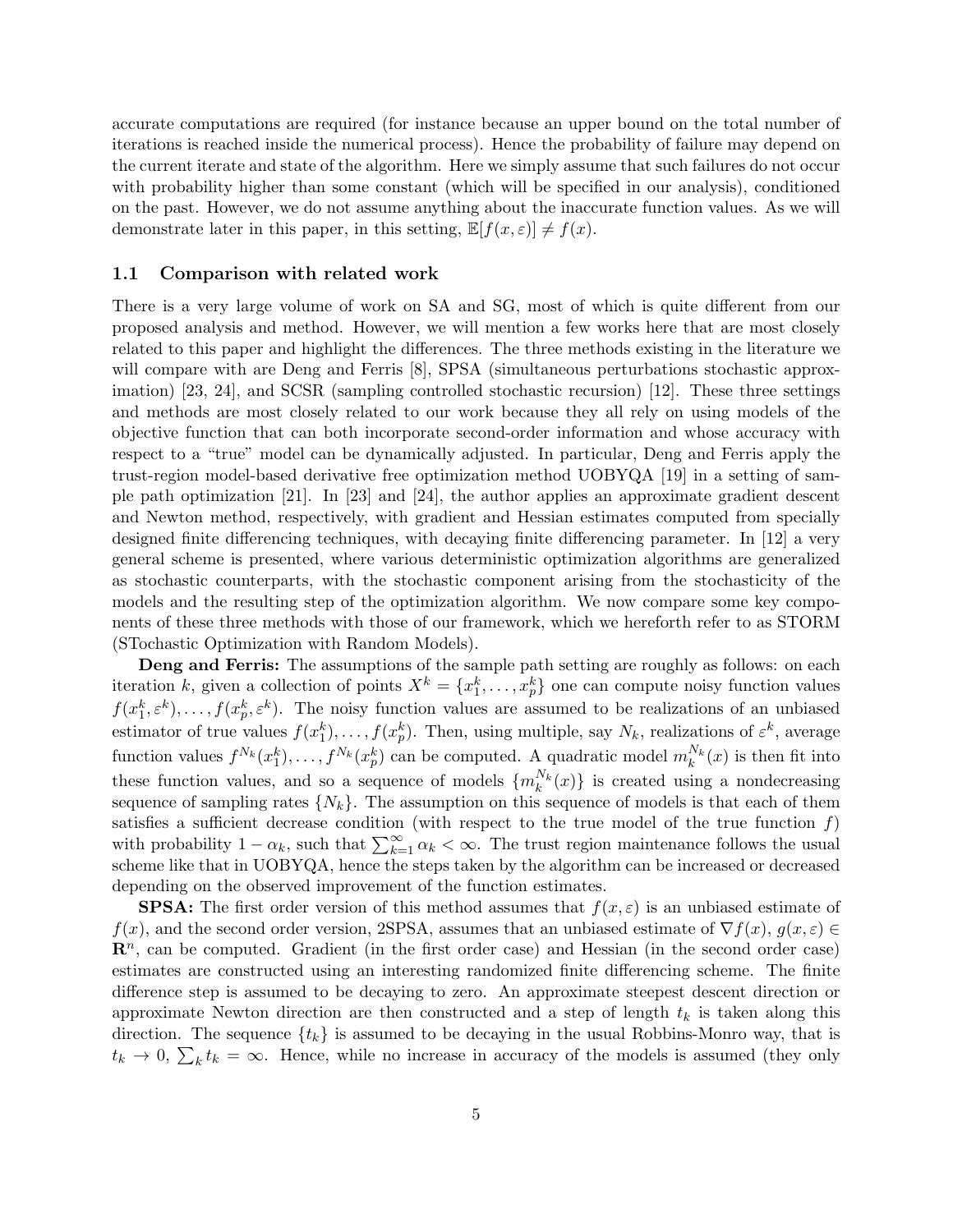need to be accurate in expectation), the step size parameter and the finite differencing parameter need to be tuned. Decaying step sizes often lead to slow convergence, as has been observed often in stochastic optimization literature.

SCSR: This is a very general scheme which can include multiple optimization methods and sampling rates. The key ingredients of this scheme are a deterministic optimization method, and a stochastic variant that approximates it. The stochastic step (recursion) is assumed to be a sufficiently accurate approximation of the deterministic step with increasing probability (the probabilities of failure for each iteration are summable). This assumption is stronger than the one in this paper. In addition, another key assumption made for SCSR is that the iterates produced by the base deterministic algorithm converge to the unique optimal minimizer  $x^*$ . Not only we do not assume here that the minimizer/stationary point is unique, but we also do not assume a priori that the iterates form a convergent sequence, since they may not do so in a non convex setting, while every iterate subsequence converges to a stationary point.

STORM: Like the Deng and Ferris method, we utilize a trust-region, model-based framework, where the size of the trust region can be increased or decreased according to empirically observed function decrease and the size of the observed approximate gradients. The desired accuracy of the models is tied only to the trust region radius in our case, while for Deng and Ferris, it is tied to both the radius and the size of true model gradients (the second condition is harder to ensure). In either method, this desired accuracy is assumed to hold with some probability - in STORM, this probability remains constant throughout the progress of the algorithm, while for Deng and Ferris it has to converge to 1 sufficiently rapidly.

There are three major advantages to our results. First of all, in the case of unbiased noise, the sampling rate is directly connected to the desired accuracy of the estimates and the probability with which this accuracy is achieved. Hence, for the STORM method, the sampling rate may increase or decrease according to the trust region radius, eventually increasing only when necessary, i.e. when the noise become dominating. For all the other methods listed here, the sampling rate is assumed to increase monotonically. Secondly, in the case of biased noise, we can still prove convergence of our method, as long as the desired accuracy is achieved with a fixed probability. In other words, we allow for the noise to be arbitrarily large with a small, but fixed probability, on each iteration. This allows us to consider new models of noise which cannot be handled by any of the other methods discussed here. In addition, STORM incorporates first and second order models without change to the algorithm - the step size parameter (i.e., the trust region radius) and other parameters of the method are chosen almost identically to the standard practices of the trust region methods, which have proved to be very effective in practice for unconstrained nonlinear optimization. In Section 6 we show that the STORM method is very effective in different noise settings and is very robust with respect to sampling strategies.

Finally, we want to point to an unpublished work [15], which proposes a very similar method to the one in this paper. Both methods were developed based on the trust region DFO method with random models for deterministic functions analyzed in [2] and extended to the stochastic setting. Some of the assumptions in this paper were inspired by an early version of [15]. However, the assumptions and the analysis in [15] are quite different from the ones in this paper. In particular, they rely on the assumption that  $f(x, \varepsilon)$  is an unbiased estimate of  $f(x)$ , hence their analysis does not extend to the biased case. Also they assume that the probability of having an accurate model at the k-th iteration is at least  $1 - \alpha_k$ , such that  $\alpha_k \to 0$ , while for our method this probability can remain bounded away from zero. Similarly, they assume that the probability of having accurate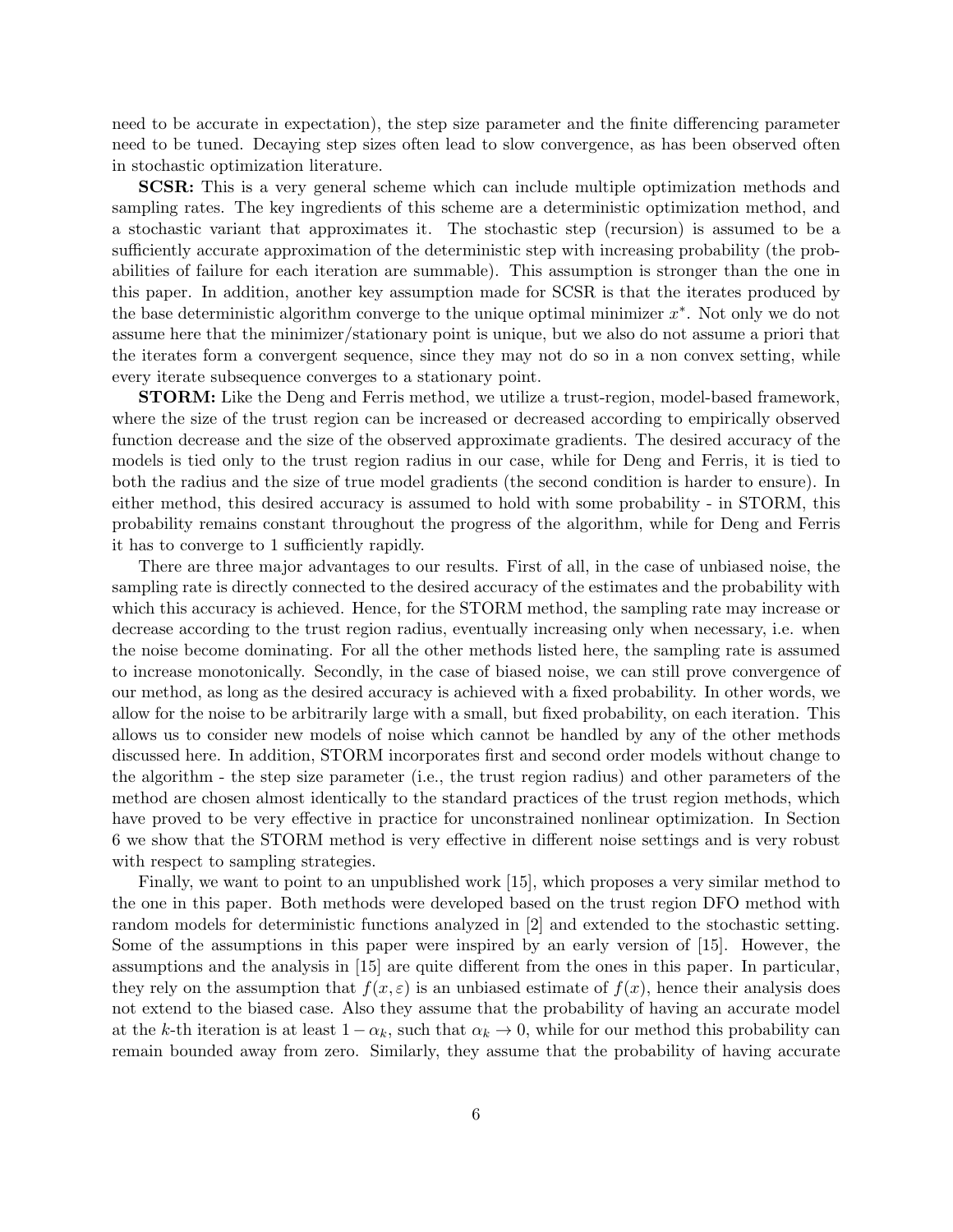function estimates at the k-th iteration also converges to 1 sufficiently rapidly, while in our case it is again constant. Their analysis, as a result, is very different from ours, and does not generalize to various stochastic settings (they only focus on the derivative free setting with additive noise). The one advantage of their method is that they do not need to put a restriction on acceptable step sizes, when the norm of the gradient of the model is small. We, on the other hand, impose such restriction in our method and use it in the proof of our main result. However, as we discuss later in the paper this restriction can be relaxed at the cost of more complex algorithm and analysis. In practice, we do not implement this restriction, hence our basic implementation is virtually identical to that in [15] except that we implement a variety of model building strategies, while only one such strategy (regression models based on randomly rotated orthogonal samples sets) is implemented in [15]. Thus we do not directly compare the empirical performance of our method with the method in [15] since we view them as more or less the same method.

We conclude this section by introducing some frequently used notations and their meanings. The rest of the paper is organized as follows. In Section 2 we introduce the trust region framework, followed by Section 3, where we discuss the requirements on our random models and function estimates. The main convergence results are presented in Section 4. In Section 5 we discuss various noise scenarios and how sufficiently accurate models and estimates can be constructed in these cases. Finally, we present computational experiments based on these various noise scenarios in Section 6.

Notations. Let  $\|\cdot\|$  denote the Euclidean norm and  $B(x, \Delta)$  denote the ball of radius  $\Delta$  around x, i.e.,  $B(x, \Delta): \{y : ||x-y|| \leq \Delta\}$ .  $\Omega$  denotes the probability sample space, according to the context, and a sample from that space is denoted by  $\omega \in \Omega$ . As a rule, when we describe a random process within the algorithmic framework, uppercase letters, e.g. the k-th iterate  $X_k$ , will denote random variables, while lowercase letters will denote realizations of the random variable, e.g.  $x_k = X_k(\omega)$ is the k-th iterate for a particular realization of our algorithm.

We also list here, for convenience, several constants that are used in the paper to bound various quantities. These constants are denoted by  $\kappa$  with subscripts indicating quantities that they are meant to bound.

> $\kappa_{ef}$  "error in the function value",  $\kappa_{eg}$  "error in the gradient",  $\kappa_{Eef}$  "expectation of the error in the function value",  $\kappa_{fcd}$  "fraction of Cauchy decrease",  $\kappa_{bhm}$  "bound on the Hessian of the models",  $\kappa_{et}$  "error in Taylor expansion".

# 2 Trust Region Method

We consider the trust-region class of methods for minimization of unconstrained functions. They operate as follows: at each iteration k, given the current iterate  $x_k$  and a trust-region radius  $\delta_k$ , a (random) model  $m_k(x)$  is built, which serves as an approximation of  $f(x)$  in  $B(x_k, \delta_k)$ . The model is assumed to be of the form

$$
m_k(x_k + s) = f_k + g_k^{\top} s + s^{\top} H_k s.
$$
 (2)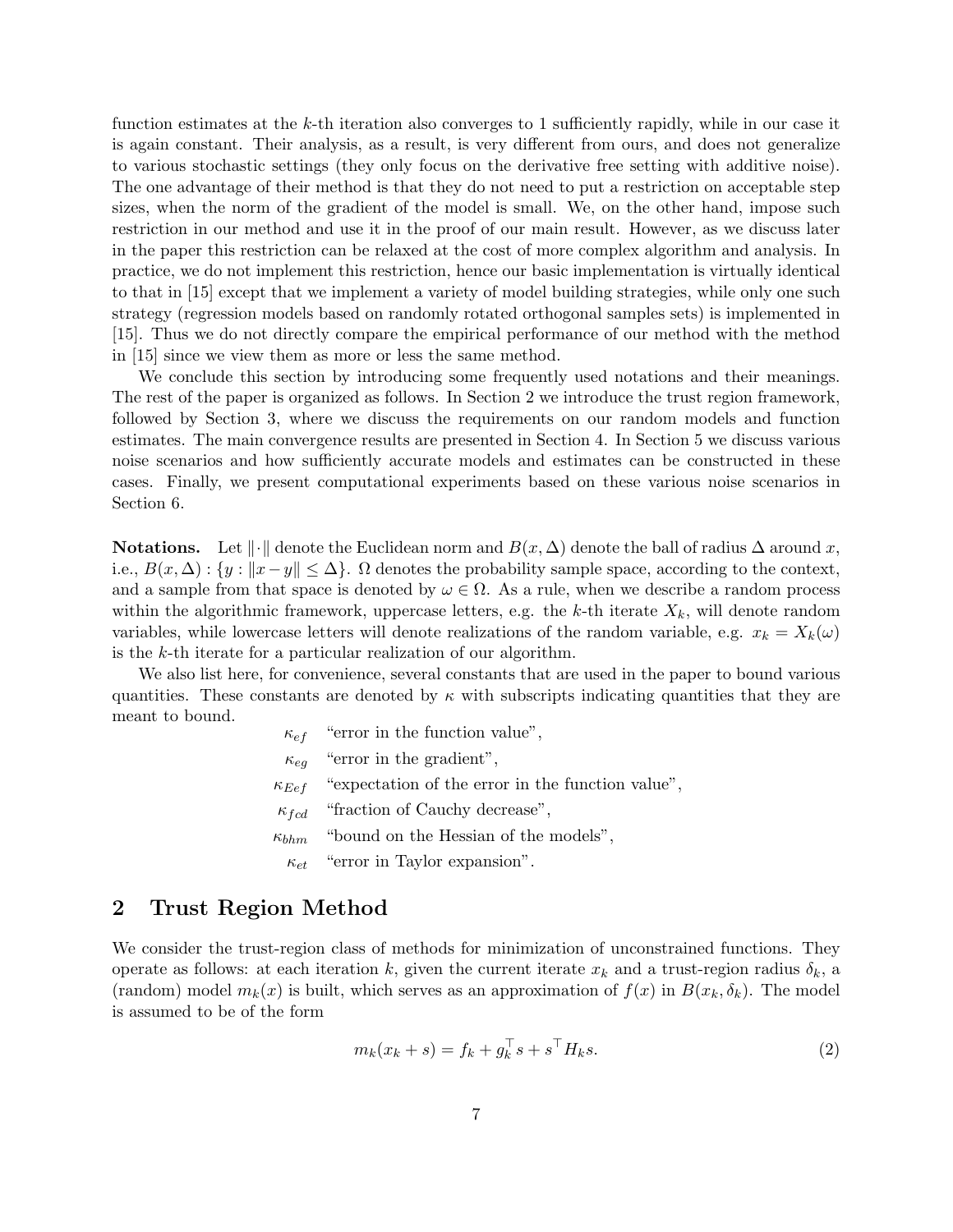It is possible to generalize our framework to other forms of models, as long as all conditions on the models, described below, hold. We consider quadratic models for simplicity of the presentation and because they are the most common. The model  $m_k(x)$  is minimized (approximately) in  $B(x_k, \delta_k)$ to produce a step  $s_k$  and (random) estimates of  $f(x_k)$  and  $f(x_k + s_k)$  are obtained, denoted by  $f_k^0$ and  $f_k^s$  respectively. The achieved reduction is measured by comparing  $f_k^0$  and  $f_k^s$  and if reduction is deemed sufficient, then  $x_k + s_k$  is chosen as the next iterate  $x_{k+1}$ . Otherwise the iterate remains fixed as  $x_k$ . The trust-region radius  $\delta_{k+1}$  is then chosen by either increasing of decreasing  $\delta_k$ according to the outcome of the iteration. The details of the algorithm are presented in Algorithm 1.

#### Algorithm 1 STOCHASTIC DFO WITH RANDOM MODELS

- 1: (Initialization): Choose an initial point  $x_0$  and an initial trust-region radius  $\delta_0 \in (0, \delta_{\max})$  with  $\delta_{\text{max}} > 0$ . Choose constants  $\gamma > 1$ ,  $\eta_1 \in (0, 1)$ ,  $\eta_2 > 0$ ; Set  $k \leftarrow 0$ .
- 2: (Model construction): Build a model  $m_k(x_k + s) = f_k + g_k^{\top} s + s^{\top} H_k s$  that approximates  $f(x)$ on  $B(x_k, \delta_k)$  with  $s = x - x_k$ .
- 3: (Step calculation) Compute  $s_k = \arg\min_{s:||s|| \leq \delta_k} m_k(s)$  (approximately) so that it satisfies condition (3).
- 4: (Estimates calculation) Obtain estimates  $f_k^0$  and  $f_k^s$  of  $f(x_k)$  and  $f(x_k + s_k)$ , respectively.
- 5: (Acceptance of the trial point): Compute  $\rho_k = \frac{f_k^0 f_k^s}{\sqrt{f_k^0 + f_k^s}}$  $\frac{J_k - J_k}{m_k(x_k) - m_k(x_k + s_k)}$ .
- If  $\rho_k \geq \eta_1$  and  $||g_k|| \geq \eta_2 \delta_k$ , set  $x_{k+1} = x_k + s_k$ ; otherwise, set  $x_{k+1} = x_k$ .
- 6: (Trust-region radius update): If  $\rho_k \geq \eta_1$  and  $||g_k|| \geq \eta_2 \delta_k$ , set  $\delta_{k+1} = \min\{\gamma \delta_k, \delta_{\max}\}\;$ ; otherwise  $\delta_{k+1} = \gamma^{-1} \delta_k$ ;  $k \leftarrow k+1$  and go to step 2.

The trial step computed on each iteration has to provide sufficient decrease of the model; in other words it has to satisfy the following standard fraction of Cauchy decrease condition:

**Assumption 2.1.** For every k, the step  $s_k$  is computed so that

$$
m_k(x_k) - m_k(x_k + s_k) \ge \frac{\kappa_{fcd}}{2} \|g_k\| \min\left\{ \frac{\|g_k\|}{\|H_k\|}, \delta_k \right\} \tag{3}
$$

for some constant  $\kappa_{fcd} \in (0,1]$ .

If progress is achieved and a new iterate is accepted in the  $k$ -th iteration then we call this a successful iteration. Otherwise, the iteration is unsuccessful (and no step is taken). Hence a successful iteration occurs when  $\rho_k \geq \eta_1$  and  $||g_k|| \geq \eta_2 \delta_k$ . However, a successful iteration does not necessarily yield an actual reduction in the true function f. This is because the values of  $f(x)$ are not accessible in our stochastic setting and the step acceptance decision is made merely based on the estimates of  $f(x_k)$  and  $f(x_k + s_k)$ . If these estimates,  $f_k^0$  and  $f_k^s$ , are not accurate enough, a successful iteration can result in an increase of the true function value. Hence we consider two types of successful iterations - those where  $f(x)$  is in fact decreased proportionally to  $f_k^0 - f_k^s$ , which we call *true* successful iterations, and all other successful iterations, where the decrease of  $f(x)$  can be arbitrarily small or even negative, which we call false successful iterations. Our setting and algorithmic framework does not allow us to determine which successful iterations are true and which ones are false, however, we will be able to show that true successful iterations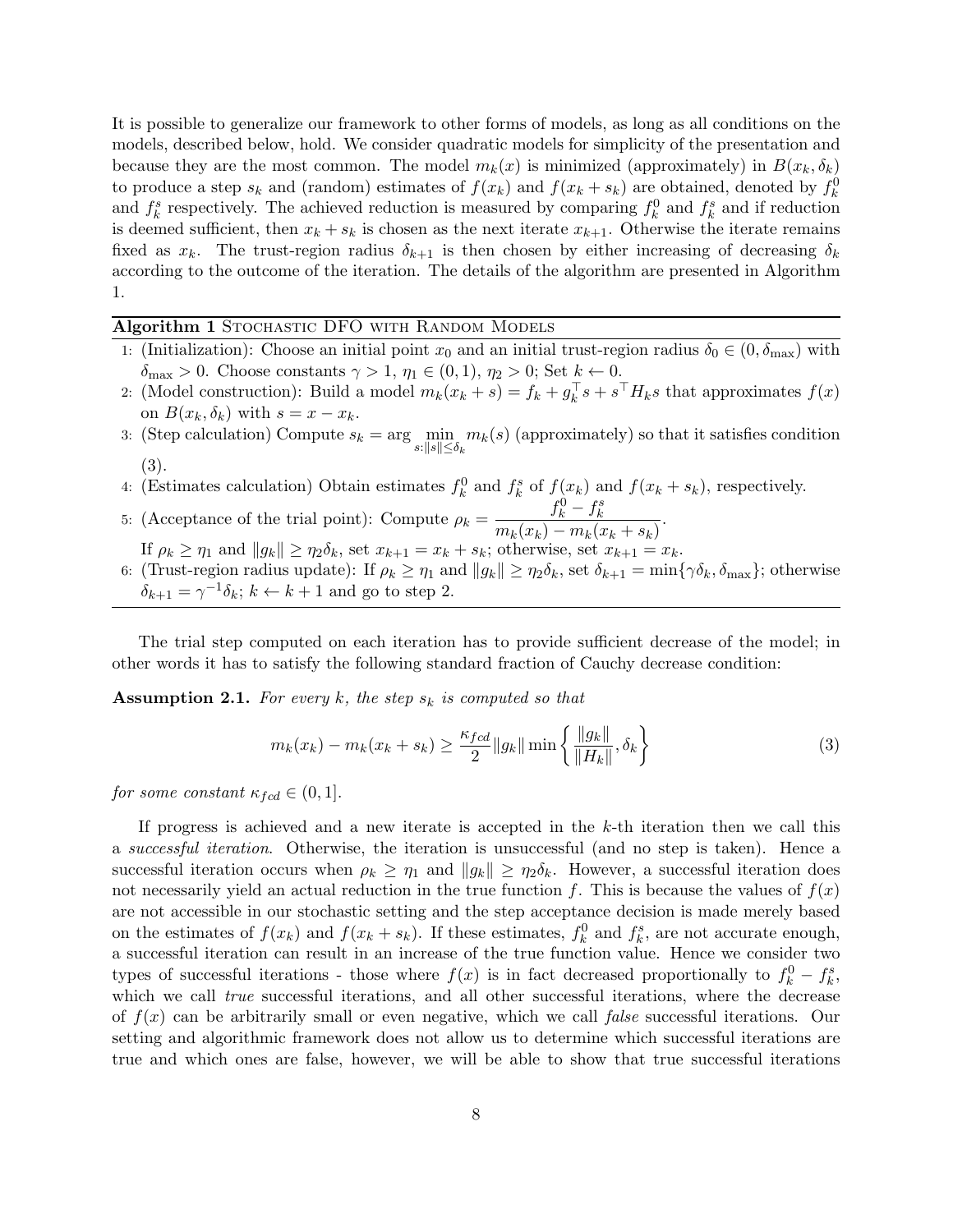occur sufficiently often for convergence to hold, if the random estimates  $f_k^0$  and  $f_k^s$  are sufficiently accurate.

A trust region framework based on random models was introduced and analyzed in [2]. In that paper, the authors introduced the concept of probabilistically fully-linear models to determine the conditions that random models should satisfy for convergence of the algorithm to hold. However, the randomness in the models in their setting arises from the the construction process, and not from the noisy objective function. It is assumed in [2] that the function values at the current iterate and the trial point can be computed exactly and hence all successful iterations are true in that case. In our case, it is necessary to define a measure for the accuracy of the estimates  $f_k^0$  and  $f_k^s$ (which, as we will see, generally has to be tighter than the measure of accuracy of the model). We will use a modified version of the probabilistic estimates introduced in [15].

# 3 Probabilistic Models and Estimates

The models in this paper are functions which are constructed on each iteration, based on some random samples of stochastic function  $f(x)$ . Hence, the models themselves are random and so is their behavior and influence on the iterations. Hence,  $M_k$  will denote a random model in the k-th iteration, while we will use the notation  $m_k = M_k(\omega)$  for its realizations. As a consequence of using random models, the iterates  $X_k$ , the trust-region radii  $\Delta_k$  and the steps  $S_k$  are also random quantities, and so  $x_k = X_k(\omega)$ ,  $\delta_k = \Delta_k(\omega)$ ,  $s_k = S_k(\omega)$  will denote their respective realizations. Similarly, let random quantities  $\{F_k^0, F_k^s\}$  denote the estimates of  $f(X_k)$  and  $f(X_k + S_k)$ , with their realizations denoted by  $f_k^0 = F_k^0(\omega)$  and  $f_k^s = F_k^s(\omega)$ . In other words, Algorithm 1 results in a stochastic process  $\{M_k, X_k, S_k, \Delta_k, F_k^0, F_k^s\}$ . Our goal is to show that under certain conditions on the sequences  $\{M_k\}$  and  $\{F_k^0, F_k^s\}$  the resulting stochastic process has desirable convergence properties with probability one. In particular, we will assume that models  $M_k$  and estimates  $F_k^0, F_k^s$  are sufficiently accurate with sufficiently high probability, conditioned on the past.

To formalize conditioning on the past, let  $\mathcal{F}_{k-1}^{M\cdot F}$  denote the  $\sigma$ -algebra generated by  $M_0,\cdots,M_{k-1}$ and  $F_0, \dots, F_{k-1}$  and let  $\mathcal{F}_{k-1/2}^{M \cdot F}$  denote the  $\sigma$ -algebra generated by  $M_0, \dots, M_k$  and  $F_0, \dots, F_{k-1}$ .

To formalize sufficient accuracy, let us recall a measure for the accuracy of deterministic models introduced in [7] and [6] (with the exact notation introduced in [3]).

**Definition 3.1.** Suppose  $\nabla f$  is Lipschitz continuous. A function  $m_k$  is a  $\kappa$ -fully linear model of f on  $B(x_k, \delta_k)$  provided, for  $\kappa = (\kappa_{ef}, \kappa_{eg})$  and  $\forall y \in B$ ,

$$
\|\nabla f(y) - \nabla m_k(y)\| \le \kappa_{eg} \delta_k, \text{ and}
$$
  

$$
|f(y) - m_k(y)| \le \kappa_{ef} \delta_k^2.
$$
 (4)

In this paper we extend the following concept of probabilistically fully-linear models which is proposed in [2].

**Definition 3.2.** A sequence of random models  $\{M_k\}$  is said to be  $\alpha$ -probabilistically  $\kappa$ -fully linear with respect to the corresponding sequence  ${B(X_k, \Delta_k)}$  if the events

$$
I_k = \{M_k \text{ is a } \kappa\text{-fully linear model of } f \text{ on } B(X_k, \Delta_k)\}\
$$
 (5)

satisfy the condition

$$
P(I_k|\mathcal{F}_{k-1}^M) \ge \alpha,
$$

where  $\mathcal{F}_{k-1}^M$  is the  $\sigma$ -algebra generated by  $M_0, \cdots, M_{k-1}$ .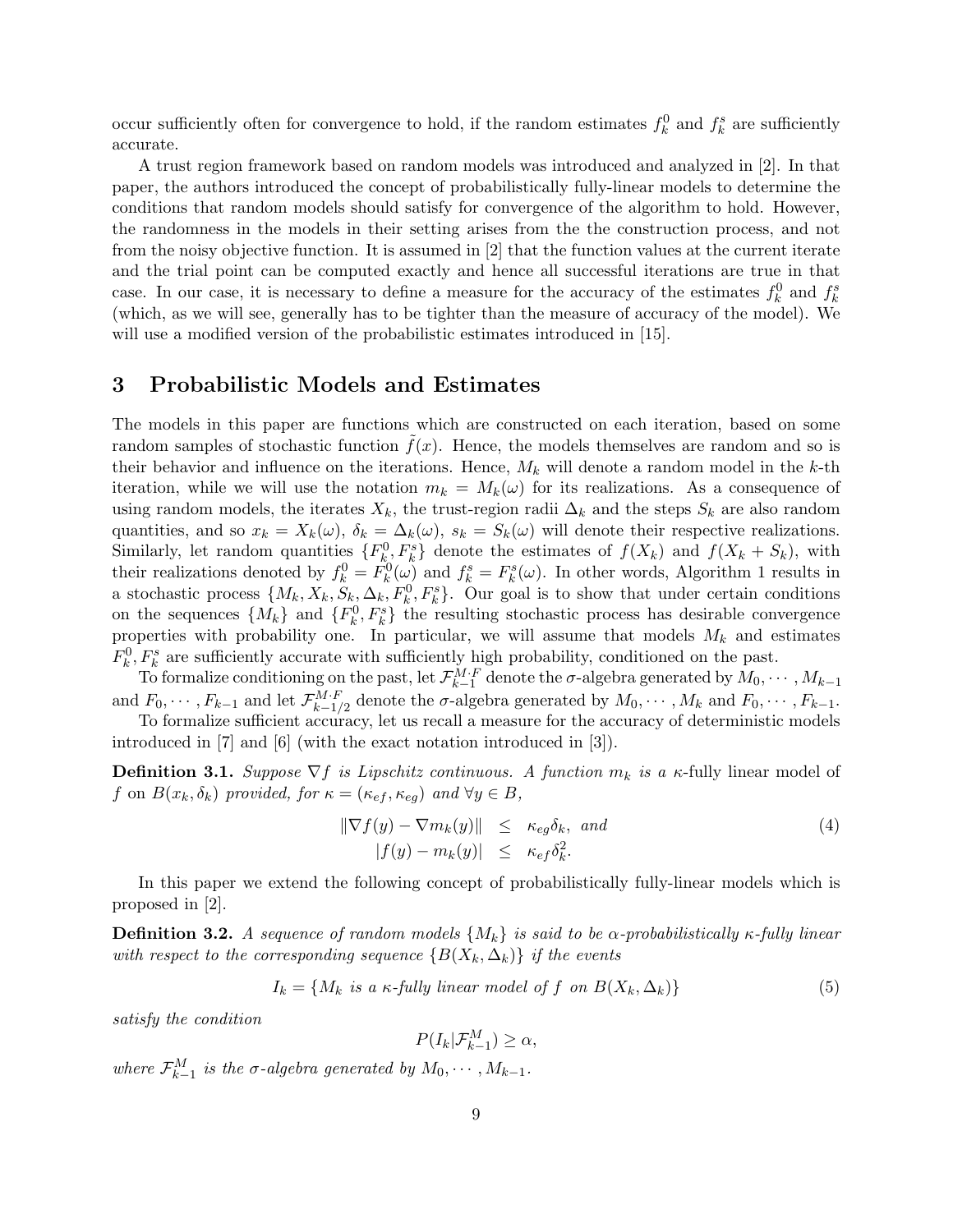These probabilistically fully-linear models have the very simple properties that they are fullylinear (i.e., accurate enough) with sufficiently high probability, conditioned on the past, and they can be arbitrarily inaccurate otherwise. This property is somewhat different from the properties of models typical to stochastic optimization (such as, for example, stochastic gradient based models), where assumptions on the expected value and the variance of the models is imposed. We will discuss this in more detail in Section 5.

In this paper, aside from sufficiently accurate models, we require estimates of the function values  $f(x_k)$ ,  $f(x_k + s_k)$  that are sufficiently accurate. This is needed in order to evaluate whether a step is successful, unlike the case in [2] where the exact values  $f(x_k)$  and  $f(x_k + s_k)$  are assumed to be available. The following definition of accurate estimates is a modified version of that used in [15].

**Definition 3.3.** The estimates  $f_k^0$  and  $f_k^s$  are said to be  $\epsilon_F$ -accurate estimates of  $f(x_k)$  and  $f(x_k +$  $s_k$ ), respectively, for a given  $\delta_k$  if

$$
|f_k^0 - f(x_k)| \le \epsilon_F \delta_k^2 \text{ and } |f_k^s - f(x_k + s_k)| \le \epsilon_F \delta_k^2. \tag{6}
$$

We now modify Definitions 3.2 and 3.3 and introduce definitions of probabilistically accurate models and estimates which we will use throughout the remainder of the paper.

**Definition 3.4.** A sequence of random models  $\{M_k\}$  is said to be  $\alpha$ -probabilistically  $\kappa$ -fully linear with respect to the corresponding sequence  ${B(X_k, \Delta_k)}$  if the events

$$
I_k = \{M_k \text{ is a } \kappa\text{-fully linear model of } f \text{ on } B(X_k, \Delta_k)\}\tag{7}
$$

satisfy the condition

$$
P(I_k|\mathcal{F}_{k-1}^M) \ge \alpha,
$$

where  $\mathcal{F}_{k-1}^{M \cdot F}$  is the  $\sigma$ -algebra generated by  $M_0, \cdots, M_{k-1}$  and  $F_0, \cdots, F_{k-1}$ .

**Definition 3.5.** A sequence of random estimates  ${F_k^0, F_k^s}$  is said to be  $\beta$ -probabilistically  $\epsilon_F$ accurate with respect to the corresponding sequence  $\{X_k, \Delta_k, S_k\}$  if the events

$$
J_k = \{F_k^0, F_k^s \text{ are } \epsilon_F\text{-accurate estimates of } f(x_k) \text{ and } f(x_k + s_k), \text{ respectively, for } \Delta_k\} \tag{8}
$$

satisfy the condition

$$
P(J_k|\mathcal{F}_{k-1/2}^{M\cdot F}) \geq \beta,
$$

where  $\epsilon_F$  is a fixed constant and  $\mathcal{F}_{k-1/2}^{\text{M} \cdot \text{F}}$  is the  $\sigma$ -algebra generated by  $M_0, \cdots, M_k$  and  $F_0, \cdots, F_{k-1}$ .

As can be seen from Definitions 3.4 and 3.5 the accuracy of the models and estimates with respect to  $f(x)$  is required to be proportional to  $\delta_k^2$ . However, as will be evident from our analysis below, in the case of fully-linear models, all that is required is the existence of fixed constants  $\kappa_{ef}$ and  $\kappa_{eg}$  such that (4) holds, while in the case of  $\epsilon_F$ -accurate estimates it is required that (6) holds for some given, small enough,  $\epsilon_F$ . The latter, by comparison, is a tighter requirement. However, we will see that an upper bound on  $\epsilon_F$  that is sufficient for convergence is reasonable.

Procedures for obtaining probabilistically fully-linear models and probabilistically accurate estimates under different models of noise are discussed in Section 5.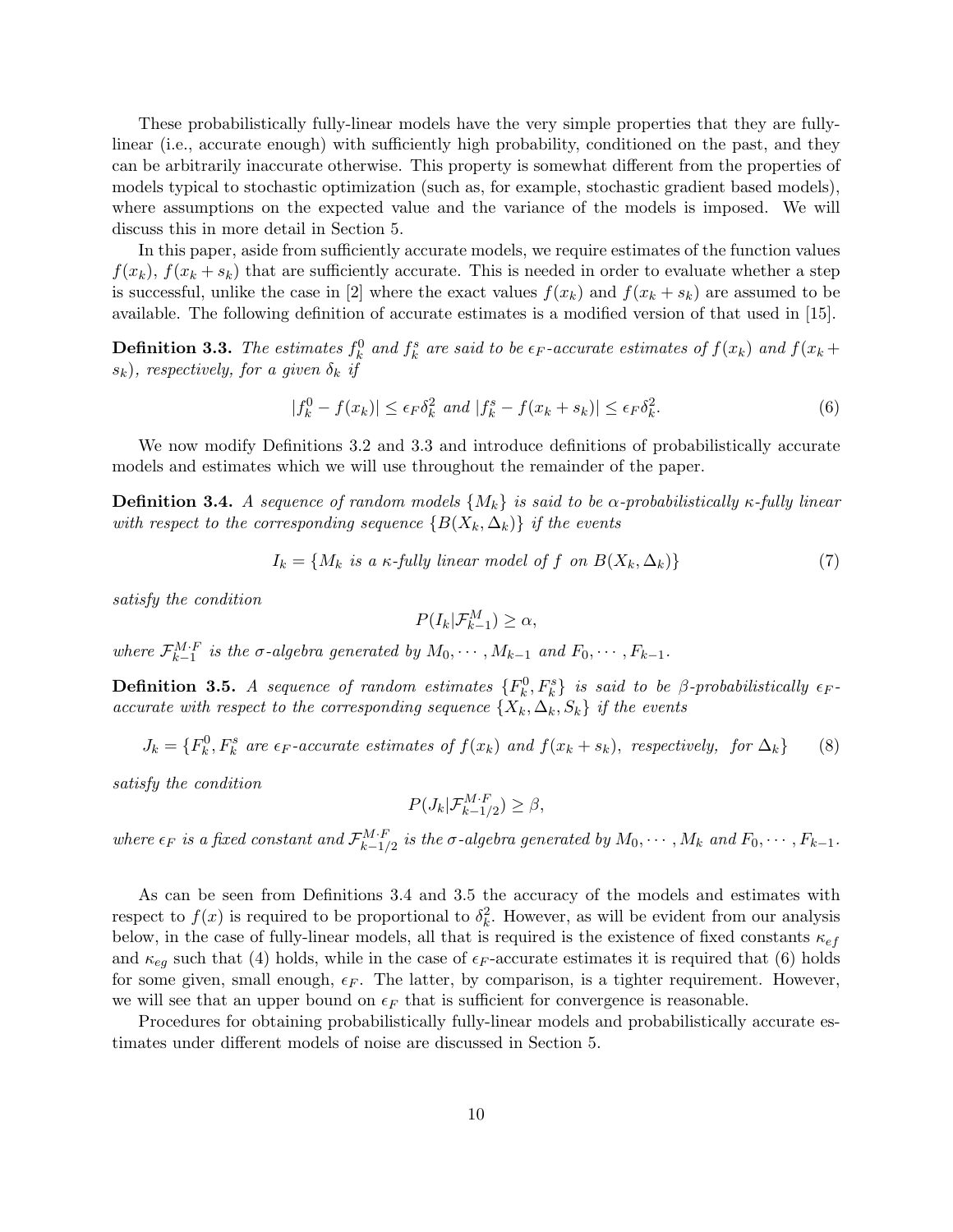### 4 Convergence Analysis

We now present first-order convergence analysis for the general framework described in Algorithm 1. Towards that end, we assume that the function f and its gradient are Lipschitz continuous in regions considered by the algorithm realizations. We follow the process in [6] to define this region.

**Assumption 4.1** (Assumptions on f). Let  $x_0$  and  $\delta_{\text{max}}$  be given. Assume that f is bounded below on the level set

$$
L(x_0) = \{x \in \mathbb{R}^n : f(x) \le f(x_0)\}.
$$

Assume also that the function f and its gradient  $\nabla f$  are Lipschitz continuous on the set  $L_{en}(x_0)$ , where  $L_{enl}(x_0)$  defines the region considered by the algorithm realizations

$$
L_{enl}(x_0) = \bigcup_{x \in L(x_0)} B(x; \delta_{\max}).
$$

The second assumption provides a uniform upper bound on the model Hessian.

**Assumption 4.2.** There exists a positive constant  $\kappa_{bbm}$  such that, for every k, the Hessian  $H_k$  of all realizations  $m_k$  of  $M_k$  satisfy

$$
||H_k|| \leq \kappa_{bhm}.
$$

Note that since we are concerned with convergence to a first order stationary point in this paper, the bound  $\kappa_{bhm}$  can be chosen to be any nonnegative number, including zero. Allowing a larger bound will give more flexibility to the algorithm and may allow better Hessian approximations, but as we will see in the convergence analysis, this imposes restrictions on the trust region radius and some other algorithmic parameters.

We now state the following result from martingale literature [9] that will be useful later in our analysis.

**Theorem 4.3.** Let  $G_k$  be a submartingale, i.e., a sequence of random variables which, for every  $k$ ,

$$
E[G_k|\mathcal{F}_{k-1}^G] \ge G_{k-1},
$$

where  $\mathcal{F}^G_{k-1} = \sigma(G_0, \cdots, G_{k-1})$  is the  $\sigma$ -algebra generated by  $G_0, \cdots, G_{k-1}$  and  $E[G_k | \mathcal{F}^G_{k-1}]$  denotes the conditional expectation of  $G_k$  given the past history of events  $\mathcal{F}_{k-1}^G$ .

Assume further that  $G_k - G_{k-1} \leq M < \infty$ , for every k. Then,

$$
P\left(\left\{\lim_{k\to 0} G_k < \infty\right\} \cap \left\{\limsup_{k\to 0} G_k = \infty\right\}\right) = 1. \tag{9}
$$

We now prove some auxiliary lemmas that provide conditions under which decrease of the true objective function  $f(x)$  is guaranteed. The first lemma states that if the trust region radius is small enough relative to the size of the model gradient and if the model is fully linear, then the step  $s_k$ provides a decrease in  $f(x)$  proportional to the size of the model gradient. Note that the trial step may still be rejected if the estimates  $f_k^0$  and  $f_k^s$  are not accurate enough.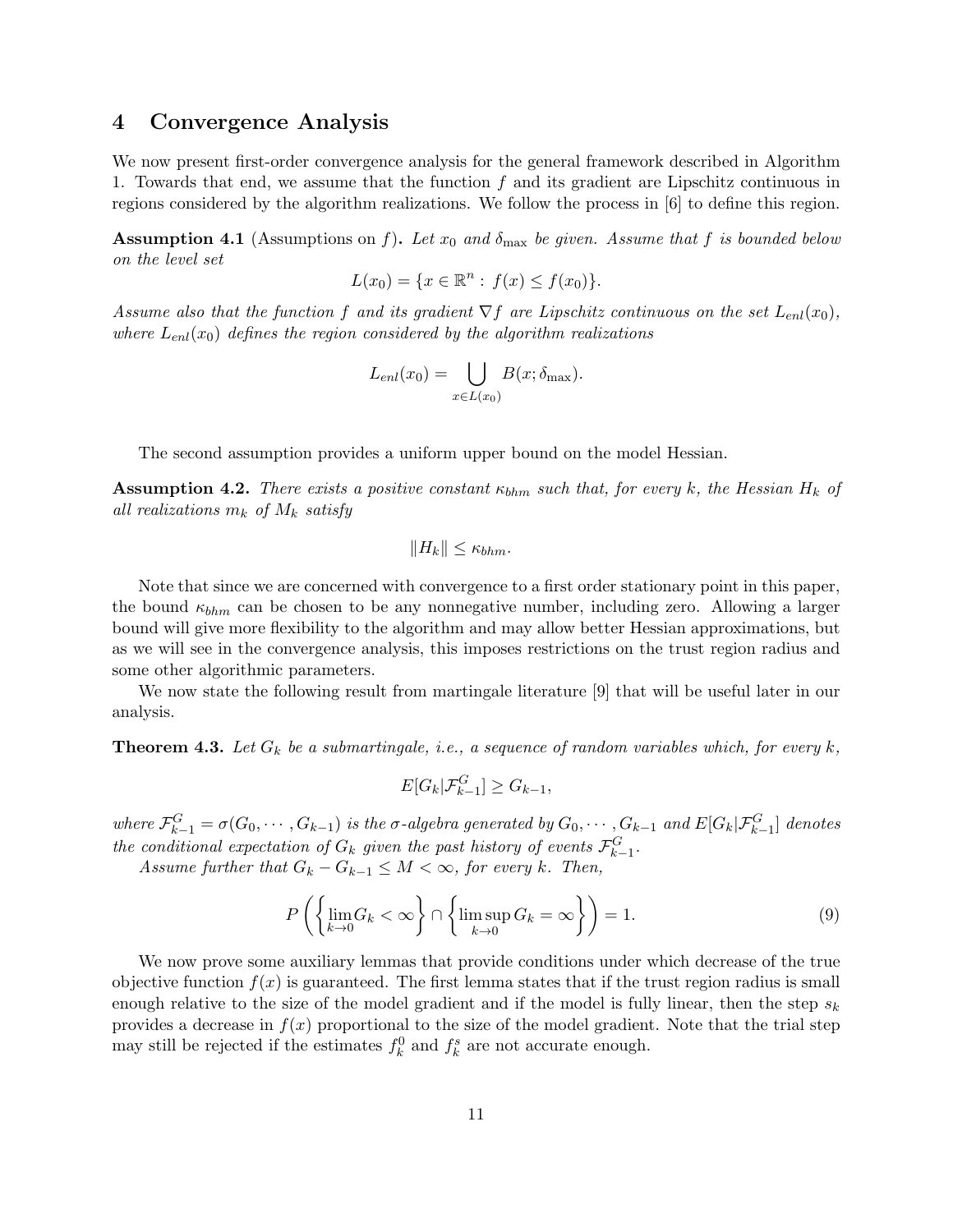**Lemma 4.4.** Suppose that a model  $m_k$  of the form (2) is a  $(\kappa_{ef}, \kappa_{eg})$ -fully linear model of f on  $B(x_k, \delta_k)$ . If

$$
\delta_k \le \min\left\{\frac{1}{\kappa_{bbm}}, \frac{\kappa_{fcd}}{8\kappa_{ef}}\right\} ||g_k||,
$$

then the trial step  $s_k$  leads to an improvement in  $f(x_k + s_k)$  such that

$$
f(x_k + s_k) - f(x_k) \le -\frac{\kappa_{fcd}}{4} \|g_k\| \delta_k.
$$
\n(10)

Proof. Using the Cauchy decrease condition, the upper bound on model Hessian and the fact that  $||g_k|| \geq \kappa_{bhm} \delta_k$ , we have

$$
m_k(x_k) - m_k(x_k + s_k) \ge \frac{\kappa_{fcd}}{2} \|g_k\| \min\left\{ \frac{\|g_k\|}{\|H_k\|}, \delta_k \right\} = \frac{\kappa_{fcd}}{2} \|g_k\| \delta_k.
$$

Since the model is  $\kappa$ -fully linear, one can express the improvement in f achieved by  $s_k$  as

$$
f(x_k + s_k) - f(x_k)
$$
  
=  $f(x_k + s_k) - m(x_k + s_k) + m(x_k + s_k) - m(x_k) + m(x_k) - f(x_k)$   

$$
\leq 2\kappa_{ef}\delta_k^2 - \frac{\kappa_{fcd}}{2}||g_k||\delta_k
$$
  

$$
\leq -\frac{\kappa_{fcd}}{4}||g_k||\delta_k,
$$

where the last inequality is implied by  $\delta_k \leq \frac{\kappa_{fed}}{8\kappa_{ed}}$  $\frac{\kappa_{fcd}}{8\kappa_{ef}}\|g_k\|.$ 

The next lemma shows that for  $\delta_k$  small enough relative to the size of the true gradient  $\nabla f(x_k)$ , the guaranteed decrease in the objective function, provided by  $s_k$ , is proportional to the size of the true gradient.

**Lemma 4.5.** Under Assumptions 4.1 and 4.2, suppose that a model is  $(\kappa_{ef}, \kappa_{eg})$ -fully linear on  $B(x_k, \delta_k)$ . If

$$
\delta_k \le \min\left\{\frac{1}{\kappa_{bhm} + \kappa_{eg}}, \frac{1}{\frac{8\kappa_{ef}}{\kappa_{fed}} + \kappa_{eg}}\right\} \|\nabla f(x_k)\|,\tag{11}
$$

then the trial step  $s_k$  leads to an improvement in  $f(x_k + s_k)$  such that

$$
f(x_k + s_k) - f(x_k) \le -C_1 \|\nabla f(x_k)\| \delta_k,
$$
\n(12)

where  $C_1 = \frac{\kappa_{fcd}}{4}$  $\frac{fcd}{4} \cdot \max\left\{\frac{\kappa_{bhm}}{\kappa_{bhm}+\kappa}\right\}$  $\frac{\kappa_{bhm}}{\kappa_{bhm}+\kappa_{eg}}, \frac{8\kappa_{ef}}{8\kappa_{ef}+\kappa_{fcd}\kappa_{eg}}\bigg\}\,.$ 

*Proof.* The definition of a  $\kappa$ -fully-linear model yields that

$$
||g_k|| \ge ||\nabla f(x)|| - \kappa_{eg} \delta_k.
$$

Since condition (11) implies that  $\|\nabla f(x_k)\| \geq \max \left\{ \kappa_{bhm} + \kappa_{eg}, \frac{8\kappa_{ef}}{6\kappa_{ed}} \right\}$  $\frac{8\kappa_{ef}}{\kappa_{fed}} + \kappa_{eg} \,\, \right\} \delta_k$ , we have

$$
||g_k|| \ge \max\left\{\kappa_{bhm}, \frac{8\kappa_{ef}}{\kappa_{fcd}}\right\}\delta_k.
$$

 $\Box$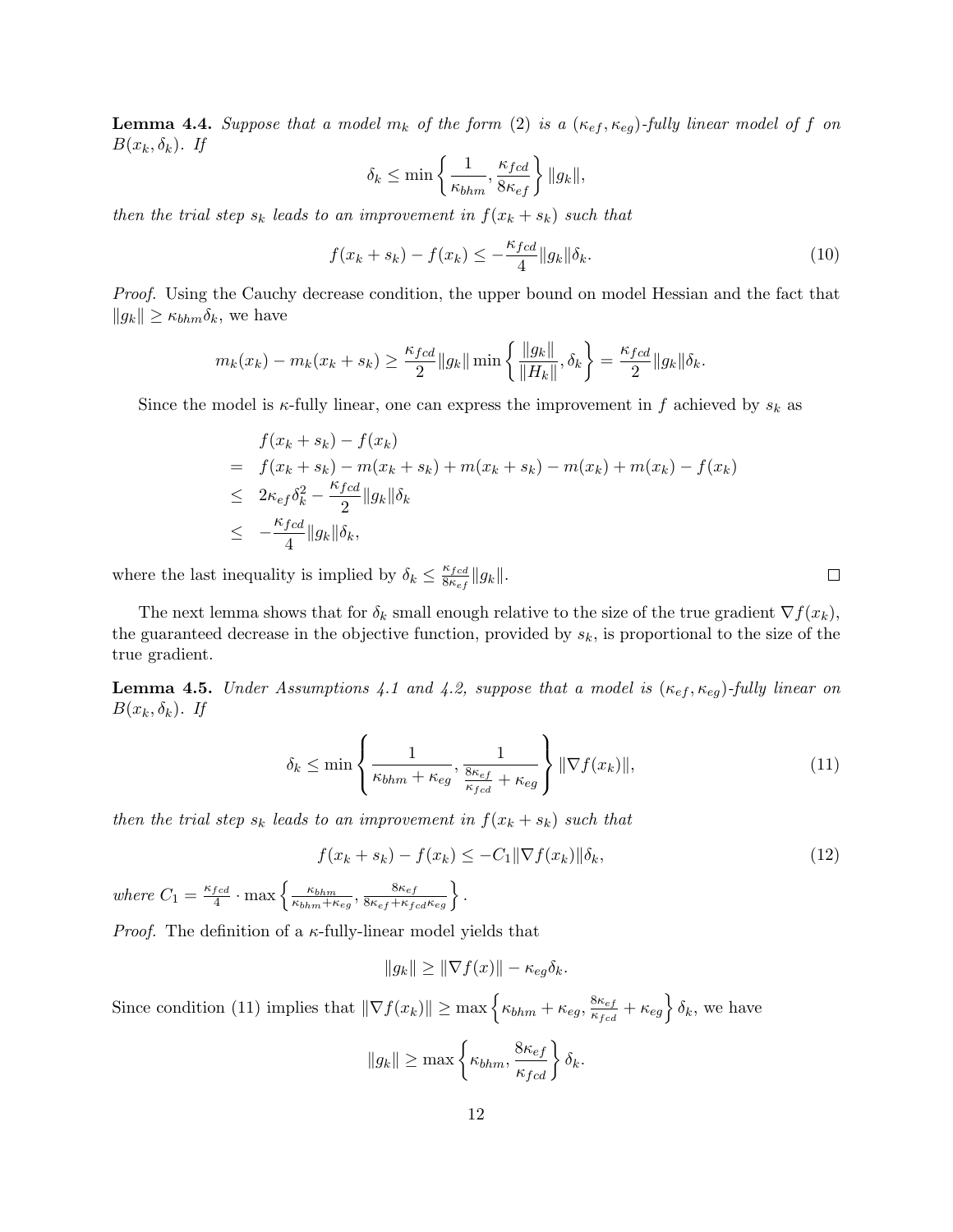Hence, the conditions of Lemma 4.4 hold and we have

$$
f(x_k + s_k) - f(x_k) \le -\frac{\kappa_{fcd}}{4} \|g_k\| \delta_k.
$$
\n(13)

 $\Box$ 

Since  $||g_k|| \ge ||\nabla f(x)|| - \kappa_{eg} \delta_k$  in which  $\delta_k$  satisfies (11), we also have

$$
||g_k|| \ge \max\left\{\frac{\kappa_{bhm}}{\kappa_{bhm} + \kappa_{eg}}, \frac{8\kappa_{ef}}{8\kappa_{ef} + \kappa_{fcd}\kappa_{eg}}\right\} ||\nabla f(x_k)||. \tag{14}
$$

Combining  $(13)$  and  $(14)$  yields  $(12)$ .

We now prove the lemma that states that, if a) the estimates are sufficiently accurate, b) the model is fully-linear and c) the trust-region radius is sufficiently small relatively to the size of the model gradient, then a successful step is guaranteed.

**Lemma 4.6.** Under Assumptions 4.1 and 4.2, suppose that  $m_k$  is  $(\kappa_{ef}, \kappa_{eq})$ -fully linear on  $B(x_k, \delta_k)$ and the estimates  $\{f_k^0, f_k^s\}$  are  $\epsilon_F$ -accurate with  $\epsilon_F \leq \kappa_{ef}$ . If

$$
\delta_k \le \min\left\{\frac{1}{\kappa_{bbm}}, \frac{1}{\eta_2}, \frac{\kappa_{fcd}(1-\eta_1)}{8\kappa_{ef}}\right\} ||g_k||, \tag{15}
$$

then the k-th iteration is successful.

*Proof.* Since  $\delta_k \leq \frac{\|g_k\|}{\kappa_{\text{bb}}^2}$  $\frac{\|g_k\|}{\kappa_{bbm}}$ , the Cauchy decrease condition and the uniform bound on  $H_k$  immediately yield that

$$
m_k(x_k) - m_k(x_k + s_k) \ge \frac{\kappa_{fcd}}{2} \|g_k\| \min\left\{\frac{\|g_k\|}{\kappa_{bhm}}, \delta_k\right\} = \frac{\kappa_{fcd}}{2} \|g_k\| \delta_k. \tag{16}
$$

The model  $m_k$  being  $(\kappa_{ef}, \kappa_{eg})$ -fully linear implies that

$$
|f(x_k) - m_k(x_k)| \le \kappa_{\text{ef}} \delta_k^2, \text{ and } (17)
$$

$$
|f(x_k + s_k) - m_k(x_k + s_k)| \le \kappa_{\epsilon} f \delta_k^2. \tag{18}
$$

Since the estimates are  $\epsilon_F$ -accurate with  $\epsilon_F \leq \kappa_{ef}$ , we obtain

$$
|f_k^0 - f(x_k)| \le \kappa_{ef} \delta_k^2, \text{ and } |f_k^s - f(x_k + s_k)| \le \kappa_{ef} \delta_k^2. \tag{19}
$$

Combining  $(16)-(19)$ , we have

$$
\rho_k = \frac{f_k^0 - f_k^s}{m_k(x_k) - m_k(x_k + s_k)}
$$
\n
$$
= \frac{f_k^0 - f(x_k)}{m_k(x_k) - m_k(x_k + s_k)} + \frac{f(x_k) - m_k(x_k)}{m_k(x_k) - m_k(x_k + s_k)} + \frac{m_k(x_k) - m_k(x_k + s_k)}{m_k(x_k) - m_k(x_k + s_k)}
$$
\n
$$
+ \frac{m_k(x_k + s_k) - f(x_k + s_k)}{m_k(x_k) - m_k(x_k + s_k)} + \frac{f(x_k + s_k) - f_k^s}{m_k(x_k) - m_k(x_k + s_k)},
$$

which indicates that

$$
|\rho_k - 1| \le \frac{8\kappa_{ef} \delta_k^2}{\kappa_{fcd} ||g_k|| \delta_k} \le 1 - \eta_1,
$$

where we have used the assumption  $\delta_k \leq \frac{\kappa_{fcd}(1-\eta_1)}{8\kappa_{fcd}}$  $\frac{d(1-\eta_1)}{8\kappa_{ef}}$  || to deduce the last inequality. Hence,  $\rho_k \geq \eta_1$ . Moreover, since  $||g_k|| \geq \eta_2 \delta_k$ , the k-th iteration is successful.  $\Box$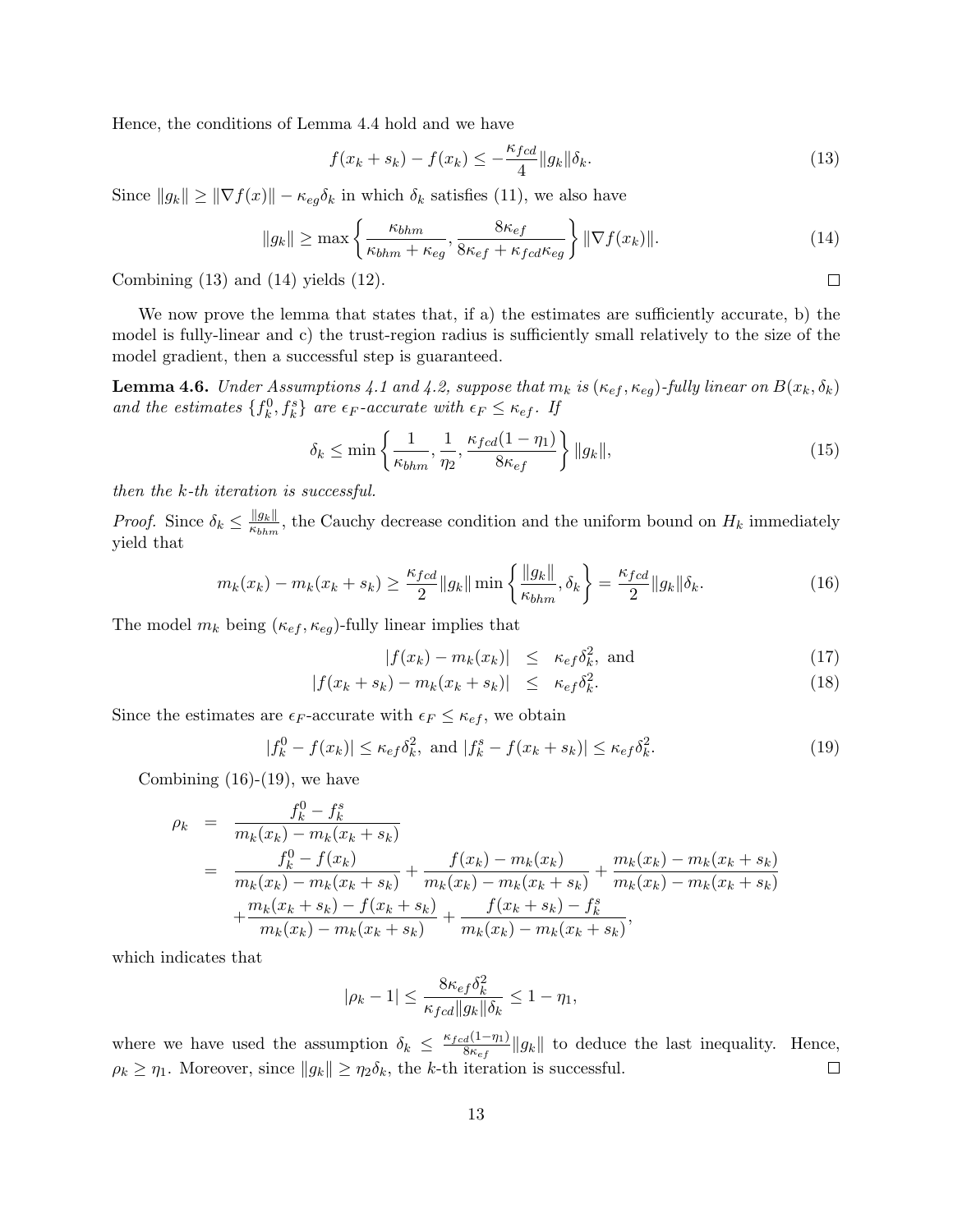Finally, we state and prove the lemma which guarantees an amount of decrease of the objective function on a true successful iteration.

**Lemma 4.7.** Under Assumptions 4.1 and 4.2, suppose that the estimates  $\{f_k^0, f_k^s\}$  are  $\epsilon_F$ -accurate with  $\epsilon_F < \frac{1}{4}$  $\frac{1}{4} \eta_1 \eta_2 \kappa_{fcd} \min\left\{ \frac{\eta_2}{\kappa_{bh}} \right\}$  $\left\{\frac{\eta_2}{\kappa_{bbm}},1\right\}$ . If a trial step  $s_k$  is accepted (a successful iteration occurs), then the improvement in  $\ddot{f}$  is bounded below as follows

$$
f(x_{k+1}) - f(x_k) \le -C_2 \delta_k^2,\tag{20}
$$

where  $C_2 = \frac{1}{2}$  $\frac{1}{2}\eta_1\eta_2\kappa_{fcd}$  min  $\left\{\frac{\eta_2}{\kappa_{bh}}\right\}$  $\left\{\fraceta_2}{\kappa_{bhm}},1\right\}-2\epsilon_F>0.$ 

*Proof.* An iteration being successful indicates that  $||g_k|| \geq \eta_2 \delta_k$  and  $\rho \geq \eta_1$ . Thus,

$$
f_k^0 - f_k^s \geq \eta_1(m_k(x_k) - m_k(x_k + s_k))
$$
  
\n
$$
\geq \eta_1 \frac{\kappa_{fcd}}{2} \|g_k\| \min \left\{ \frac{\|g_k\|}{\|H_k\|}, \delta_k \right\}
$$
  
\n
$$
\geq \frac{1}{2} \eta_1 \eta_2 \kappa_{fcd} \min \left\{ \frac{\eta_2}{\kappa_{bhm}}, 1 \right\} \delta_k^2.
$$

Then, since the estimates are  $\epsilon_F$ -accurate, we have that the improvement in f can be bounded as

$$
f(x_k + s_k) - f(x_k) = f(x_k + s_k) - f_k^s + f_k^s - f_k^0 + f_k^0 - f(x_k) \le -C_2 \delta_k^2,
$$
  

$$
C_2 = \frac{1}{2} \eta_1 \eta_2 \kappa_{fcd} \min \left\{ \frac{\eta_2}{\kappa_{hkm}}, 1 \right\} - 2\epsilon_F > 0.
$$

where  $\mathcal C$  $\overline{2}$  $\frac{\eta_2}{\kappa_{bhm}}, 1$  $-2\epsilon_F > 0.$ 

To prove convergence of Algorithm 1 we will need to assume that models  $\{M_k\}$  and estimates  $\{F_k^0,F_k^s\}$  are sufficiently accurate with sufficiently high probability.

**Assumption 4.8.** Given values of  $\alpha, \beta \in (0, 1)$  and  $\epsilon_F > 0$ , there exist  $\kappa_{eg}$  and  $\kappa_{ef}$  such that the the sequence of models  $\{M_k\}$  and estimates  $\{F_k^0, F_k^s\}$  generated by Algorithm 1 are, respectively,  $\alpha$ -probabilistically ( $\kappa_{ef}, \kappa_{eg}$ )- fully-linear and β-probabilistically  $\epsilon_F$ -accurate.

**Remark 4.9.** Note that this assumption is a statement about the existence of constants  $\kappa$  =  $(\kappa_{ef}, \kappa_{eg})$  given an  $\alpha$ ,  $\beta$  and  $\epsilon_F$  - we will determine exact conditions on  $\alpha$ ,  $\beta$  and  $\epsilon_F$  in Lemma 4.11.

The following theorem states that the trust-region radius converges to zero with probability 1.

**Theorem 4.10.** Let Assumptions 4.1 and 4.2 be satisfied and assume that  $\eta_2 > \kappa_{bhm}$  in Algorithm 1. Then  $\alpha, \beta, \epsilon_F$  can be chosen so that, if Assumption 4.8 holds for these values, then the sequence of trust-region radii,  $\{\Delta_k\}$ , generated by Algorithm 1 satisfies

$$
\sum_{k=0}^{\infty} \Delta_k^2 < \infty \tag{21}
$$

almost surely.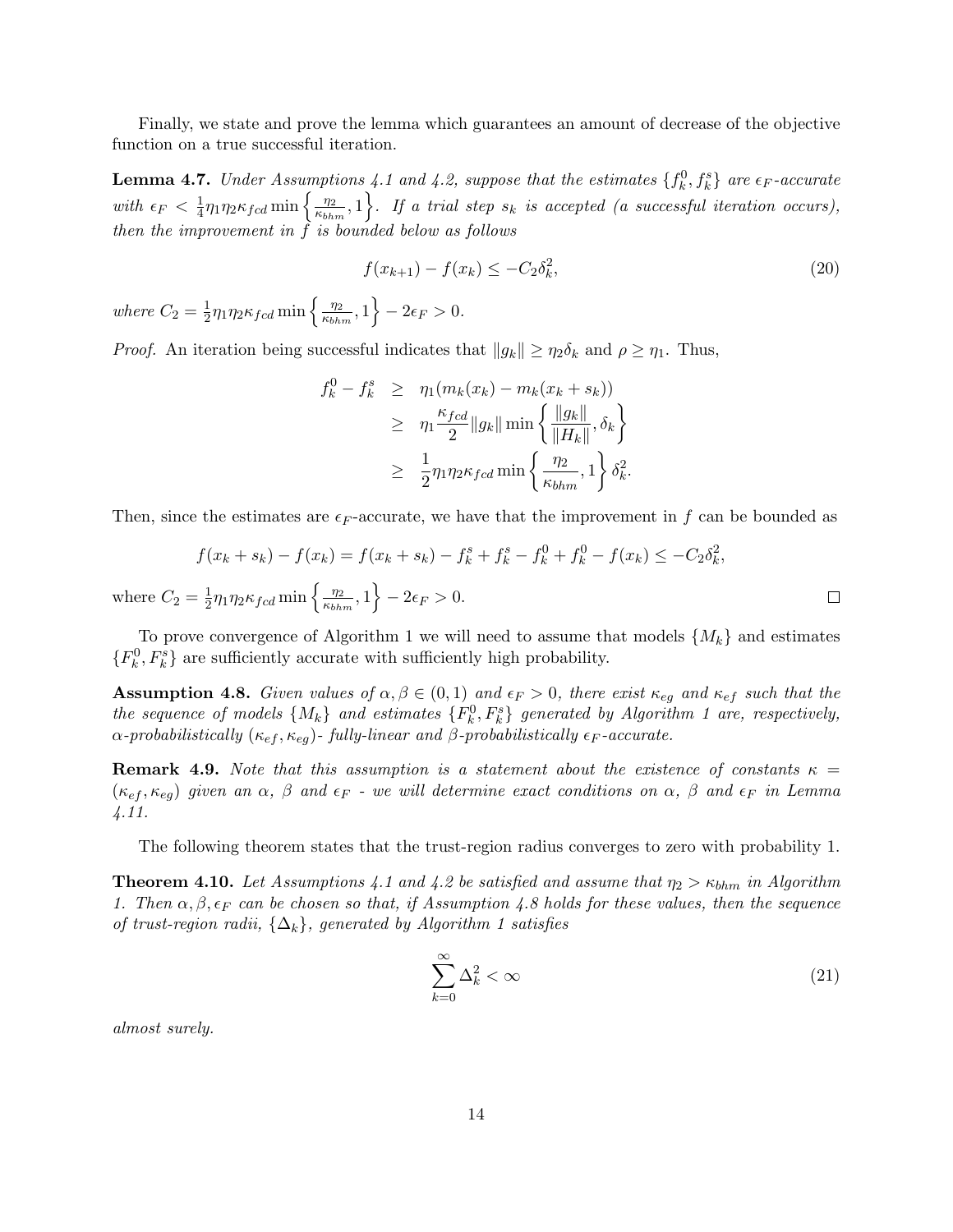*Proof.* We base our proof on properties of the following random function  $\Phi_k = \nu f(X_k) + (1 - \nu)\Delta_k^2$ , where  $\nu \in (0,1)$  is a fixed constant, which will be specified later. A similar function is used in the analysis in [15], but the analysis itself is different. The overall goal is to show that there exists a constant  $\sigma > 0$  such that for all k,

$$
E[\Phi_{k+1} - \Phi_k | \mathcal{F}_{k-1}^{M \cdot F}] \le -\sigma \Delta_k^2 < 0. \tag{22}
$$

Since f is bounded from below and  $\Delta_k > 0$ , we have that  $\Phi_k$  is bounded from below for all k and hence if (22) holds on every iteration, then by summing (22) over  $k \in (1,\infty)$  and taking expectations on both sides we can conclude that (21) holds with probability 1. Hence, to prove the theorem we need to show that (22) holds on each iteration.

Let us pick some constant  $\zeta$  which satisfies

$$
\zeta \ge \kappa_{eg} + \max\left\{\eta_2, \frac{8\kappa_{ef}}{\kappa_{fcd}(1-\eta_1)}\right\}.
$$

We now consider two possible cases:  $\|\nabla f(x_k)\| \geq \zeta \delta_k$  and  $\|\nabla f(x_k)\| < \zeta \delta_k$ . We will show that (22) holds in both cases and hence it holds on every iteration.

As usual, let  $x_k$ ,  $\delta_k$ ,  $s_k$ ,  $g_k$  and  $\phi_k$  denote realizations of random quantities  $X_k$ ,  $\Delta_k$ ,  $S_k$ ,  $G_k$  and  $\Phi_k$ , respectively.

Let us consider some realization of Algorithm 1. Note that on all successful iterations,  $x_{k+1} =$  $x_k + s_k$  and  $\delta_{k+1} = \gamma \delta_k$  with  $\gamma > 1$ , hence

$$
\phi_{k+1} - \phi_k = \nu(f(x_{k+1}) - f(x_k)) + (1 - \nu)(\gamma^2 - 1)\delta_k^2.
$$
\n(23)

On all unsuccessful iterations,  $x_{k+1} = x_k$  and  $\delta_{k+1} = \frac{1}{\gamma}$  $\frac{1}{\gamma}\delta_k$ , i.e.

$$
\phi_{k+1} - \phi_k = (1 - \nu)\left(\frac{1}{\gamma^2} - 1\right)\delta_k^2 \equiv b_1 < 0. \tag{24}
$$

For each iteration and each of the two cases we consider, we will analyze the four possible combined outcomes of the events  $I_k$  and  $J_k$  as defined in (7) and (8) respectively.

Before presenting the formal proof let us outline the key ideas. We will show that, unless both the model and the estimates are bad on iteration k, we can select  $\nu \in (0,1)$  sufficiently close to 1, so that the decrease in  $\phi_k$  on a successful iteration is greater than the decrease on an unsuccessful iteration (which is equal to  $b_1$ , according to (24)). When the model and the estimates are both bad, an increase in  $\phi_k$  may occur. This increase is bounded by something proportional to  $\delta_k^2$  when  $\|\nabla f(x_k)\| < \zeta \delta_k$ . When  $\|\nabla f(x_k)\| \geq \zeta \delta_k$ , though, the increase in  $\phi_k$  may be proportional to  $\|\nabla f(x_k)\|_{\delta_k}$ . However, since iterations with good models and good estimates will provide *decrease* in  $\phi_k$  also proportional to  $\|\nabla f(x_k)\|\delta_k$ , by choosing values of  $\alpha$  and  $\beta$  close enough to 1, we can ensure that in expectation  $\phi_k$  decreases.

We now present the proof.

**Case 1:**  $\|\nabla f(x_k)\| \geq \zeta \delta_k$ .

a.  $I_k$  and  $J_k$  are both true, i.e., both the model and the estimates are good on iteration k. Assume

$$
\epsilon_F \le \kappa_{ef}.\tag{25}
$$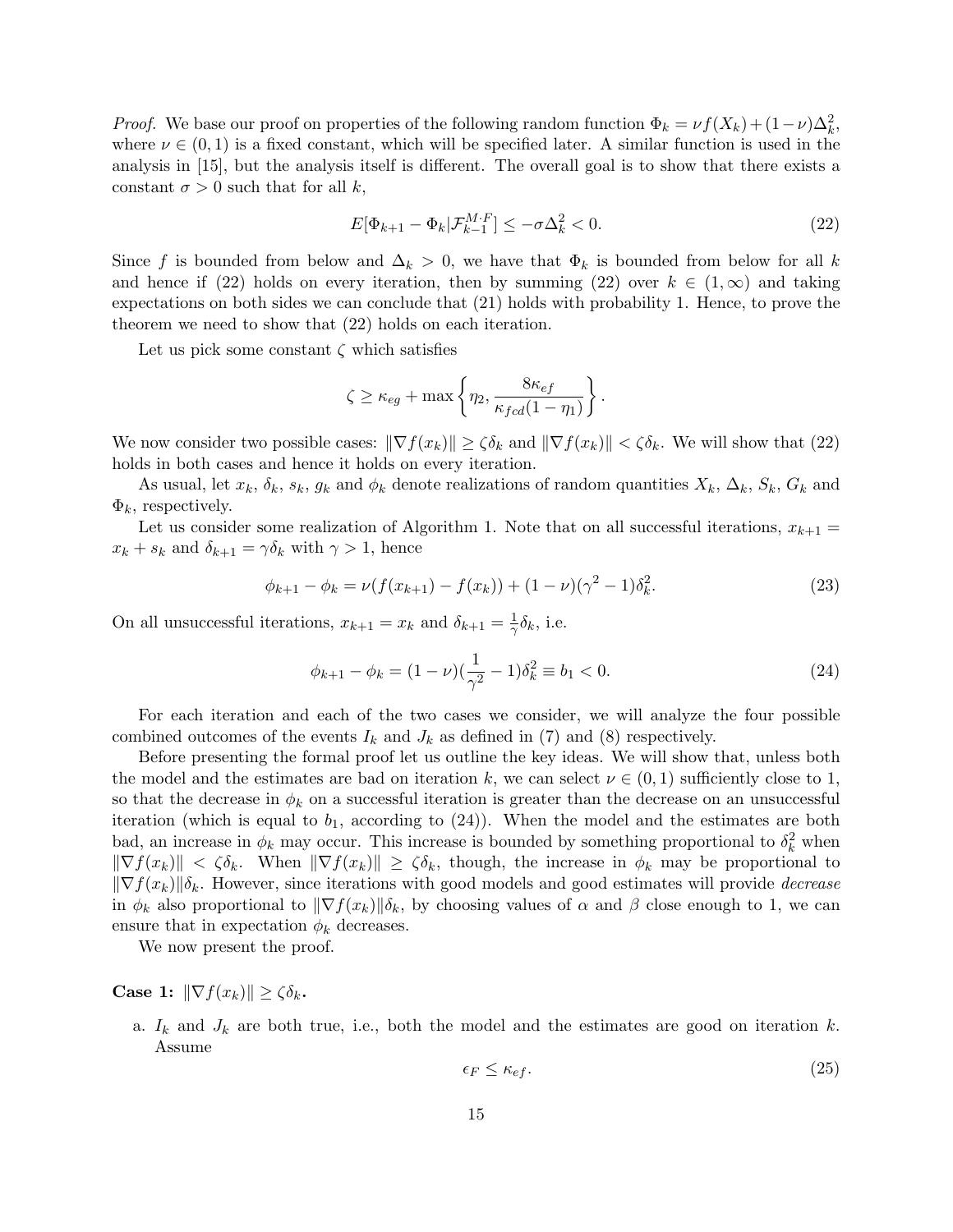From the definition of  $\zeta$ , we know

$$
\|\nabla f(x_k)\| \ge \left(\kappa_{eg} + \max\left\{\eta_2, \frac{8\kappa_{ef}}{\kappa_{fcd}(1-\eta_1)}\right\}\right)\delta_k.
$$

Then since the model  $m_k$  is  $\kappa$ -fully linear and, from  $\eta_2 > \kappa_{bhm}$  and  $0 < \eta_1 < 1$ , it is easy to show that the condition (11) in Lemma 4.5 holds. Therefore, the trial step  $s_k$  leads to a decrease in  $f$  as in  $(12)$ .

Moreover, since

$$
||g_k|| \ge ||\nabla f(x_k)|| - \kappa_{eg} \delta_k \ge (\zeta - \kappa_{eg})\delta_k \ge \max\left\{\eta_2, \frac{8\kappa_{ef}}{\kappa_{fcd}(1-\eta_1)}\right\}\delta_k
$$

and the estimates  $\{f_k^0, f_k^s\}$  are  $\epsilon_F$ -accurate, with  $\epsilon_F \leq \kappa_{ef}$ , the condition (15) in Lemma 4.6 holds. Hence, iteration k is successful, i.e.  $x_{k+1} = x_k + s_k$  and  $\delta_{k+1} = \gamma \delta_k$ .

Combining (12) and (23), we get

$$
\phi_{k+1} - \phi_k \le -\nu C_1 \|\nabla f(x_k)\| \delta_k + (1 - \nu)(\gamma^2 - 1)\delta_k^2 \equiv b_2,
$$
\n(26)

with  $C_1$  defined in Lemma 4.5. Since  $\|\nabla f(x_k)\| \geq \zeta \delta_k$  we have

$$
b_2 \leq [-\nu C_1 \zeta + (1 - \nu)(\gamma^2 - 1)] \delta_k^2 < 0,\tag{27}
$$

for  $\nu \in (0,1)$  large enough, such that

$$
\frac{\nu}{1-\nu} > \frac{\gamma^2 - 1}{\zeta C_1}.\tag{28}
$$

b.  $I_k$  is true and  $J_k$  is false, i.e., we have a good model and bad estimates on iteration k.

In this case, Lemma 4.5 still holds, that is  $s_k$  yields a sufficient decrease in f, hence, if the iteration is successful, we obtain (26) and (27). However, the step can be erroneously rejected, because of inaccurate probabilistic estimates, in which case we have an unsuccessful iteration and (24) holds. By choosing  $\nu \in (0,1)$  large enough so that

$$
\frac{\nu}{1-\nu} > \frac{\gamma^2 - 1/\gamma^2}{\zeta C_1},\tag{29}
$$

we ensure that the right hand side of  $(27)$  is strictly smaller than the right hand side of  $(24)$ and therefore, (24) holds whether the iteration is successful or not.

c.  $I_k$  is false and  $J_k$  is true, i.e., we have a bad model and good estimates on iteration k. Assume that

$$
\epsilon_F < \frac{1}{8} \eta_1 \eta_2 \kappa_{fcd}.\tag{30}
$$

In this case, iteration k can be either successful or unsuccessful. In the unsuccessful case  $(24)$ holds. When the iteration is successful, since the estimates are  $\epsilon_F$ -accurate and (30) holds then by Lemma 4.7 (20) holds with  $C_2 \geq \frac{1}{4}$  $\frac{1}{4}\eta_1\eta_2\kappa_{fcd}$ . Hence, in this case we have

$$
\phi_{k+1} - \phi_k \leq [-\nu C_2 + (1 - \nu)(\gamma^2 - 1)]\delta_k^2.
$$
\n(31)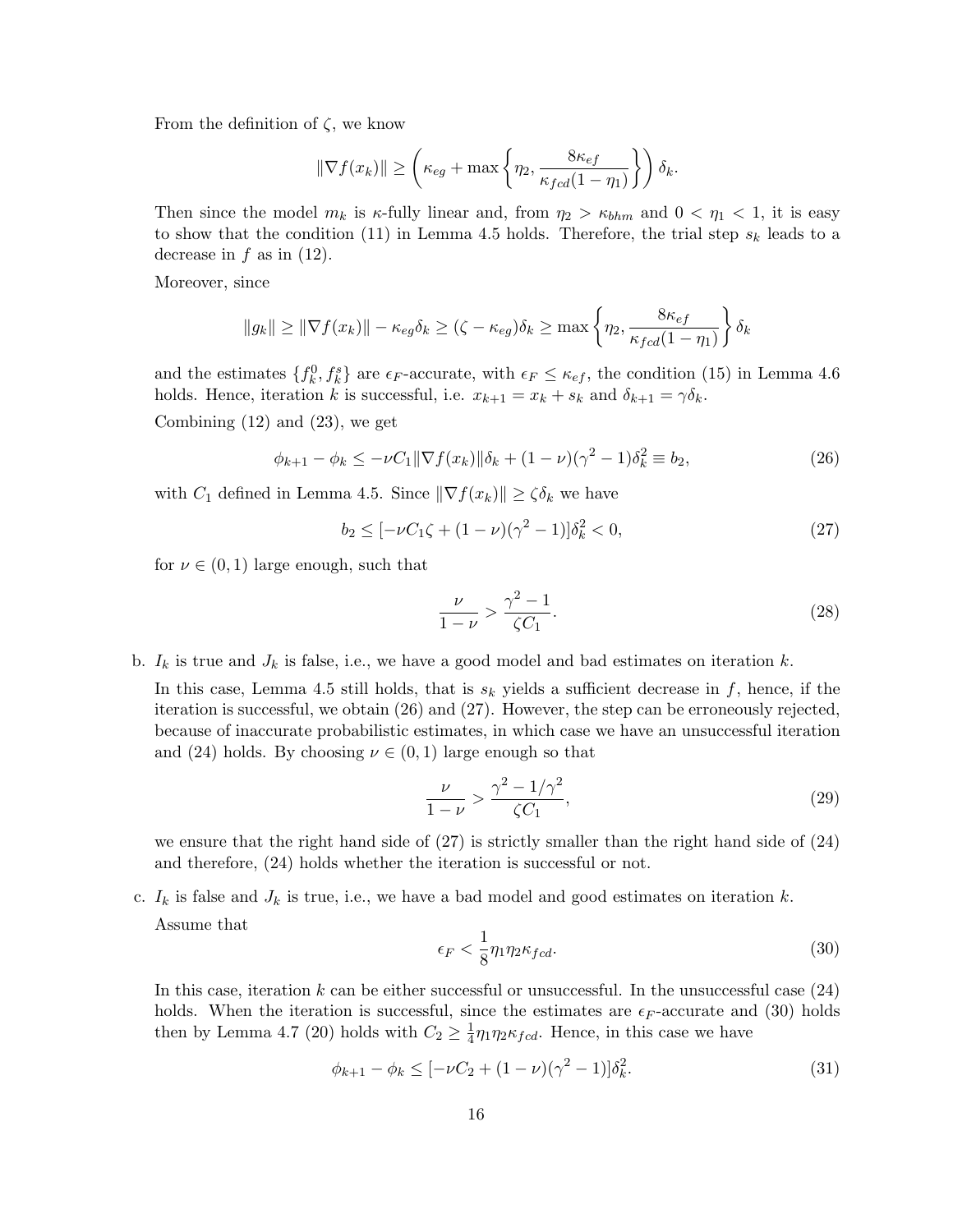Choosing  $\nu \in (0,1)$  to satisfy

$$
\frac{\nu}{1-\nu} \ge \frac{\gamma^2 - 1/\gamma^2}{C_2} \tag{32}
$$

we have that, as in case (b), (24) holds whether the iteration is successful or not.

#### d.  $I_k$  and  $J_k$  are both false, i.e., both the model and the estimates are bad on iteration k.

Inaccurate estimates can cause the algorithm to accept a bad step, which may lead to an increase both in f and in  $\delta_k$ . Hence in this case  $\phi_{k+1} - \phi_k$  may be positive. However, combining the Taylor expansion of  $f(x_k)$  at  $x_k + s_k$  and the Lipschitz continuity of  $\nabla f(x)$  we can bound the amount of increase in f, hence bounding  $\phi_{k+1} - \phi_k$  from above. By adjusting the probability of outcome (d) to be sufficiently small, we can ensure that in expectation  $\Phi_k$ is sufficiently reduced.

In particular, from Taylor's Theorem and Lipschitz continuity of  $\nabla f(x)$  we have, respectively,

$$
f(x_k) - f(x_k + s_k) \geq \nabla f(x_k + s_k)^T(-s_k) - \frac{1}{2}L_1\delta_k^2, \text{ and}
$$
  

$$
\|\nabla f(x_k + s_k) - \nabla f(x_k)\| \leq L_1s_k \leq L_1\delta_k.
$$

From this we can derive that any increase of  $f(x_k)$  is bounded by

$$
f(x_k + s_k) - f(x_k) \leq C_3 \|\nabla f(x_k)\| \delta_k,
$$

where  $C_3 = 1 + \frac{3L_1}{2\zeta}$ . Hence, the change in function  $\phi$  is bounded as follows

$$
\phi_{k+1} - \phi_k \le \nu C_3 \|\nabla f(x_k)\| \delta_k + (1 - \nu)(\gamma^2 - 1)\delta_k^2 \equiv b_3. \tag{33}
$$

Now we are ready to take the expectation of  $\Phi_{k+1}-\Phi_k$  for the case when  $\|\nabla f(X_k)\|\geq \zeta\Delta_k$ . We know that case (a) occurs with probability at least  $\alpha\beta$  (conditioned on the past) and in that case  $\phi_{k+1} - \phi_k = b_2 < 0$  with  $b_2$  defined in (26), case (d) occurs with probability at most  $(1 - \alpha)(1 - \beta)$ and that case  $\phi_{k+1} - \phi_k$  is bounded from above by  $b_3 > 0$ , and cases (b) and (c) occur otherwise and in those cases  $\phi_{k+1} - \phi_k$  is bounded from above by  $b_1 < 0$ , with  $b_1$  defined in (24). Finally we note that  $b_1 > b_2$  due to our choice of  $\nu$ .

Hence, we can combine  $(24)$ ,  $(26)$ ,  $(31)$  and  $(33)$  and use  $B_1$ ,  $B_2$  and  $B_3$  as random counterparts of  $b_1$ ,  $b_2$  and  $b_3$ , to obtain the following bound

$$
E[\Phi_{k+1} - \Phi_k | \mathcal{F}_{k-1}^{M \cdot F}, \{ ||\nabla f(X_k)|| \ge \zeta \Delta_k \}]
$$
  
\n
$$
\le \alpha \beta B_2 + [\alpha(1 - \beta) + (1 - \alpha)\beta]B_1 + (1 - \alpha)(1 - \beta)B_3
$$
  
\n
$$
= \alpha \beta [-\nu C_1 || \nabla f(X_k) || \Delta_k + (1 - \nu)(\gamma^2 - 1)\Delta_k^2]
$$
  
\n
$$
+ [\alpha(1 - \beta) + (1 - \alpha)\beta](1 - \nu)(\frac{1}{\gamma^2} - 1)\Delta_k^2
$$
  
\n
$$
+ (1 - \alpha)(1 - \beta)[\nu C_3 || \nabla f(X_k) || \Delta_k + (1 - \nu)(\gamma^2 - 1)\Delta_k^2].
$$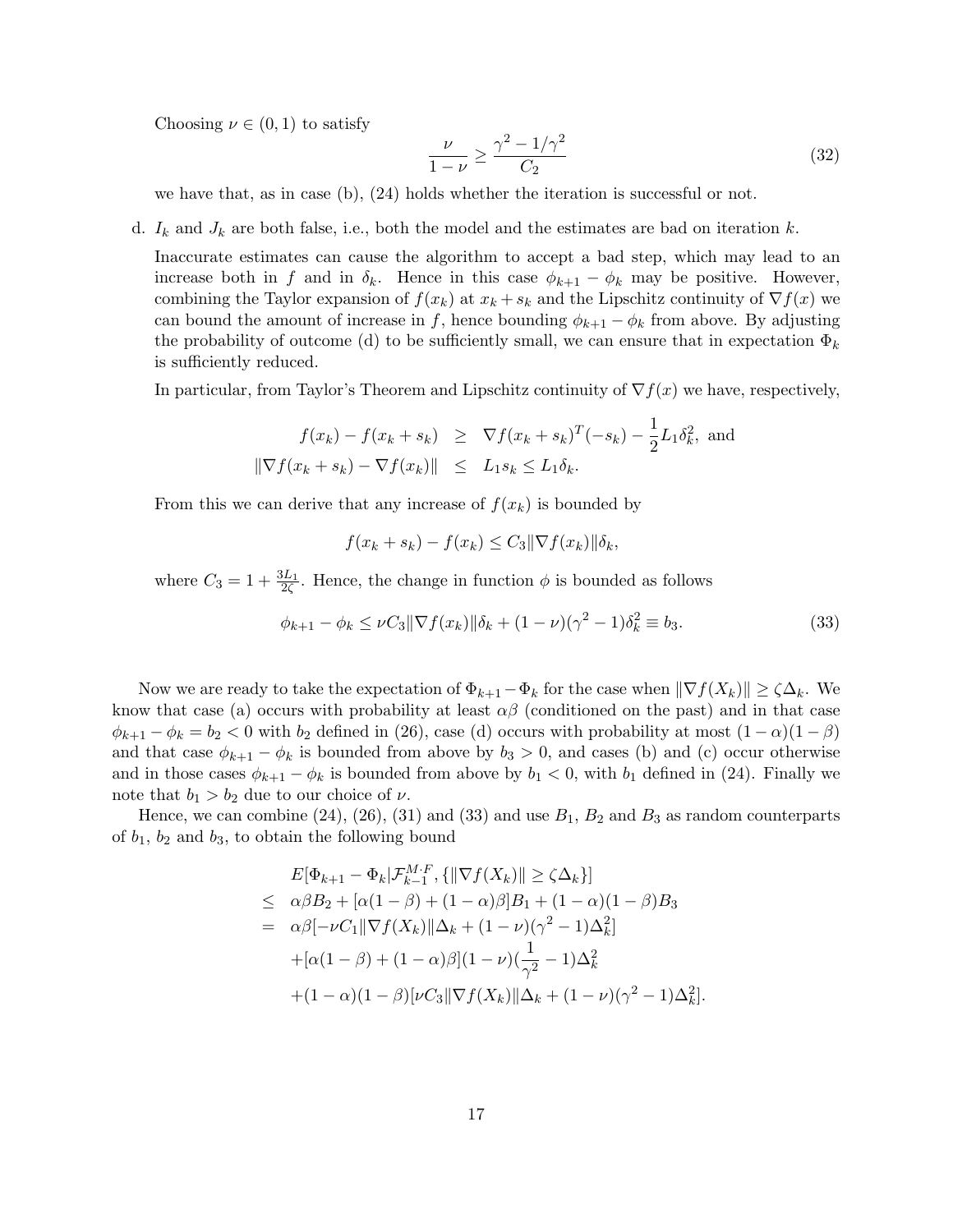Rearranging the terms we obtain

$$
E[\Phi_{k+1} - \Phi_k | \mathcal{F}_{k-1}^{M \cdot F}, \{ ||\nabla f(X_k)|| \ge \zeta \Delta_k \}]
$$
  
\n
$$
\leq [-\nu C_1 \alpha \beta + (1 - \alpha)(1 - \beta)\nu C_3] ||\nabla f(X_k)||\Delta_k
$$
  
\n
$$
+ [\alpha \beta - \frac{1}{\gamma^2} (\alpha(1 - \beta) + (1 - \alpha)\beta) + (1 - \alpha)(1 - \beta)](1 - \nu)(\gamma^2 - 1)\Delta_k^2
$$
  
\n
$$
\leq [-C_1 \alpha \beta + (1 - \alpha)(1 - \beta)C_3] \nu ||\nabla f(X_k)||\Delta_k + (1 - \nu)(\gamma^2 - 1)\Delta_k^2,
$$

where the last inequality holds because  $\alpha\beta - \frac{1}{\alpha\beta}$  $\frac{1}{\gamma^2}(\alpha(1-\beta) + (1-\alpha)\beta) + (1-\alpha)(1-\beta) \leq [\alpha + (1-\alpha)\beta]$  $\alpha$ )][( $\beta + (1 - \beta)$ ] = 1.

Recall that  $\|\nabla f(X_k)\| \ge \zeta \Delta_k$ , Hence if we choose  $0 < \alpha \le 1$  and  $0 < \beta \le 1$  so that they satisfy

$$
\frac{\alpha\beta}{(1-\alpha)(1-\beta)} \ge \frac{\frac{2(1-\nu)}{\nu} \cdot \frac{\gamma^2 - 1}{\zeta} + C_3}{C_1} \tag{34}
$$

which implies

$$
[C_1 \alpha \beta - (1 - \alpha)(1 - \beta)C_3] > 2\frac{(1 - \nu)(\gamma^2 - 1)}{\nu \zeta},
$$

we have

$$
E[\Phi_{k+1} - \Phi_k | \mathcal{F}_{k-1}^{M \cdot F}, \{ ||\nabla f(X_k)|| \ge \zeta \Delta_k \}] \le -[C_1 \alpha \beta - (1 - \alpha)(1 - \beta)C_3] \nu ||\nabla f(X_k)||\Delta_k. \tag{35}
$$

and

$$
E[\Phi_{k+1} - \Phi_k | \mathcal{F}_{k-1}^{M \cdot F}, \{ \|\nabla f(X_k)\| \ge \zeta \Delta_k \}] \le -(1 - \nu)(\gamma^2 - 1)\Delta_k^2.
$$
 (36)

For the purposes of this lemma and the lim inf-type convergence result, which will follow, bound (36) is sufficient. We will use bound (35) in the proof of the lim-type convergence result.

Case 2: Let us consider now the iterations when  $\|\nabla f(x_k)\| < \zeta \delta_k$ . First we note that if  $||g_k|| < \eta_2 \delta_k$ , then we have an unsuccessful step and (24) holds. Hence, we now assume that  $||g_k|| \geq \eta_2 \delta_k$  and again consider four possible outcomes. We will show that in all situations, except when both the model and the estimates are bad,  $(24)$  holds. In the remaining case, because  $\|\nabla f(x_k)\| < \zeta \delta_k$  the increase in  $\phi_k$  can be bounded from above by a multiple of  $\delta_k^2$ . Hence by selecting appropriate values for probabilities  $\alpha$  and  $\beta$  we will be able to establish the bound on expected decrease in  $\Phi_k$  as in Case 1.

a.  $I_k$  and  $J_k$  are both true, i.e., both the model and the estimates are good on iteration k.

The iteration may or may not be successful, even though  $I_k$  is true. On successful iteration good model ensures reduction in f. Applying the same argument as in the case  $1(c)$  we establish (24).

b.  $I_k$  is true and  $J_k$  is false, i.e., we have a good model and bad estimates on iteration k. On unsuccessful iterations, (24) holds. On successful iterations,  $||g_k|| \ge \eta_2 \delta_k$  and  $\eta_2 \ge \kappa_{bhm}$ imply that

$$
m_k(x_k) - m_k(x_k + s_k) \ge \frac{\kappa_{fcd}}{2} \|g_k\| \min \left\{ \frac{\|g_k\|}{\|H_k\|}, \delta_k \right\}
$$

$$
\ge \eta_2 \frac{\kappa_{fcd}}{2} \delta_k^2.
$$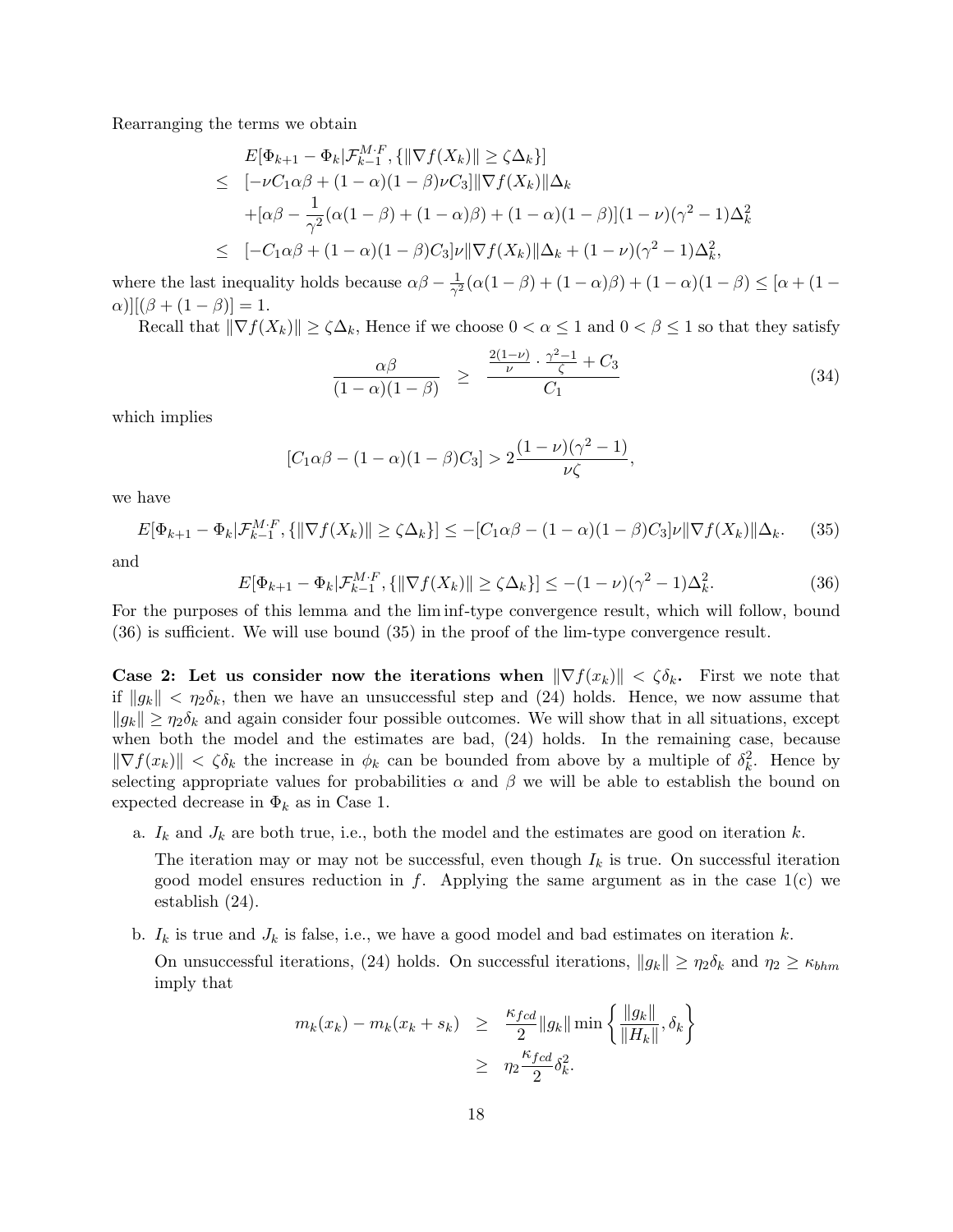Since  $I_k$  is true, the model is  $\kappa$ -fully-linear, and the function decrease can be bounded as

$$
f(x_k) - f(x_k + s_k)
$$
  
=  $f(x_k) - m_k(x_k) + m_k(x_k) - m_k(x_k + s_k) + m_k(x_k + s_k) - f(x_k + x_k)$   

$$
\geq (\eta_2 \frac{\kappa_{fcd}}{2} - 2\kappa_{ef})\delta_k^2 \geq \kappa_{ef}\delta_k^2
$$

as long as

$$
\eta_2 \ge \frac{6\kappa_{ef}}{\kappa_{fcd}}.\tag{37}
$$

It follows that, if  $k$ -th iterate is successful, then

$$
\phi_{k+1} - \phi_k \le [-\nu \kappa_{ef} + (1 - \nu)(\gamma^2 - 1)]\delta_k^2.
$$
 (38)

Again choosing  $\nu \in (0,1)$  large enough so that

$$
\frac{\nu}{1-\nu} > \frac{\gamma^2 - 1/\gamma^2}{\kappa_{ef}},\tag{39}
$$

we ensure that right hand side of (38) is strictly smaller than that of (24), hence (24) holds, whether the iteration is successful or not.

**Remark:**  $\eta_2$  may need to be a relatively large constant to satisfy (37). This is due to the fact that the model has to be sufficiently accurate to ensure decrease in the function if a step is taken, since the step is accepted based on poor estimates. Note that  $\eta_2$  restricts the size of  $\Delta_k$ , which is used both as a bound on the step size and the control of the accuracy. In general it is possible to have two separate quantities (related by a constant) - one to control the step size and another to control the accuracy. Hence, it is possible to modify our algorithm to accept steps larger than  $||g_k||/n_2$ . This will make the algorithm more practical, but the analysis much more complex. In this paper, we choose to stay with the simplest version, but keep in mind that the condition (37) is not terminally restrictive.

- c.  $I_k$  is false and  $J_k$  is true, i.e., we have a bad model and good estimates on iteration k. This case is analyzed identically to the case 1(c).
- d.  $I_k$  and  $J_k$  are both false, i.e., both the model and the estimates are bad on iteration k.

Here we bound the maximum possible increase in  $\phi_k$  using the Taylor expansion and the Lipschitz continuity of  $\nabla f(x)$ .

$$
f(x_k + s_k) - f(x_k) \le ||\nabla f(x_k)||\delta_k + \frac{1}{2}L_1\delta_k^2 < C_3\zeta\delta_k^2.
$$

Hence, the change in function  $\phi$  is

$$
\phi_{k+1} - \phi_k \le [\nu C_3 \zeta + (1 - \nu)(\gamma^2 - 1)] \delta_k^2. \tag{40}
$$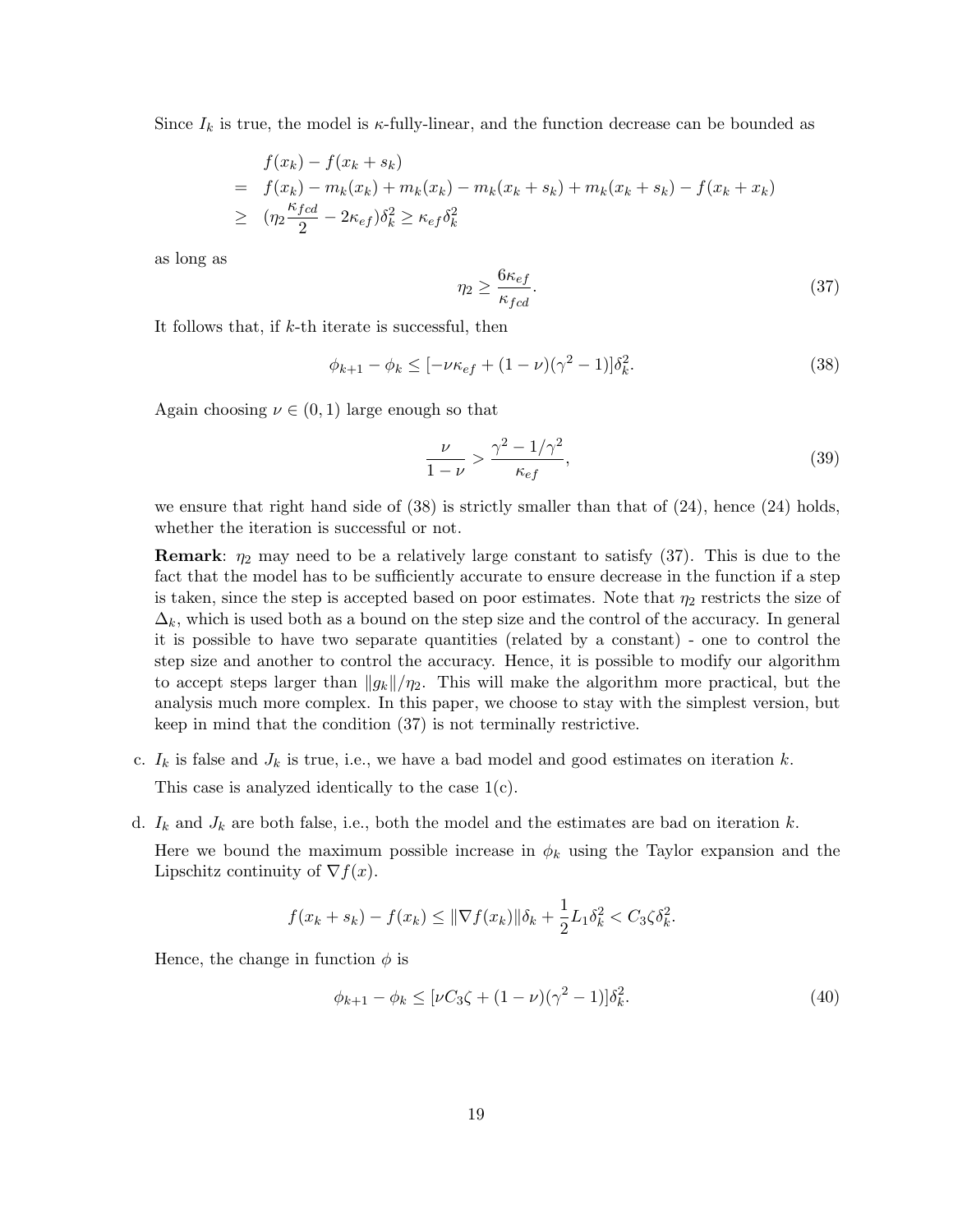We are now ready to bound the expectation of  $\phi_{k+1} - \phi_k$  as we did in Case 1, except that in Case 2 we simply combine (40), which holds with probability at most  $(1 - \alpha)(1 - \beta)$  and (24) which holds otherwise.

$$
E[\Phi_{k+1} - \Phi_k | \mathcal{F}_{k-1}^{M \cdot F}, \{ ||\nabla f(X_k)|| < \zeta \Delta_k \}]
$$
  
\n
$$
\leq [\alpha \beta + \alpha (1 - \beta) + (1 - \alpha)\beta](1 - \nu)(\frac{1}{\gamma^2} - 1)\Delta_k^2
$$
  
\n
$$
+ (1 - \alpha)(1 - \beta)[\nu C_3 \zeta + (1 - \nu)(\gamma^2 - 1)]\Delta_k^2.
$$

if we choose probabilities  $0 < \alpha \leq 1$  and  $0 < \beta \leq 1$  so that the following holds,

$$
\frac{1 - (1 - \alpha)(1 - \beta)(1 + \gamma^2)}{(1 - \alpha)(1 - \beta)} \ge \frac{2\nu\gamma^2 C_3\zeta}{(1 - \nu)(\gamma^2 - 1)},\tag{41}
$$

that is,

$$
(1 - \alpha)(1 - \beta) \le \frac{\gamma^2 - 1}{\gamma^4 - 1 + 2\gamma^2 C_3 \zeta \cdot \frac{\nu}{1 - \nu}},\tag{42}
$$

then

$$
E[\Phi_{k+1} - \Phi_k | \mathcal{F}_{k-1}^{M \cdot F}, \{ || \nabla f(X_k) || < \zeta \Delta_k \}] \leq -\nu C_3 \zeta \Delta_k^2.
$$
 (43)

In conclusion, combining (36) and (43), we have

$$
E[\Phi_{k+1} - \Phi_k | \mathcal{F}_{k-1}^{M \cdot F}] \le -\min\{(1-\nu)(\gamma^2 - 1), \nu C_3 \zeta)\Delta_k^2 < 0,
$$

which concludes the proof of the theorem, given that  $0 < \nu < 1$ ,  $\gamma^2 > 1$  and  $C_3 > 0$ .

To summarize the conditions on all of the constants involved in Theorem 4.10 to ensure that the theorem holds, we state the following additional lemma.

**Lemma 4.11.** Let all assumptions of Theorem 4.10 hold. The statement of Theorem 4.10 holds if the parameters are chosen to satisfy the following conditions:

• The step acceptance parameter  $\eta_2$  is chosen so that

$$
\eta_2 \geq \max \left\{ \kappa_{bhm}, \frac{8\kappa_{ef}}{\kappa_{fcd}(1-\eta_1)} \right\}.
$$
\n(44)

• The accuracy parameter of the estimates satisfies

$$
\epsilon_F \leq \min \left\{ \kappa_{ef}, \frac{1}{8} \eta_1 \eta_2 \kappa_{fcd} \right\}.
$$
 (45)

• The probability parameters of the model and estimates,  $\alpha, \beta$  respectively, satisfy

$$
\frac{\alpha \beta}{(1-\alpha)(1-\beta)} \ge \frac{1 + \frac{8(\gamma^2 - 1) + 3L_1}{2\zeta}}{C_1}
$$
\n(46)

 $\Box$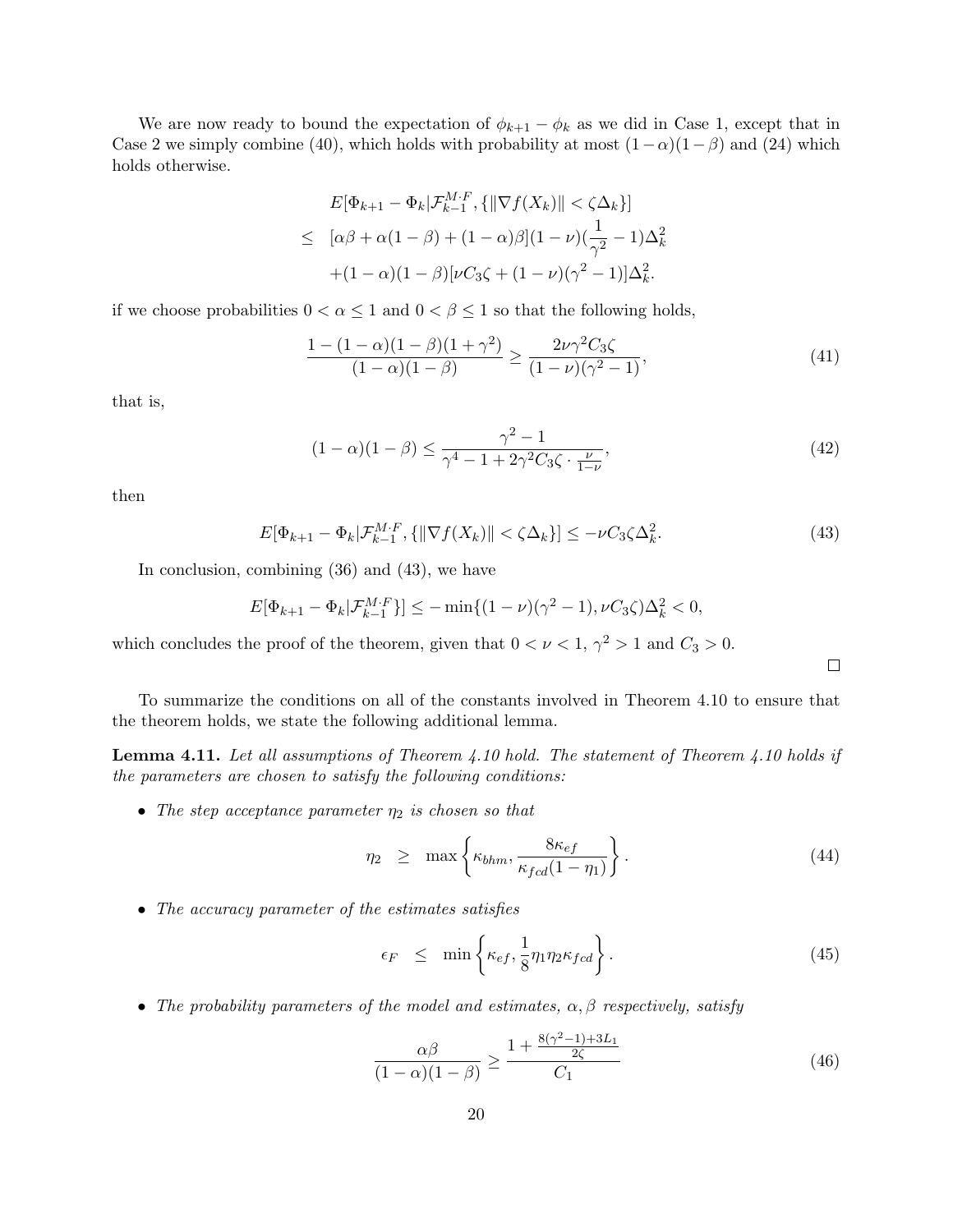and

$$
(1 - \alpha)(1 - \beta) \le \frac{\gamma^2 - 1}{\gamma^4 - 1 + \gamma^4 (3L_1 + 2\zeta) \cdot \max\left\{\frac{1}{\zeta C_1}, \frac{1}{2\eta_1 \kappa_{\epsilon f}}, \frac{1}{2}\right\}},\tag{47}
$$

with  $C_1 = \frac{\kappa_{fed}}{4}$  $\frac{fcd}{4} \cdot \max\left\{\frac{\kappa_{bhm}}{\kappa_{bhm}+\kappa}\right\}$  $\frac{\kappa_{bhm}}{\kappa_{bhm} + \kappa_{eg}}, \frac{8\kappa_{ef}}{8\kappa_{ef} + \kappa_{fcd}\kappa_{eg}}$  and  $\zeta \ge \kappa_{eg} + \eta_2$ .

Proof. Consider the proof of Theorem 4.10. Condition (45) follows from conditions (25) and (30).

Condition (44) implies that  $\eta_2 \geq \kappa_{bhm}$  and condition (37) hold, since  $\eta_1 < 1$ . Moreover, we now have

$$
\zeta \ge \kappa_{eg} + \max\left\{\eta_2, \frac{8\kappa_{ef}}{\kappa_{fcd}(1-\eta_1)}\right\} \ge \kappa_{eg} + \eta_2. \tag{48}
$$

Under condition (45) we have,

$$
C_2 = \frac{1}{2} \eta_1 \eta_2 \kappa_{fcd} - 2\epsilon_F \ge \frac{1}{4} \eta_1 \eta_2 \kappa_{fcd} \ge 2\eta_1 \kappa_{ef}.
$$
\n(49)

,

Hence, combining conditions (28), (29), (32) and (39) with (48) and (49) with  $\gamma > 1$ , we derive

$$
\frac{\nu}{1-\nu} > \max\left\{\frac{\gamma^2 - 1}{\zeta C_1}, \frac{\gamma^2 - 1/\gamma^2}{\zeta C_1}, \frac{\gamma^2 - 1/\gamma^2}{C_2}, \frac{\gamma^2 - 1/\gamma^2}{\kappa_{ef}}\right\}
$$
  
> 
$$
\max\left\{\frac{\gamma^2}{\zeta C_1}, \frac{\gamma^2}{2\eta_1 \kappa_{ef}}, \frac{\gamma^2}{\kappa_{ef}}\right\} \ge \max\left\{\frac{\gamma^2}{\zeta C_1}, \frac{\gamma^2}{2\eta_1 \kappa_{ef}}\right\},\
$$

the last inequality holding under the assumption that  $\eta_1 \leq 1/2$  which is the usual choice in trust region methods.

Now we are ready to derive conditions on  $\alpha$  and  $\beta$  which imply (34) and (42) with  $C_1$  =  $\kappa_{fcd}$  $\frac{fcd}{4} \cdot \max\left\{\frac{\kappa_{bhm}}{\kappa_{bhm}+\kappa}\right\}$  $\frac{\kappa_{bbm}}{\kappa_{bbm}+\kappa_{eg}}$ ,  $\frac{8\kappa_{ef}}{8\kappa_{ef}+\kappa_{fcd}\kappa_{eg}}$  and  $C_3 = 1 + \frac{3L_1}{2\zeta}$ . Firstly, if  $\alpha$  and  $\beta$  satisfy (46) then

$$
\frac{\alpha\beta}{(1-\alpha)(1-\beta)} \geq \frac{1+\frac{8(\gamma^2-1)+3L_1}{2\zeta}}{C_1}
$$
\n
$$
\geq \frac{4\cdot\frac{\gamma^2-1}{\zeta}+C_3}{C_1}
$$
\n
$$
\geq \frac{\frac{2(1-\nu)}{\nu}\cdot\frac{\gamma^2-1}{\zeta}+C_3}{C_1}
$$

last inequality following from  $\frac{1-\nu}{\nu} < 2$ . Hence (34) holds.

Condition (42) with  $C_3 = 1 + \frac{3L_1}{2\zeta}$  and

$$
\frac{\nu}{1-\nu} > \max\left\{\frac{1}{\zeta C_1}, \frac{1}{2\eta_1 \kappa_{ef}}, \frac{1}{2}\right\}
$$

can be rewritten as

$$
(1 - \alpha)(1 - \beta) = \frac{\gamma^2 - 1}{\gamma^4 - 1 + 2\gamma^4 C_3 \zeta \cdot \frac{\nu}{1 - \nu}} \le \frac{\gamma^2 - 1}{\gamma^4 - 1 + \gamma^4 (3L_1 + 2\zeta) \cdot \max\left\{\frac{1}{\zeta C_1}, \frac{1}{2\eta_1 \kappa_{\epsilon f}}, \frac{1}{2}\right\}}.
$$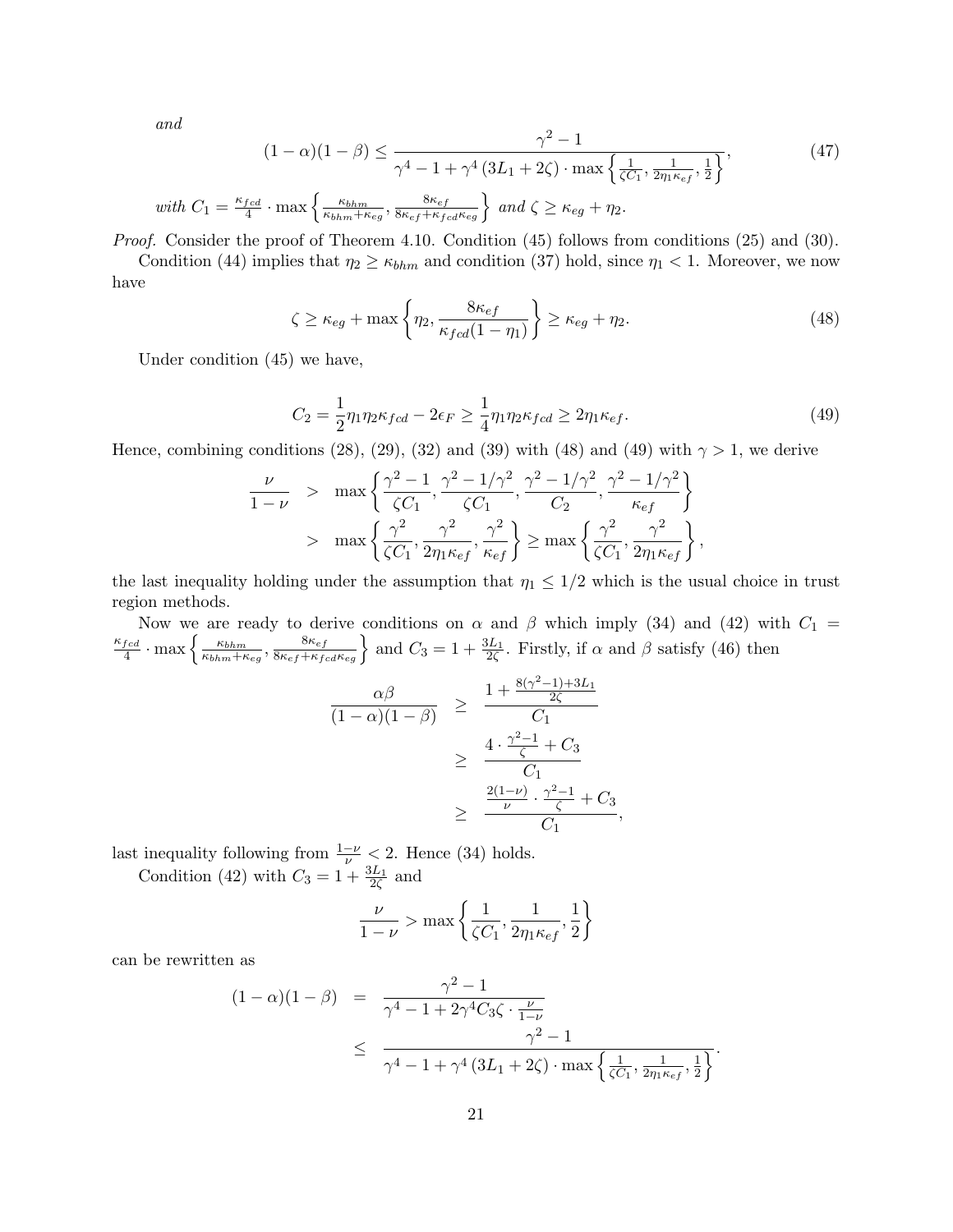Hence, we obtain (47).

Clearly, choosing  $\alpha$  and  $\beta$  sufficiently close to 1 will satisfy this condition.

Remark 4.12. We will briefly illustrate through a simple example how these algorithmic parameters scale with problem data.

Suppose  $L = \max\{L_0, L_1\}$  is attained as  $L_1$ , that is the Lipschitz constant of the gradient of f is larger than the Lipschitz constant of f over  $L_{enl}(x^0)$ . It is reasonable to expect that  $\kappa_{ef}$  and  $\kappa_{eq}$  are quantities that scale with L, since Taylor models satisfy this condition, as do polynomial interpolation and regression models based on well-poised data sets [7]. Let us assume for the sake of an example that  $\kappa_{ef} = \kappa_{eg} = 10L$ . The bound on model Hessians  $\kappa_{bhm}$  can be chosen to be arbitrarily small, at the expense of limiting the class of models, however, it is clearly reasonable to choose it as something that scales with L, if this information is available. Let us assume that  $\kappa_{bhm} = 10L$ , as well. In a standard trust region method, a common choice of algorithmic parameters would use  $\kappa_{fcd} = \frac{1}{2}$  $\frac{1}{2}$ ,  $\gamma = 2$ , and  $\eta_1 = \frac{1}{2}$  $\frac{1}{2}$ .

The reader can easily verify that with these parameter choices and previous assumptions, Lemma 4.11 states that we must choose  $\eta_2 \geq 32L$ . The intermediate constants satisfy  $\zeta \geq 42L$  and  $C_1 = \frac{2}{17}$ . Without loss of generality, we will simply accept  $\zeta = 42L$ .

From this, we immediately get that the accuracy parameter  $\epsilon_F$  can be chosen as L. In general, we obtain that  $\epsilon_F$  scales with L, whenever  $\kappa = (\kappa_{\epsilon f}, \kappa_{eq})$  scales with L, but with constants strictly smaller than those in  $\kappa$ , a mathematical statement of our claim that our point estimates must be more accurate than our models.

Continuing the analysis of this example, supposing  $L > \frac{1}{5}$ , a very reasonable assumption for a nonlinear function, we get bounds affecting the probability parameters

$$
\frac{\alpha\beta}{(1-\alpha)(1-\beta)} \ge \frac{17}{7L} + \frac{493}{56}
$$
\n
$$
(50)
$$

and

$$
(1 - \alpha)(1 - \beta) \le \frac{1}{5 + 232L} \tag{51}
$$

We note that as  $\eta_1$  and  $\kappa_{fed}$  constants are driven closer to 1, the constant 232 can be reduced by up to a factor of 4. Asymptotically, as  $L \to \infty$ , (50) is constant, and (51) scales as  $\frac{1}{L}$ . Thus, the probability with which we require accurate models and estimates increases with the nonlinearity of the function being minimized, as one would intuitively expect. We record this more generally in the following corollary, whose proof can be extended from the discussion just given.

Corollary 4.13. Supposing that  $\kappa_{ef}, \kappa_{eg}$ , and  $\kappa_{bhm}$  scale linearly with L, then  $\eta_2$ ,  $\epsilon_F$ , and the expressions relating  $\alpha$  and  $\beta$  in Lemma 4.11 are all functions in L satisfying

$$
\eta_2 \in \Theta(L),\tag{52}
$$

$$
\epsilon_F \in \Theta(L),\tag{53}
$$

$$
\frac{\alpha\beta}{(1-\alpha)(1-\beta)} \in \Theta(1),\tag{54}
$$

and

$$
(1 - \alpha)(1 - \beta) \in \Theta(\frac{1}{L}),\tag{55}
$$

where the constants in  $\Theta$  are moderate in size.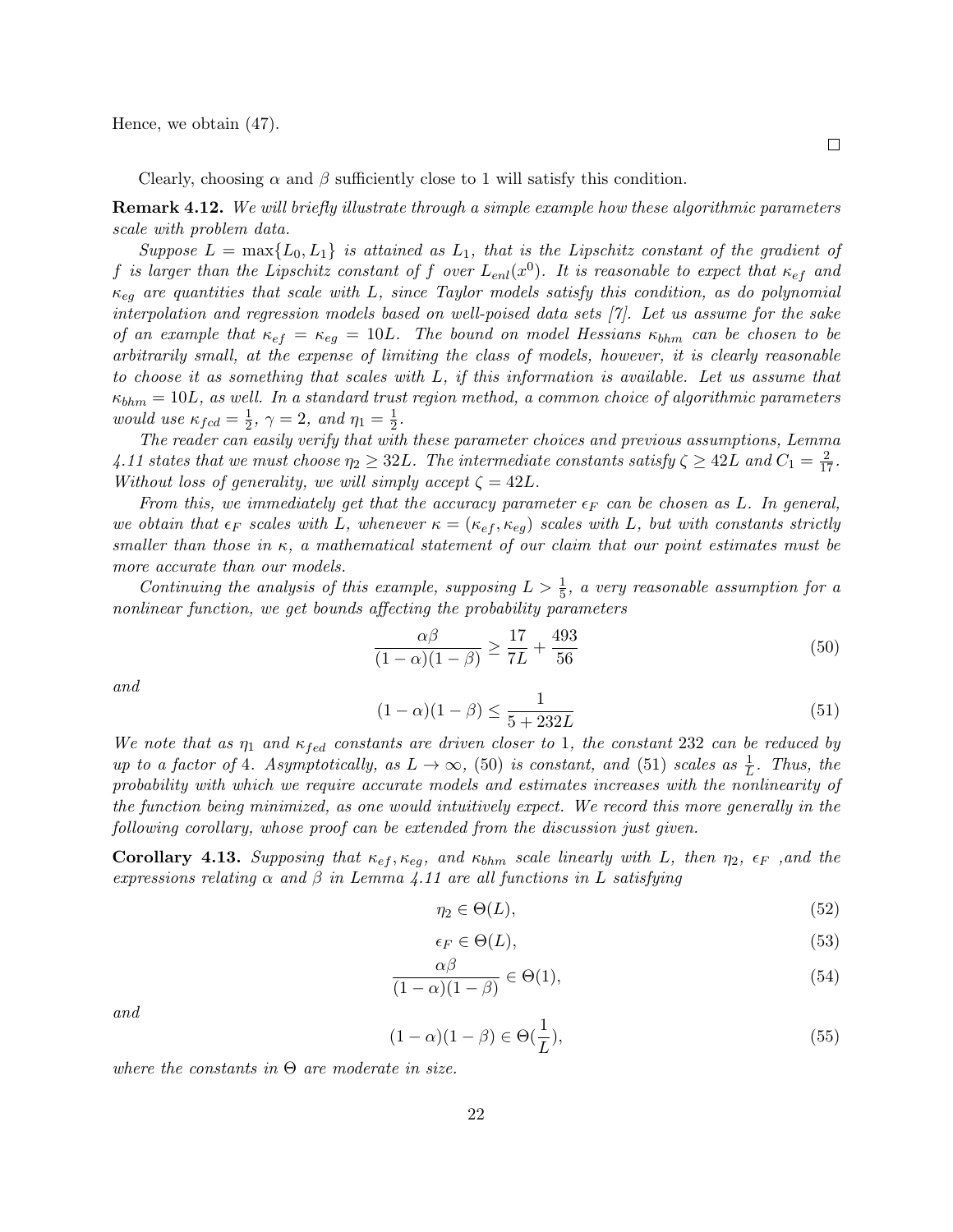**Remark 4.14.** Recall our remark made earlier in Theorem 4.10, case 2b, on how  $\eta_2$  bounds our step sizes. Indeed, if  $\eta_2 \in \Theta(L)$  has to be imposed this may force the algorithm to take small step sizes throughout. However, as mentioned earlier, the analysis of Theorem 4.10 can be modified by introducing tradeoff between the size of  $\eta_2$  and the accuracy parameters  $\epsilon_F$  and  $\kappa_{ef}$  (as both of these constant parameters can be made smaller). It also may be advantageous to choose  $\eta_2$  dynamically. Exploring this is a subject for future work. In the practical implementations that we will discuss in Section 6, we do not make use of the algorithmic parameter  $\eta_2$  at all, and so even though  $\eta_2$  is effectively arbitrarily close to 0, the algorithm still works.

**Remark 4.15.** Note that if  $\beta = 0$ , then  $\Delta_k \to 0$  for any value of  $\alpha$ , which is the case shown in [2].

#### 4.1 The liminf-type convergence

We are ready to prove a lim inf-type first-order convergence result, i.e., that a subsequence of the iterates drive the gradient of the objective function to zero. The proof follows closely that in [2], the key difference being the assumption on the function estimates that are needed to ensure that a good step gets accepted by Algorithm 1.

Theorem 4.16. Let the assumptions of Lemmas 4.10 and 4.11 hold. Suppose additionally that  $\alpha\beta \geq \frac{1}{2}$  $\frac{1}{2}$ . Then the sequence of random iterates generated by Algorithm 1,  $\{X_k\}$ , almost surely satisfies

$$
\liminf_{k \to 0} \|\nabla f(X_k)\| = 0.
$$

*Proof.* We prove this result by contradiction conditioned on the almost sure event  $\Delta_k \to 0$ . Let us thus assume that there exists  $\epsilon'$  such that, with positive probability, we have

$$
\|\nabla f(X_k)\| \ge \epsilon', \quad \forall k.
$$

Let  $\{x_k\}$  and  $\{\delta_k\}$  be realizations of  $\{X_k\}$  and  $\{\Delta_k\}$ , respectively for which  $\|\nabla f(x_k)\| \ge \epsilon'$  $\forall k.$ Since  $\lim_{k\to 0} \delta_k = 0$ , there exists  $k_0$  such that for all  $k \ge k_0$ ,

$$
\delta_k < b := \min\left\{\frac{\epsilon'}{2\kappa_{eg}}, \frac{\epsilon'}{2\kappa_{bhm}}, \frac{\kappa_{fcd}(1-\eta_1)\epsilon'}{16\kappa_{ef}}, \frac{\epsilon'}{2\eta_2}, \frac{\delta_{\text{max}}}{\gamma}\right\}.\tag{56}
$$

We define a random variable  $R_k$  with realizations  $r_k = \log_{\gamma} \left( \frac{\delta_k}{h} \right)$ b ). Then for the realization  $\{r_k\}$ of  $\{R_k\}, r_k < 0$  for  $k \geq k_0$ . The main idea of the proof is to show that such realizations occur only with probability zero, hence obtaining a contradiction with the initial assumption of  $\|\nabla f(x_k)\| \geq \epsilon'$ ∀k.

We first show that  $R_k$  is a submartingale. Recall the events  $I_k$  and  $J_k$  in Definitions 3.4 and 3.5. Consider some iterate  $k \geq k_0$  for which  $I_k$  and  $J_k$  both occur, which happens with probability  $P(I_k \cap J_k) \ge \alpha \beta$ . Since (56) holds we have exactly the same situation as in Case 1(a) in the proof of Lemma 4.10. In other words, we can apply Lemmas 4.5 and 4.6 to conclude that the  $k$ -th iteration is successful, hence, the trust-region radius is increased. In particular, since  $\delta_k \leq \frac{\delta_{\max}}{\gamma}, \delta_{k+1} = \gamma \delta_k$ . Consequently,  $r_{k+1} = r_k + 1$ .

Let  $\mathcal{F}_{k-1}^{I \cdot J} = \sigma(I_0, \cdots, I_{k-1}) \cap \sigma(J_0, \cdots, J_{k-1})$ . For all other outcomes of  $I_k$  and  $J_k$ , which occur with total probability of at most  $1 - \alpha\beta$ , we have  $\delta_{k+1} \geq \gamma^{-1}\delta_k$ . Hence

$$
\mathbb{E}[r_{k+1}|\mathcal{F}_{k-1}^{I \cdot J}] = \alpha \beta(r_k + 1) + (1 - \alpha \beta)(r_k - 1) \ge r_k,
$$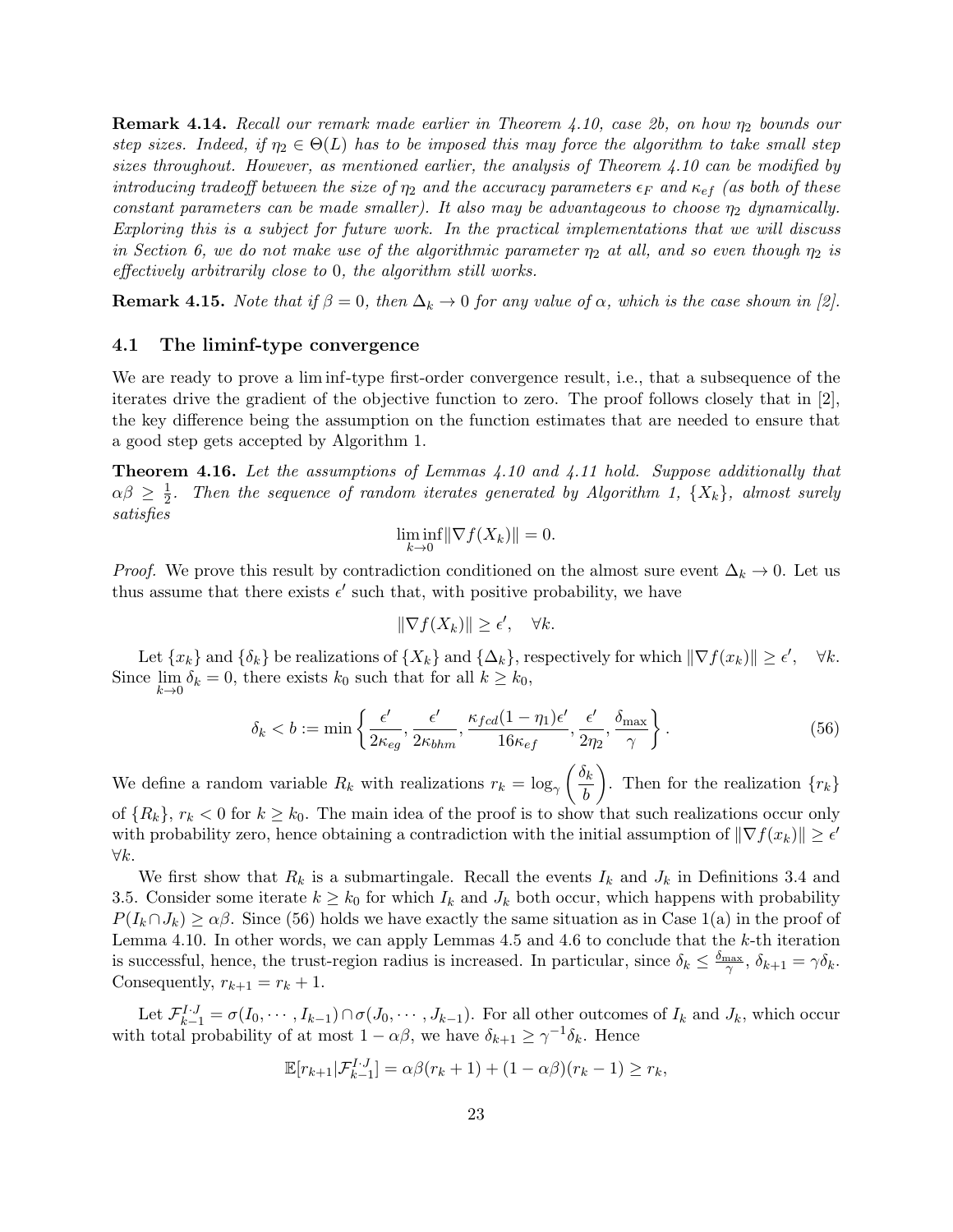as long as  $\alpha\beta \geq 1/2$ , which implies that  $R_k$  is a submartingale.

Now let us construct another submartingale  $W_k$ , on the same probability space as  $R_k$  which will serve as a lower bound on  $R_k$  and for which  $\left\{\limsup_{n\to\infty}\right\}$  $\max_{k\to 0} W_k = \infty$  holds almost surely. Define indicator random variables  $\mathbf{1}_{I_k}$  and  $\mathbf{1}_{J_k}$  such that  $\mathbf{1}_{I_k} = 1$  if  $I_k$  occurs,  $\mathbf{1}_{I_k} = 0$  otherwise, and similarly,  $\mathbf{1}_{J_k} = 1$  if  $J_k$  occurs,  $\mathbf{1}_{J_k} = 0$  otherwise. Then define

$$
W_k = \sum_{i=0}^k (2 \cdot \mathbf{1}_{I_k} \cdot \mathbf{1}_{J_k} - 1).
$$

Notice that  $W_k$  is a submartingale since

$$
\mathbb{E}[W_k|\mathcal{F}_{k-1}^{I \cdot J}] = E[W_{k-1}|\mathcal{F}_{k-1}^{I \cdot J}] + E[2 \cdot \mathbf{1}_{I_k} \cdot \mathbf{1}_{J_k} - 1|\mathcal{F}_{k-1}^{I \cdot J}]
$$
  
\n
$$
= W_{k-1} + 2E[\mathbf{1}_{I_k} \cdot \mathbf{1}_{J_k}|\mathcal{F}_{k-1}^{I \cdot J}] - 1
$$
  
\n
$$
= W_{k-1} + 2P(I_k \cap J_k|\mathcal{F}_{k-1}^{I \cdot J}) - 1
$$
  
\n
$$
\geq W_{k-1},
$$

where the last inequality holds because  $\alpha\beta \geq 1/2$ . Since  $W_k$  only has  $\pm 1$  increments, it has no finite limit. Therefore, by Theorem 4.3, we have  $\{ \limsup$  $\max_{k\to 0} W_k = \infty$ .

By the construction of  $R_k$  and  $W_k$ , we know that  $r_k - r_{k_0} \geq w_k - w_{k_0}$ . Therefore,  $R_k$  has to be positive infinitely often with probability one. This implies that the sequence of realizations  $r_k$  such that  $r_k < 0$  for  $k \geq k_0$  occurs with probability zero. Therefore our assumption that  $\|\nabla f(X_k)\| \geq \epsilon'$ hold for all k with positive probability is false and

$$
\liminf_{k \to 0} \|\nabla f(X_k)\| = 0
$$

holds almost surely.

 $\Box$ 

#### 4.2 The lim-type convergence

In this subsection we show that  $\lim_{k\to\infty} \|\nabla f(X_k)\| = 0$  almost surely.

We now state an auxiliary lemma, which is similar to the one in [2], but requires a different proof because in our case the function values  $f(X_k)$  can increase with k, while in the case considered in [2], function values are monotonically nonincreasing.

**Lemma 4.17.** Let the same assumptions made in Theorem 4.16 hold. Let  $\{X_k\}$  and  $\{\Delta_k\}$  be sequences of random iterates and random trust-region radii generated by Algorithm 1. Fix  $\epsilon > 0$ and define the sequence  ${K_{\epsilon}}$  consisting of the natural numbers k for which  $\|\nabla f(X_k)\| > \epsilon$  (note that  $K_{\epsilon}$  is a sequence of random variables). Then,

$$
\sum_{k\in\{K_\epsilon\}}\Delta_k\ <\ \infty
$$

almost surely.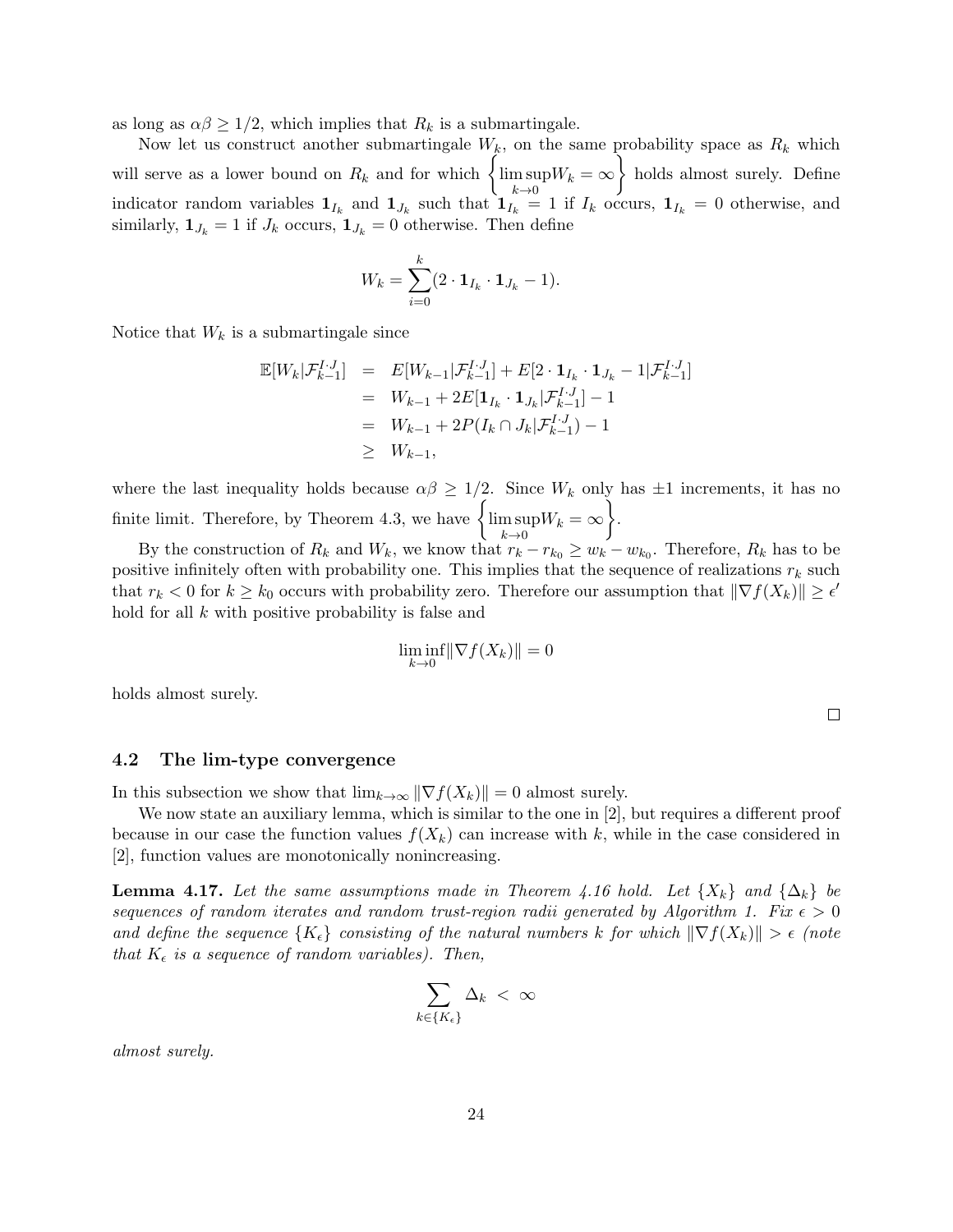*Proof.* From Theorem 4.10 we know that  $\sum \Delta_k^2 < \infty$  and hence  $\Delta_k \to 0$  almost surely. For each realization of Algorithm 1 and a sequence  $\{\delta_k\}$ , there exists  $k_0$  such that  $\delta_k \leq \epsilon/\zeta$ ,  $\forall k \geq k_0$ , where  $\zeta$ is defined as in Theorem 4.10. Let  $K_0$  be the random variable with realization  $k_0$  and let K denote the sequence of indices k such that  $k \in K_{\epsilon}$  and  $k \geq K_0$ . Then for all  $k \in K$ , Case 1 of Theorem 4.10 holds, i.e.,  $\|\nabla f(X_k)\| \geq \zeta \Delta_k$ , since  $\|\nabla f(X_k)\| \geq \epsilon$  for all  $k \in K$ . From this and from (35) we have

$$
E[\Phi_{k+1} - \Phi_k | \mathcal{F}_{k-1}^{M \cdot F}] \le -[C_1 \alpha \beta - (1 - \alpha)(1 - \beta)C_3] \nu \epsilon \Delta_k, \quad \forall k \ge k_0.
$$

Recall that  $\Phi_k$  is bounded from below. Hence, summing up the above inequality for all  $k \in K$ and taking the expectation, we have that

$$
\sum_{k\in K}\Delta_k\ <\ \infty
$$

almost surely. Since  $K_{\epsilon} \subseteq K \cap \{k \leq K_0\}$  and  $K_0$  is finite almost surely then the statement of the lemma holds.

We are now ready to state the lim-type result.

**Theorem 4.18.** Let the same assumptions of Theorem 4.16 hold. Let  $\{X_k\}$  be a sequence of random iterates generated by Algorithm 1. Then, almost surely,

$$
\lim_{k \to \infty} \|\nabla f(X_k)\| = 0.
$$

Proof. The proof of this result, is almost identical to the proof of the same theorem in [2] hence we will not present the proof here. The key idea of the proof is to show that if the theorem does not hold, then with positive probability

$$
\sum_{k \in \{K_{\epsilon}\}} \Delta_k = \infty,
$$

with  $K_{\epsilon}$  defined as in Lemma 4.17. This result is shown using Lipschitz continuity of the gradient and does not depend on the stochastic nature of the algorithm. Since this result contradicts the almost sure result of Lemma 4.17, we can conclude that the statement of the theorem holds almost surely.

# 5 Constructing models and estimates in different stochastic settings.

We now discuss various settings of stochastic noise in the objective function and how α-probabilistically  $κ$ -fully linear models and β-probabilistically  $ε_F$ -accurate estimates can be obtained is these settings.

Recall that we assume that for each x we can compute the value of  $f(x)$ , which is the noisy version of  $f$ ,

$$
\tilde{f}(x) = f(x, \omega)
$$

where  $\omega$  is a random variable which induces the noise.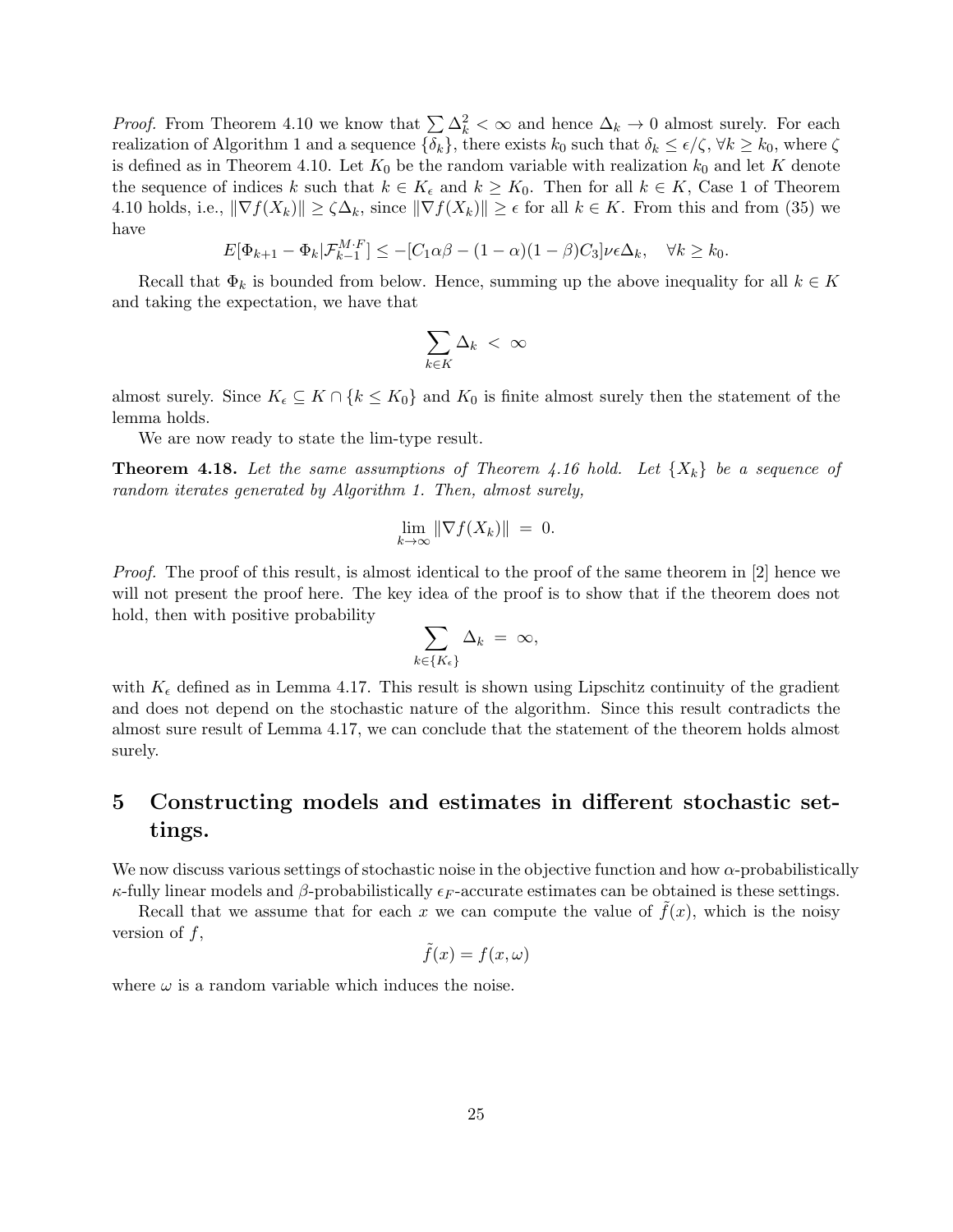Simple stochastic noise. The example of noise which is typically considered in stochastic optimization is the "i.i.d." noise, that is noise with distribution independent of the function values. Here we consider a somewhat more general setting, where the noise is unbiased for all  $f$ , i.e.,

$$
E_{\omega}[f(x,\omega)] = f(x), \quad \forall x,
$$

and

$$
\text{Var}_{\omega}[f(x,\omega)] \le V < \infty, \quad \forall x.
$$

This is the typical noise assumption in stochastic optimization literature. In the case of unbiased noise as above, constructing estimates and models that satisfy our assumptions is fairly straightforward. First, let us consider the case when only the noisy function values are available (without any gradient information), where we want to construct a model that is  $\kappa$ -fully linear in a given trust region  $B(x^0, \delta)$  with some reasonably large probability,  $\alpha$ .

One can employ standard sample averaging approximation techniques to reduce the variance of the function evaluations. In particular, let  $\bar{f}_p(x,\omega) = \frac{1}{p} \sum_{i=1}^p f(x,\omega_i)$ , where  $\omega_i$  are the i.i.d. realizations of the noise  $\omega$ . Then, by Chebyshev inequality, for any  $v > 0$ ,

$$
P(|\bar{f}_p(x,\omega) - f(x)|) > v) = P(|\bar{f}_p(x,\omega) - E_{\omega}[f(x,\omega)]| > v) \le \frac{V}{pv^2}.
$$

In particular, we want  $v \le \kappa'_{ef} \delta^2$  for some  $\kappa'_{ef} > 0$  and  $\frac{V}{pv^2} \le 1 - \alpha'$  for some  $\alpha'$ , which can be ensured by choosing  $p \geq \frac{V}{r^{\prime}+1}$  $\frac{V}{\kappa'_{ef}(1-\alpha')\delta^4}.$ 

We now construct a fully linear model as follows: given a well-poised set<sup>1</sup> Y of  $n+1$  points in  $B(x^0, \delta)$ , at each point  $y^i \in Y$ , we compute  $\bar{f}_p(y^i, \omega)$  and build a linear interpolation model  $m(x)$ such that  $m(y^i) = \bar{f}_p(y^i, \omega)$ , for all  $i = 1, \ldots, n + 1$ . Hence, for any  $y^i \in Y$ , we have

$$
P(|m(y^{i}) - f(y^{i})| > \kappa'_{ef} \delta^{2}) \le 1 - \alpha'.
$$

Moreover, the events  $\{|m(y^{i}) - f(y^{i})]| > \kappa'_{ef} \delta^{2}\}\$ are independent, hence

$$
P(\max_{i=1..n+1} \{|m(y^{i}) - f(y^{i})\}| > \kappa'_{ef} \delta^{2}) \le 1 - (\alpha')^{n+1}.
$$

It is easy to show using, for example, techniques described in [7], that  $m(x)$  is a  $\kappa$ -fully linear model of  $E_{\omega}[f(x,\omega)]$  in  $B(x^0,\delta)$  for appropriately chosen  $\kappa = (\kappa_{eg}, \kappa_{ef}),$  with probability at least  $\alpha = (\alpha')^{n+1}.$ 

The majority of stochastic optimization and sample average approximation methods focus on derivative based optimization where it is assumed that, in addition to  $f(x, \omega)$ ,  $\nabla_x f(x, \omega)$  is also available, and that the noise in the gradient computation is also independent of  $x$ , that is

$$
E_{\omega}[\nabla_x f(x,\omega)] = \nabla f(x), \quad \forall x
$$

and

$$
\|\text{Var}_{\omega}[\nabla_x f(x,\omega)]\| \le V < \infty, \quad \forall x,
$$

(in general the variance of the gradient and the function value are not the same, but here for simplicity we bound both by  $V$ ).

 $1$ See [7] for details on well-poised sets and how they can be obtained.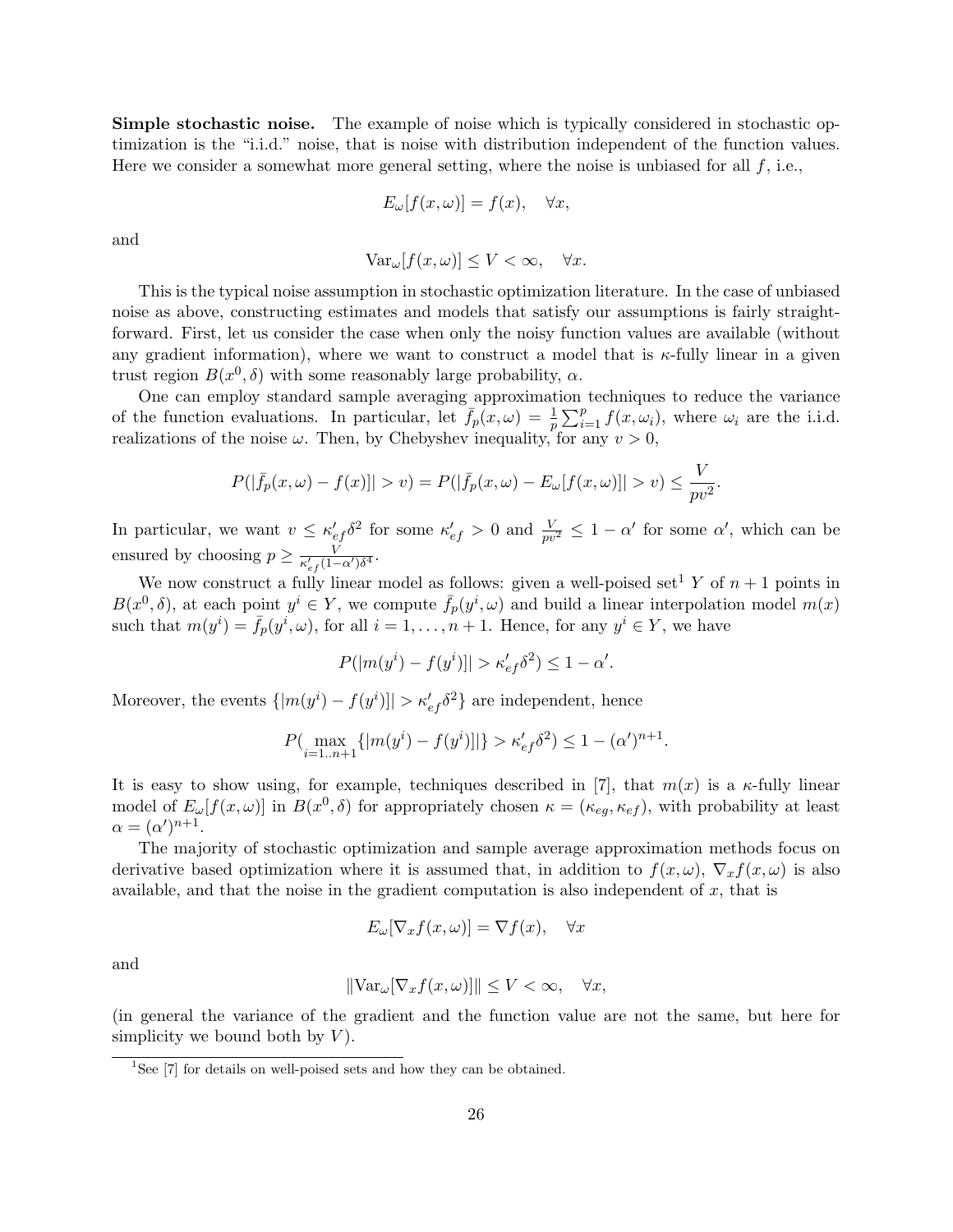In the case when the noisy gradient values are available, the construction of fully linear models in  $B(x^0, \delta)$  is simpler. Let  $\overline{\nabla} f_p(x, \omega) = \frac{1}{p} \sum_{i=1}^p \nabla f(x, \omega_i)$ . Again, by extension of Chebychev inequality, for  $p$  such that

$$
p \ge \max\{\frac{V}{\kappa_{ef}(1-\alpha')\delta^4}, \frac{V}{\kappa_{eg}(1-\alpha')\delta^2}\},
$$

$$
P(\|\bar{\nabla}f_p(x^0,\omega) - \nabla f(x^0)\|\| > \kappa_{eg}\delta) = P(\|\bar{\nabla}f_p(x^0,\omega) - E_\omega[\nabla f(x^0,\omega)\|\| > \kappa_{eg}\delta) \le 1 - \alpha
$$

 $^{\prime}$ ,

and

$$
P(|\bar{f}_p(x^0,\omega) - f(x^0)| > \kappa_{ef} \delta^2) = P(|\bar{f}_p(x^0,\omega) - E_{\omega}[f(x^0,\omega)]| > \kappa_{ef} \delta^2) \le 1 - \alpha'.
$$

Hence the linear expansion  $m(x) = \bar{f}_q(x^0, \omega) + \bar{\nabla} f_p(x^0, \omega)^T (x - x^0)$  is a  $\kappa$ -fully linear model of  $f(x) = E_{\omega}[f(x,\omega)]$  on  $B(x^0,\delta)$  for appropriately chosen  $\kappa = (\kappa_{eg}, \kappa_{ef}),$  with probability at least  $\alpha = (\alpha')^2$ .

In [15] it is shown that least squares regression models based on sufficiently large strongly poised [7] sample sets are  $\alpha$ -probabilitically  $\kappa$ -fully linear models.

Computing the β-probabilistically  $\epsilon_F$ -accurate estimates of  $f(x, \omega)$  can be done analogously to the construction of the models in all of the above cases.

There are many existing methods and convergence results using sample average approximations and stochastic gradients for stochastic optimization with i.i.d. or unbiased noise. Some of these methods have been shown to achieve optimal sampling rate [12], that is they converge to the optimal solution while sampling the gradient at the best possible rate. We do not provide convergence rates in this paper (it is a subject for future research), hence it remains to be seen if our algorithm can achieve the optimal rate. Our contribution here is the method which applies beyond the i.i.d. case, as we will discuss below. In Section 6, however, we demonstrate that our method can have superior numerical behavior compared to standard sample averaging even in the case of the i.i.d. noise, so it is at least competitive in practice.

Function computation failures. Now, let us consider a more complex noise case. Suppose that the function  $f(x)$  is computed (as it often is, in black-box optimization) by some numerical method that includes a random component. Such examples are common in machine learning applications, for instance, where x is the vector of hyperparameters of a learning algorithm and  $f(x)$  is the expected error of the resulting classifier. In this case, for each value of  $x$ , the classifier is obtained by solving an optimization problem, up to a certain accuracy, on a given training set. Then the classifier is evaluated on the testing set. If a randomized coordinate descent or a stochastic gradient descent is applied to train the classifier for a given vector  $x$ , then the resulting classifier is sufficiently close to the optimal classifier with some known probability. However, in the case when the training of the classifier fails to produce a sufficiently accurate solution, the resulting error is difficult to estimate. Usually, it is possible to know the upper bound on the value of this inaccurate objective function but nothing else may be known about the distribution of this value. Moreover, it is likely that the probability of the accurate computation depends on  $x$ ; for example, after k iterations of randomized coordinate descent, the error between the true  $f(x)$  and the computed  $f(x)$  is bounded by some value, with probability  $\alpha$ , where the value depends on  $\alpha$ , k and x [20].

Another example is solving a system of nonlinear black-box equations. Assume that we seek  $x$ such that  $\sum_i (f_i(x))^2 = 0$ , for some functions  $f_i(x)$ ,  $i = 1, ..., m$  that are computed by numerical simulation, with noise. As is often done in practice (and is supported by our theory) the noise in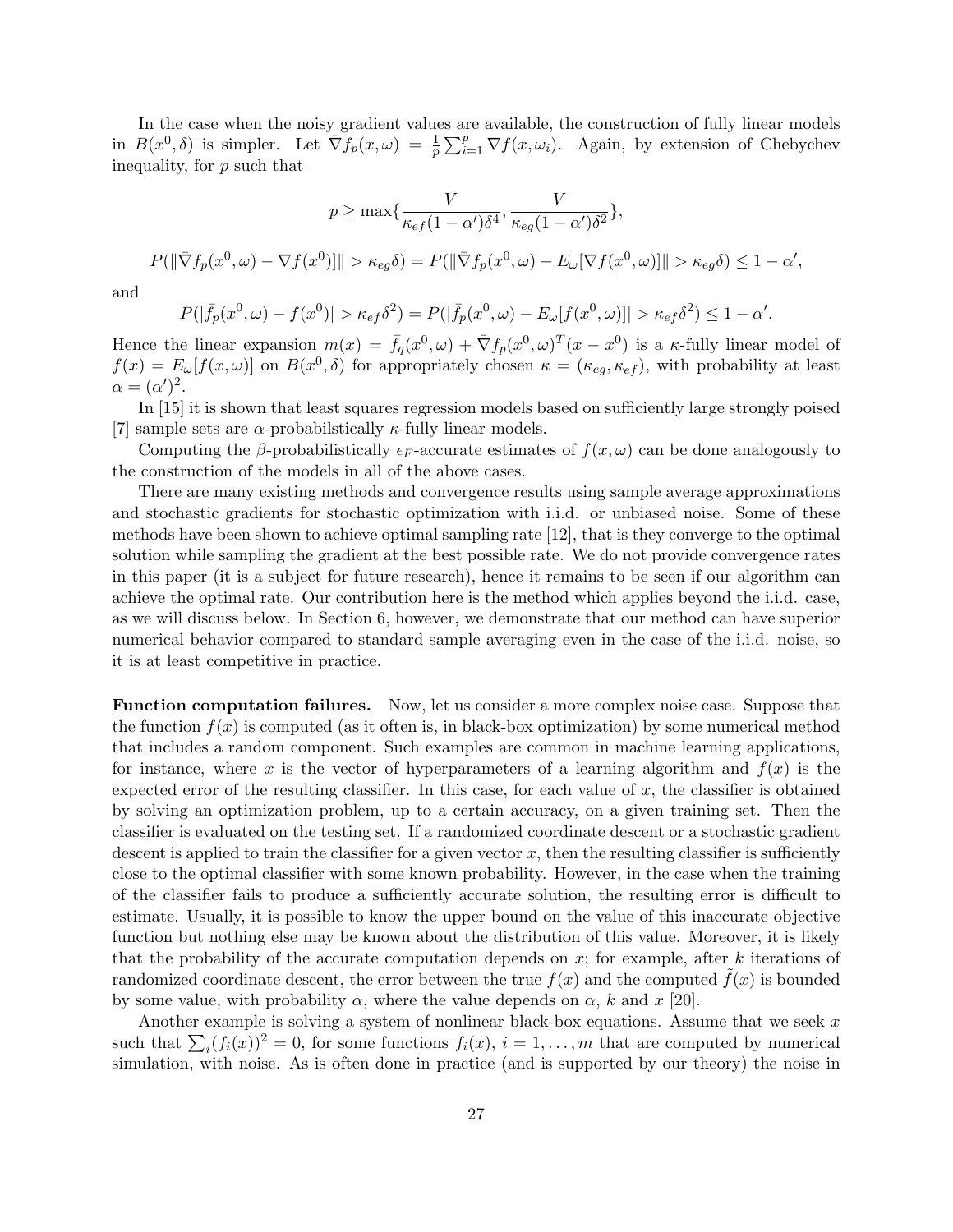the function computation is reduced as the algorithm progresses, for example, by reducing the size of a discretization, step size, or convergence tolerance within the black-box computation. These adjustments for noise reduction usually increase the workload of the simulation. With the increase of the workload, there is an increased probability of failure of the code. Hence, the smaller the values of  $f_i(x)$ , the more likely the computation of  $f_i(x)$  will fail and some inaccurate value is returned.

These two examples show that the noise in  $\hat{f}(x)$  may be large with some positive probability, which may depend on x. Hence, let us consider the following, idealized, noise model

$$
\tilde{f}(x) = f(x, \omega) = \begin{cases} f(x), & \text{w.p. } 1 - \sigma(x) \\ \omega(x) \le V & \text{w.p. } \sigma(x), \end{cases}
$$

where  $\sigma(x)$  is the probability with which the function  $f(x)$  is computed inaccurately, and  $\omega(x)$  is some random function of  $x$ , for which only an upper bound  $V$  is known. This case is idealized, because we assume that with probability  $1 - \sigma(x)$ ,  $f(x)$  is computed exactly. It is trivial to extend this example to the case when  $f(x)$  is computed with an error, but this error can be made sufficiently small.

For this model of function computation failures we have

$$
E_{\omega}[f(x,\omega)] = (1 - \sigma(x))f(x) + \sigma(x)E[\omega(x)] \neq f(x), \quad \forall \sigma(x) > 0.
$$

and it is clear, that for any  $\sigma(x) > 0$ , unless  $E[\omega(x)] \equiv$  some constant, optimizing  $E_{\omega}[f(x, \omega)]$ does not give the same result as optimizing  $f(x)$ . Hence applying Monte-Carlo sampling within an optimization algorithm solving this problem is not a correct approach.

We now observe that constructing  $\alpha$ -probabilistically  $\kappa$ -fully linear models and  $\beta$ -probabilistically  $\epsilon_F$ -accurate estimates is trivial in this case, assuming that  $\sigma(x) \leq \sigma$  for all x, when  $\sigma$  is small enough. In particular, given a trust region  $B(x^0, \delta)$ , sampling a function  $f(x)$  on a sample set  $Y \subset B(x^0, \delta)$ well-poised for linear interpolation will produce a  $\kappa$ -fully linear model in  $B(x^0, \delta)$  with probability at least  $(1 - \sigma)^{|Y|}$ , since with this probability all of the function values are computed exactly. Similarly, for any  $s \in B(x^0, \delta)$ , the function estimates  $F^0$  and  $F^s$  are both correct with probability at least  $(1-\sigma)^2$ . Assuming that  $(1-\sigma)^{|Y|} \ge \alpha$  and  $(1-\sigma)^2 \ge \beta$  where  $\alpha$  and  $\beta$  satisfy the assumptions of Lemmas 4.10 and 4.11 and  $\alpha\beta \geq \frac{1}{2}$  $\frac{1}{2}$  as in Theorem 4.16, we observe that the resulting models satisfy our theory.

**Remark 5.1.** We assume here that the probability of failure to compute  $f(x)$  is small enough for all x. In the machine learning example above, it is often possible to control the probability  $\sigma(x)$ in the computation of  $f(x)$ , for example by increasing the number of iterations of a randomized coordinate descent or stochastic gradient method. In the case of the black-box nonlinear equation solver, the probability of code failure is expected to be quite small. There are, however, examples of black box optimization problems where the computation of  $f(x)$  fails all the time for specific values of x. This is often referred to as hidden constraints  $[17]$ . Clearly our theory does not apply here, but we believe there is no local method that can provably converge to a local minimizer in such a setting without additional information about these specific values of x.

**Processor failures.** Consider now another example of derivative based approaches. Let  $f(x)$  be a black box function, which can be computed sufficiently accurately, by some numerical process. Assume that we employ a finite difference scheme to compute approximate derivatives of  $f(x)$ ,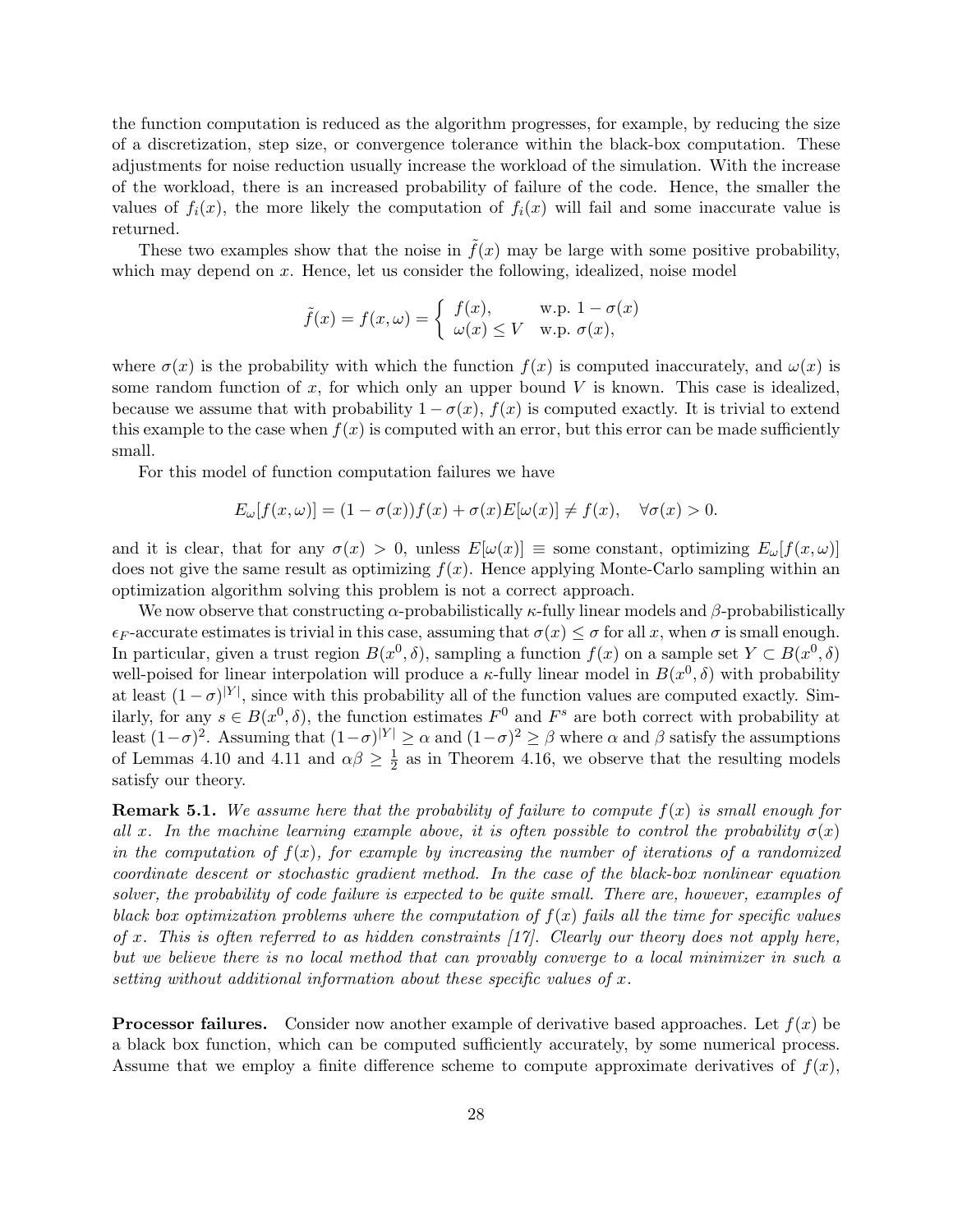and that we use parallel computations to do this. For simplicity let us assume that the number of processors is exactly the same as the number of function evaluations needed to compute each model (i.e.,  $n + 1$ ). Let us now assume that one of the processors tends to be slower than others and with probability  $\sigma$  it does not compute an accurate function value in the expected time. In this case some fixed value V is returned instead. Let  $x^0$  be the current iterate and let  $\mu$  be a finite differencing parameter. Hence we compute function values at points  $x^0 + \mu e_i$ , where  $e_i$  is the *i*-th element of the elementary basis. Let  $i^* \leq n$  be the index of the faulty processor. Then we have

$$
\tilde{f}(x^0 + \mu e_i) = \begin{cases}\nf(x^0 + \mu e_i), & \forall i \neq i^* \\
f(x^0 + \mu e_{i^*}) & \text{w.p. } 1 - \sigma \text{ for } i = i^* \\
V & \text{w.p. } \sigma \text{ for } i = i^*,\n\end{cases}
$$

and

$$
\tilde{f}(x^0) = f(x^0).
$$

Let  $\nabla_{x,\mu} \tilde{f}(x^0)$  be the finite difference gradient of  $\tilde{f}$  obtained from the function values which are computed as above and let  $\nabla_{x,\mu} f(x^0)$  be the finite difference gradient of the true function  $f(x)$  with the same differing step  $\mu$ . It is clear that  $E[\nabla_{x,\mu} \tilde{f}(x^0)] \neq \nabla_{x,\mu} f(x^0)$  in this case, hence neither a sample averaging method nor a stochastic gradient method will be applicable in this case. On the other hand,  $\nabla_{x,\mu} \tilde{f}(x^0) = \nabla_{x,\mu} f(x^0)$  with probability  $1-\sigma$  and hence  $m(x) =$  $f(x^0) + \nabla_{x,\mu} \tilde{f}(x^0)^T (x - x^0)$  is a  $\kappa$ -fully linear model on  $B(x^0, \delta)$  for any  $\delta \geq \mu$ , with probability at least  $1 - \sigma$ .

In the next section we test the performance of our random model trust-region algorithm against a stochastic averaging trust region method and a simple stochastic gradient descent method. What we observe is that in the case of unbiased noise, the random model method is simple, efficient and competitive and in the biased noise cases, it is the only viable method.

# 6 Computational Experiments

In this section, we will discuss the performance of an implementation of our proposed method, henceforth only referred to as STORM (STochastic Optimization using Random Models), across the various noisy situations discussed in the previous section. We wish to note that there are further numerical results comparing an earlier implementation of STORM in [5] to the SPSA method of [23] and the classical Kiefer-Wolfowitz method in [14]. STORM significantly outperformed these two methods in that setting, but no special tuning of SPSA or Kiefer-Wolfowitz was applied. However, it is reasonable to expect that a trust-region based method, which is also able to use second order information will outperform stochastic gradient-like methods in many settings. Here we choose to compare our method with another trust-region based method for the most fair comparison. Details on that are below.

#### 6.1 Gradient-free method comparison

Simple stochastic noise. In these experiments, we used a set of 53 unconstrained problems adapted from the CUTEr test set, each being in the form of a sum of squares problem, i.e.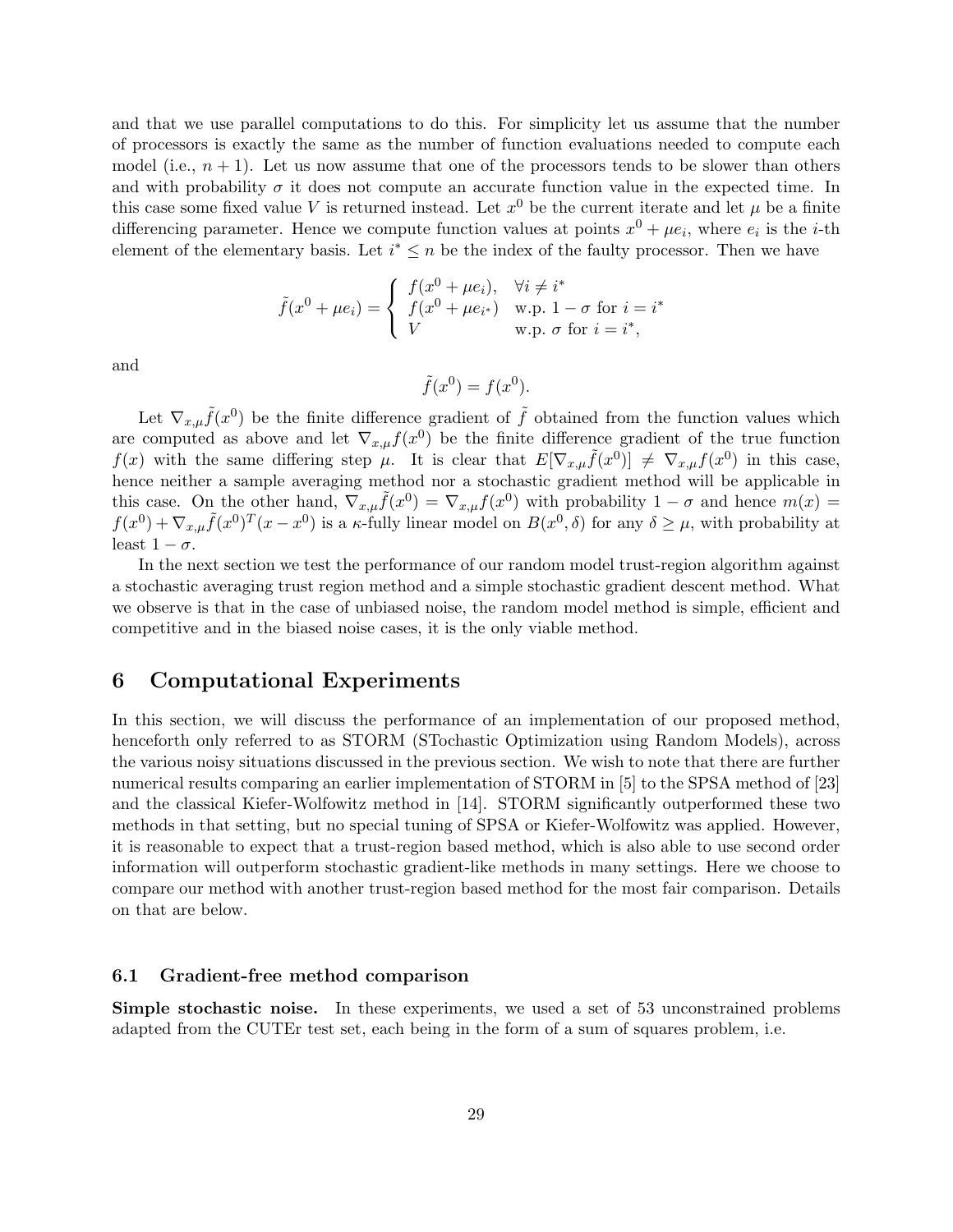$$
f(x) = \sum_{i=1}^{m} (f_i(x))^2,
$$
\n(57)

where for each  $i \in \{1, \ldots, m\}$ ,  $f_i(x)$  is a smooth function. Two different types of noise will be used in this first section, which we will refer to as relative noise and additive noise. In the relative noise case, for each  $i \in \{1, \ldots, m\}$ , we generate some  $\epsilon_i$  from the uniform distribution on  $[-\sigma, \sigma]$  for some parameter  $\sigma > 0$ , and then compute the noisy

$$
\tilde{f}(x,\omega) = \sum_{i=1}^{m} (1+\omega_i) f_i(x). \tag{58}
$$

The key characteristic of this noise is that for each x, we have  $E_{\omega}[f(x,\omega)] = f(x)$ , however the variance is nonconstant over x and scales *relatively* with the magnitudes of the components  $f_i(x)$ . Thus, while this is not exactly an i.i.d. noise, expectations are unbiased for each x and so sample means can be used to control noise. Moreover, one should expect that if an algorithm is minimizing a function of the form (58), the quality of the estimates of  $f(x)$  based on a constant number of samples of  $f(x, \omega)$  should increase over time, assuming that the algorithm produces a decreasing sequence  $\{f(x^k)\}_{k=1}^{\infty}$ . While this behavior is not supported by theory, because we do not know how quickly  $f(x^k)$  decreases, our computational results show that a constant number of samples is indeed sufficient for convergence.

The other type of noise we will test is *additive*, i.e. we additively perturb each component in (57) by some  $\omega_i$  uniformly generated in  $[-\sigma, \sigma]$  for some parameter  $\sigma > 0$ . That is,

$$
\tilde{f}(x,\omega) = \sum_{i=1}^{m} (f_i(x) + \omega_i)^2
$$
\n(59)

Note that the noise is additive only in terms of the component functions, but not in terms of the objective function, moreover  $E_{\omega}[f(x,\omega)] = f(x) + \sum_{i=1}^{m} E(\omega_i)^2$ . However, a constant bias term should not affect optimization methods, since  $\min_x E_{\omega}[f(x,\omega)] = \min_x f(x)$ .

In our first set of experiments, we will test several versions of STORM against several versions of an implementation of an algorithm presented in [8]. We note that our implementation of what we call 'Deng and Ferris' is not exactly the one proposed in their paper, which is a sample path optimization algorithm using a trust region framework. In their work, they use a Bayesian scheme to estimate a sufficiently large sample complexity for computing average function values at a current interpolation set that ensures sufficient decrease relative to a quadratic model of an expectation function. In our implementation of the Deng and Ferris algorithm, rather than infer distributions of samples to estimate necessary sample complexity, we simply increase sample complexity proportional to the decrease of the trust region radius  $\delta$ . Based on our discussion of relative and additive noise above, such an algorithm is appropriate in those cases, as average function values at a given point x serve as an unbiased estimator of the expected function value at x. Furthermore, the trust-region framework used in 'Deng and Ferris' to control step sizes makes it easily (and fairly) comparable to STORM.

Our theory dictates that in STORM, like in 'Deng and Ferris', we should also increase sample size as  $\delta$  decreases in the same way that we do for Deng and Ferris, however, we would like to demonstrate in these experiments that we can use a constant sample rate (i.e. we take only one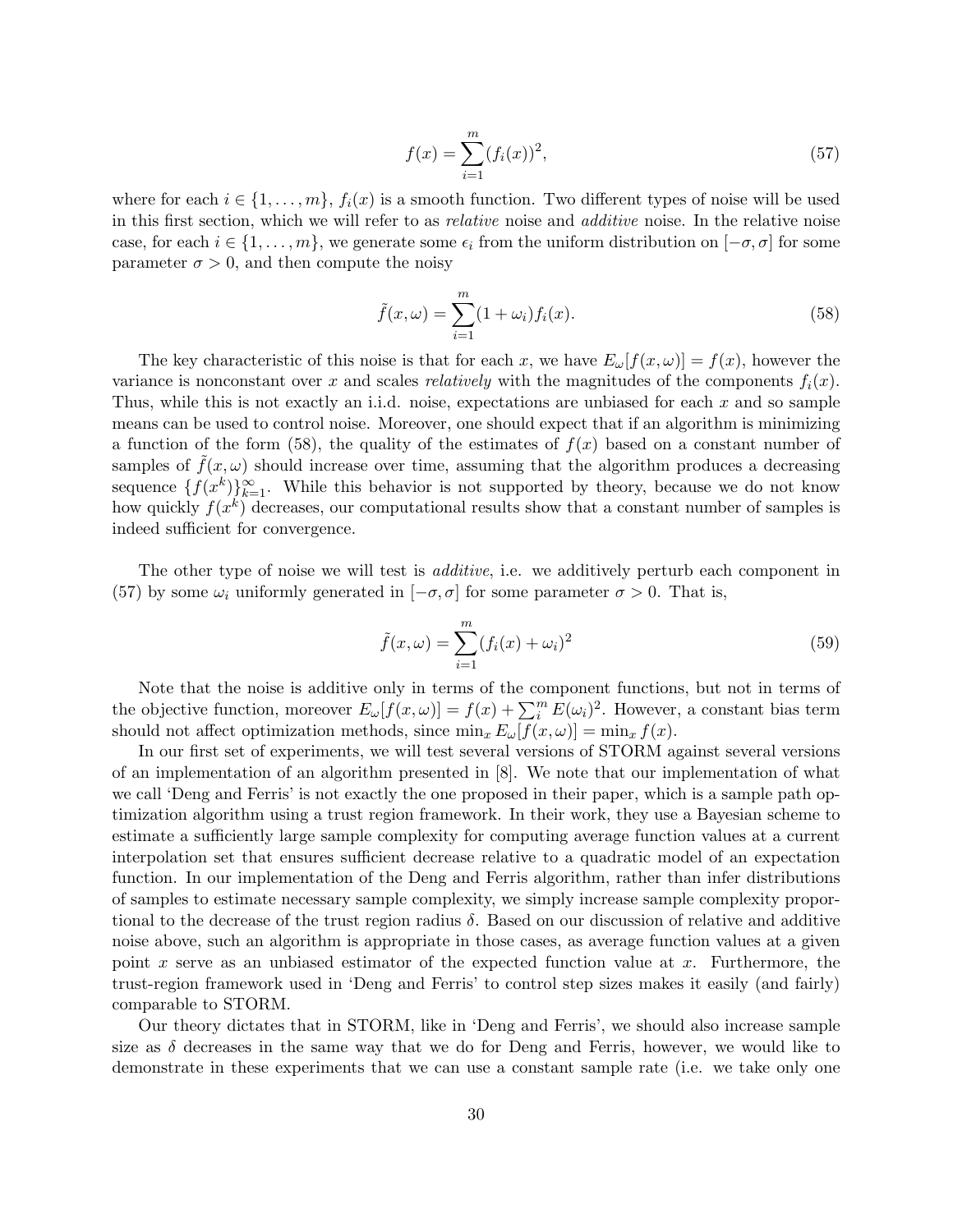noisy function evaluation of  $\tilde{f}(y, \omega)$  at each point y in a given interpolation set and we keep the size of the interpolation set bounded) and find "acceptable", if necessarily accurate solutions, quickly relative to Deng and Ferris. As one would expect, on any problem with i.i.d. noise, STORM with a constant sampling rate manages to find decrease until it reaches a level set where the changes in the function value or gradient approximation in the current  $B(x_k, \delta_k)$  become so small that the noise becomes dominating. In future work, we would like to investigate this further to determine optimal sampling rates in terms of assumptions on probabilistically fully linear models and probabilistically accurate estimates.

We will first present results in the relative noise case in the performance profiles below. Eight different solvers were tested, 4 variations each of STORM and of the Deng and Ferris methods. All eight of these solvers follow the general framework given below, and we will comment on the specific choices of how to initialize and perform steps 2 and 7.

#### Algorithm 2 PRACTICAL IMPLEMENTATION OF STORM

- 1: (Initialization): Choose an initial point  $x_0$  and an initial trust-region radius  $\delta_0 \in (0, \delta_{\max})$ with  $\delta_{\max} > 0$ . Choose constants  $\gamma > 1$ ,  $\eta_1 \in (0,1)$ ,  $Y_{max}$ ; Set  $k \leftarrow 0$ . Choose some initial interpolation set  $Y_0 \subset B(x_k, \delta_k)$  so that  $|Y_0| \leq Y_{max}$  and compute some noisy evaluation  $f(y)$ at each  $y \in Y_0$ .
- 2: Build a model  $m_k(x_k + s) = f_k + g_k^{\top} s + s^{\top} H_k s$  with  $s = x x_k$  that interpolates  $\tilde{f}(y)$  at the points of  $Y_k$ .
- 3: (Step calculation) Compute  $s_k = \arg\min_{s:\|s\| \leq \delta_k} m_k(s)$  (approximately) so that it satisfies condition (3).
- 4: (Estimates calculation) Compute new estimates  $f_k^0$  and  $f_{k}^s$  of  $f(x_k)$  and  $f(x_k+s_k)$ , respectively. In this implementation, we simply reevaluate  $\tilde{f}(x_k)$  and  $\tilde{f}(x_k + s_k)$  once each.

5: (Acceptance of the trial point): Compute  $\rho_k = \frac{f_k^0 - f_k^s}{\sqrt{f_k^0 + f_k^s}}$  $\frac{J_k - J_k}{m_k(x_k) - m_k(x_k + s_k)}$ . If  $\rho_k \geq \eta_1$ , then  $x_{k+1} \leftarrow x_k + s_k$ ; otherwise,  $x_{k+1} \leftarrow x_k$ 

- 6: (Trust-region radius update): If  $\rho_k \geq \eta_1$ ,  $\delta_{k+1} \leftarrow \min\{\gamma \delta_k, \delta_{\max}\}$ ; otherwise  $\delta_{k+1} \leftarrow \gamma^{-1} \delta_k$ .
- 7: (Interpolation set update): Acquire a new interpolation set  $Y_k$  and acquire a noisy evaluation  $f(y)$  at each  $y \in Y_k$ .
- 8: (Iterate):  $k \leftarrow k+1$  and go to step 2.

**STORM-A:** In initialization,  $Y_{max} \leftarrow n + 1$ . In Step 2,  $H_k = 0$ , and so we are effectively building linear interpolation models. In Step 7 of each iteration,  $Y_k$  is a set of  $n+1$  random points generated uniformly in a hypersphere of radius  $\delta_k$ . At each of the  $n+1$  points, the noisy function  $f(y, \omega)$  is evaluated exactly once.

**STORM-B:** In initialization,  $Y_{max} \leftarrow (n+1)(n+2)/2$ . In Step 2 of each iteration, we are building quadratic interpolation models. In Step 7, we augment  $Y_k$  with  $n + 1$  many new random points and select the remaining  $(n + 1)(n + 2)/2 - (n + 1)$  as previously evaluated points closest to the current iterate. The  $n + 1$  'new' points are evaluated as  $f(y, \omega)$  exactly once, while the 'old' points retain their previous function evaluations.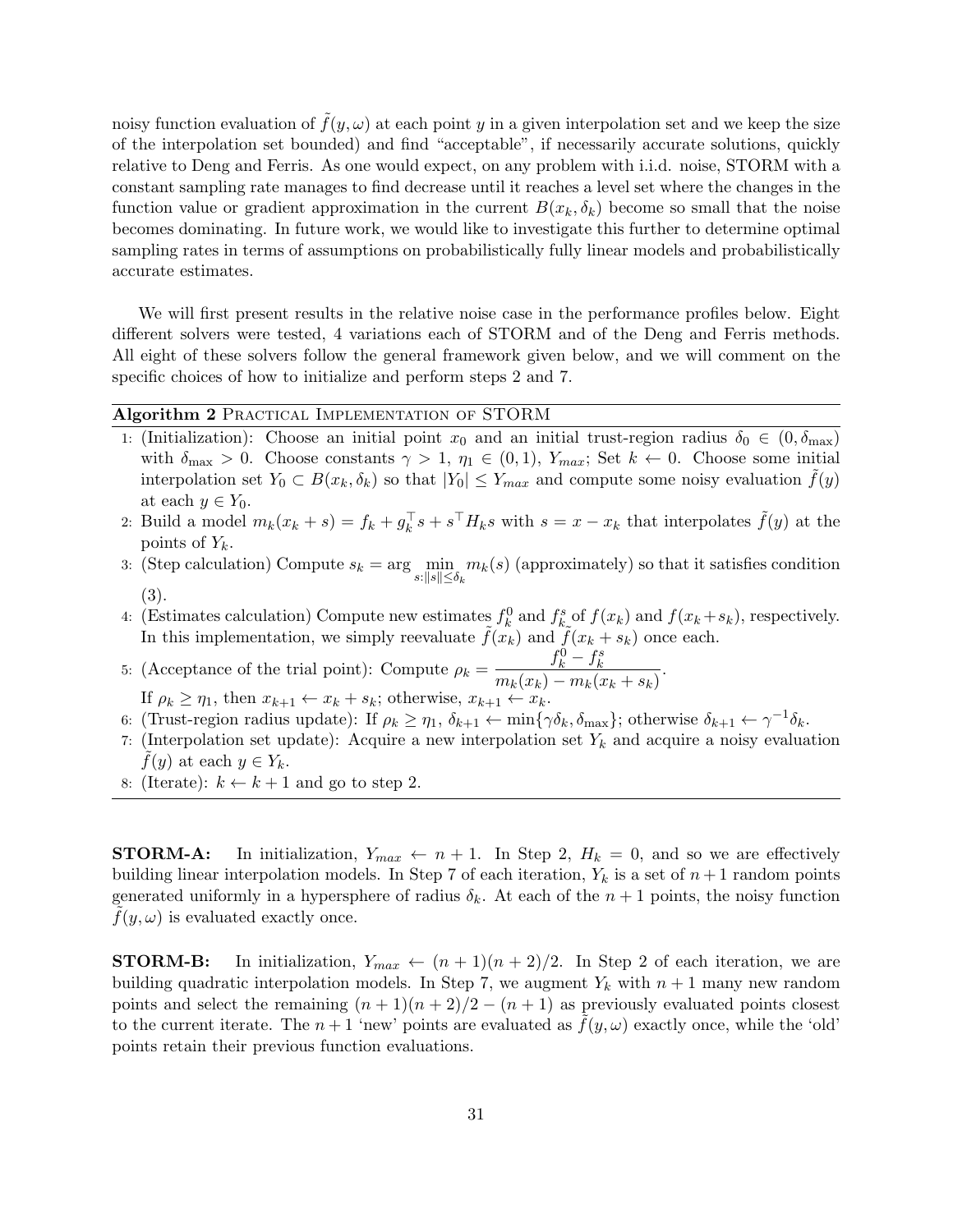**STORM-C:** In initialization,  $Y_{max} \leftarrow (n+1)(n+2)/2$ . In Step 2 of each iteration, we are building quadratic interpolation models. In Step 7, we augment  $Y_k$  with only  $x_k + s_k$ , and we compute a new noisy function evaluation there,  $f(x_k + s_k, \omega)$  as the function value to be interpolated. We delete the point of  $Y_k$  furthest from the new trust region center  $x_{k+1}$ .

**STORM-D:** In initialization,  $Y_{max} \leftarrow (n+1)(n+2)/2$ . In Step 2 of each iteration, we are building quadratic interpolation models. In Step 7,  $Y_k$  is a set of  $(n + 1)(n + 2)/2$  random points generated uniformly in a hypersphere of radius  $\delta_k$  and we compute a new noisy function evaluation  $f(y, \omega)$  at each  $y \in Y_k$ .

As for the Deng and Ferris implementations, in the implementations marked 'DF Linear', we build linear interpolation models in Step 2 (so  $H_k = 0$ ) and initialize  $Y_{max} = n + 1$ ; in the implementations marked 'DF Quad', quadratic interpolation models are built and we initialize  $Y_{max} = (n + 1)(n + 2)/2$ . In the implementations marked 'Delta', on the kth iteration a sampling rate  $p_k = \max\{n + 1, 1/\delta_k\}$  is selected so that we can define an average function value  $\tilde{f}_{p_k}(y) = \frac{1}{p_k} \sum_{i=1}^n \tilde{f}(y, \omega)$  for any given y, which will serve as a function value interpolated by a model. Similarly, in the implementations marked 'Delta2', a sampling rate of  $p_k = \max\{n+1, 1/\delta_k^2\}$ is used. In all of the implementations of Deng and Ferris, in Step 7, we use the same incremental strategy as in STORM-C. However, in Step 7, Deng and Ferris will improve the quality of the sample mean  $\tilde{f}_{p_k}(y)$  at each  $y \in Y_k$  by weighting  $\tilde{f}_{p_k}(y)$  with  $p_{k+1} - p_k$  new samples of  $\tilde{f}(y, \omega)$  to obtain  $f_{p_{k+1}}(y)$  (provided y is still in  $Y_{k+1}$ ). Furthermore, in any Deng and Ferris implementation, we do not perform Step 4, as the idea of independent model and estimation accuracies as this is STORM-specific; instead, Deng and Ferris uses the model value  $m_k(x_k) = \tilde{f}_{p_k}(x_k)$  and a newly obtained  $\tilde{f}_{p_k}(x_k + s_k)$  as  $f_k^0$  and  $f_k^s$ , respectively.

For each level of noise  $\sigma$ , each of the 53 problems was solved 10 times with the same initial point  $x^0$ , but with different random seeds. For each problem, the best value of the noiseless  $f(x)$ obtained by a solver is recorded as  $f^*$ . For each run of a solver on a problem, we are interested in the number of function evaluations required by a solver to obtain a function value  $f(x^k) < f'$  such that

$$
1 - \tau < \frac{f(x^0) - f'}{f(x^0) - f^*}.
$$

In other words, a solver is said to have passed a convergence test for a given problem once its reduction of the objective value is within  $100\tau\%$  of the best reduction of the objective value of that problem obtained by any solver. In the profiles shown below for the relative noise case, assume  $\tau = 0.01$ , so that the reduction is within 1% of the best reduction. The performance profiles are in terms of the average number of function evaluations over the 10 runs necessary to pass a convergence test. In all the experiments, a budget of 100000 function evaluations was given to each solver for each problem. For the remainder of this numerical results section, all performance profiles should be interpreted in this sense of average function evaluation efficiency.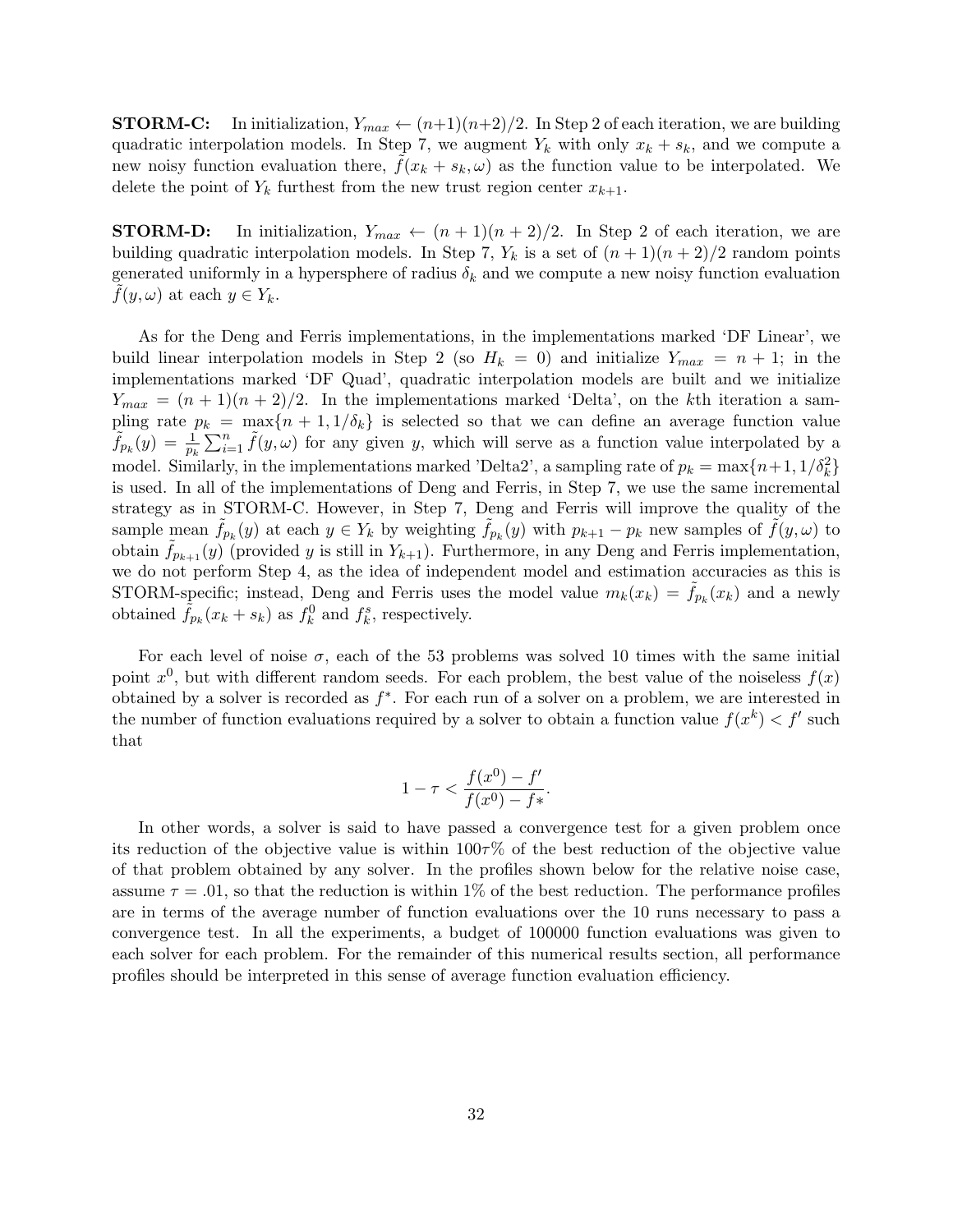

It is clear from these performance profiles that the first three variants of STORM solve the most problems to the 1% tolerance the fastest over all three levels of noise, with perhaps some preference for the incremental variant, STORM-C. To some extent, the general superiority of STORM in the relative noise case could be explained by the "self-controlled" variance property of relative noise, which we previously mentioned, making the need for iteratively increased sampling in the Deng and Ferris methods perhaps unnecessary as  $\delta_k \to 0$ . This confounding property is why we choose to present some simpler results for additive noise to exhibit typical long term behavior of the two types of algorithms in an additive noise setting. We should expect a STORM variant, as presented with a constant sampling rate, to eventually find a neighborhood where the underlying function is sufficiently flat so that the noise in the function evaluations will dominate the relative difference between function values in the neighborhood, and the STORM method will be unable to make progress. On the other hand, a Deng and Ferris method will be able to obtain more accurate estimates at the cost of increasingly many function evaluations to make progress, rather than stall.

This is exhibited by comparing sample trajectories of true function values at current iterates of STORM-C, and versions of quadratic Deng and Ferris methods with the shown sampling rates, on the classical 2-dimensional Rosenbrock function perturbed by additive noise: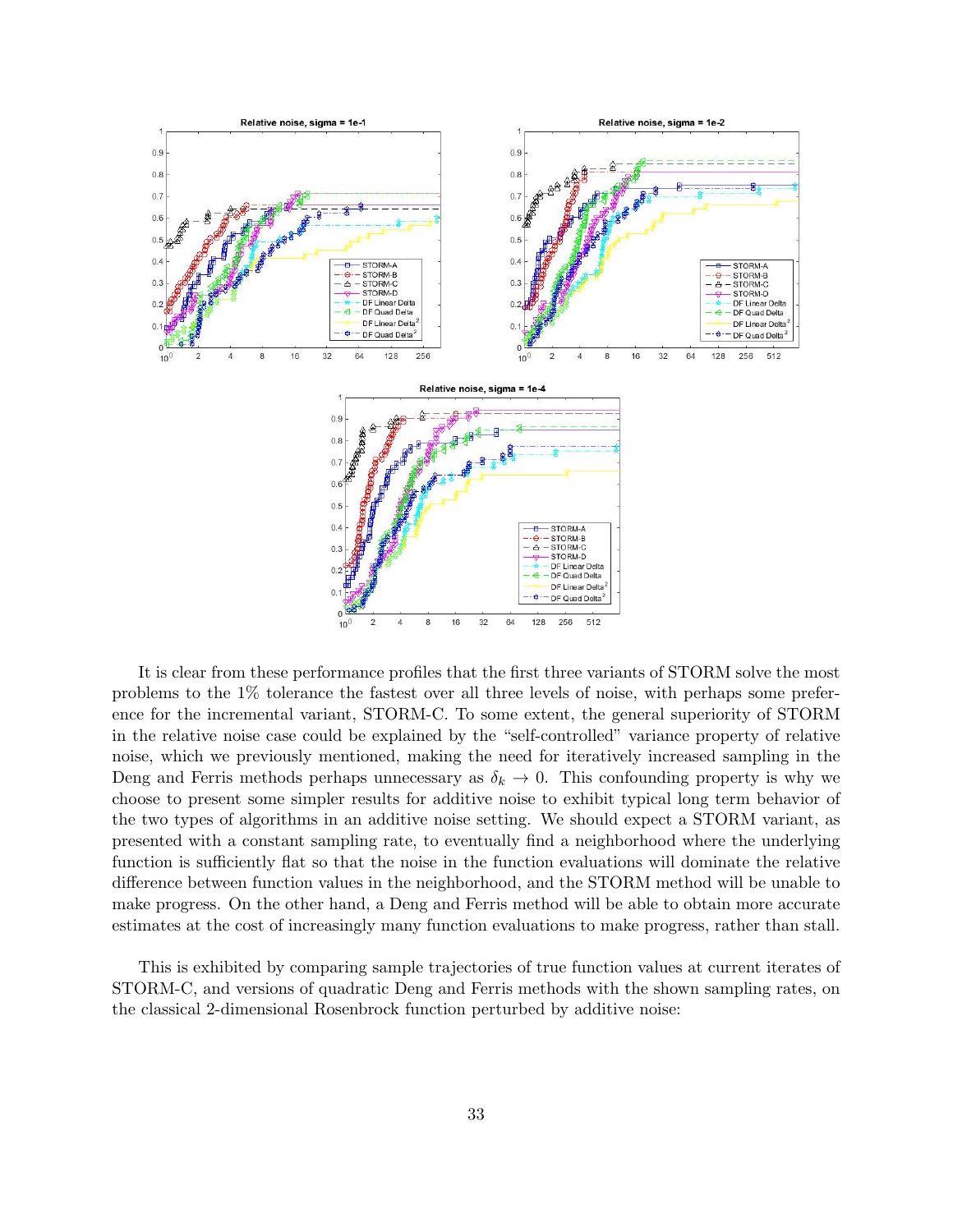

As suggested and expected, although STORM may occasionally find very accurate solutions, it need not accept nor retain them due to noise in the computation of the acceptance ratio  $\rho_k$ , hence it will stall at a not-so-accurate, although reasonable, solution. Note that STORM terminates earlier than the Deng and Ferris methods - although parameters were fairly well-tuned, eventually noise dominates function value difference so strongly that the probability of a successful step becomes extremely low. On the other hand, the increasing accuracy of the Deng and Ferris methods mandate more function evaluations, but the trajectory is more stable and tend towards much more accurate solutions. Clearly increasing sampling sizes in STORM will have the same stabilizing effect, hence it will behave at least as robustly as Deng and Ferris.

Function computation failures. In these experiments, we used the same 53 sum of squares problems as in the unbiased noise experiments described above, but introduced biased noise. For each component in the sum in (57), if  $|f_i(x)| < \epsilon$  for some parameter  $\epsilon > 0$ , then  $f_i(x)$  is computed as

$$
f_i(x) = \begin{cases} f_i(x) & \text{w.p. } 1 - \sigma \\ V & \text{w.p. } \sigma \end{cases}
$$

for some parameter  $\sigma > 0$  and for some "garbage value" V. If  $f_i(x) \geq \epsilon$ , then it is deterministically computed as  $f_i(x)$ . This noise is biased, with bias depending on x, and we should not expect any sort of averaging approximation to work well here. This is indeed indicated in our experiments, where various levels of  $\sigma$  and  $\epsilon$  are shown below. There does not seem to be much dependence on what the garbage value is, but in the experiments illustrated below, a garbage value of  $V = 10000$ was used. In these experiments, we wish to demonstrate how the STORM variants are superior in terms of accuracy, and so in the performance profiles, we set  $\tau = 10^{-5}$ .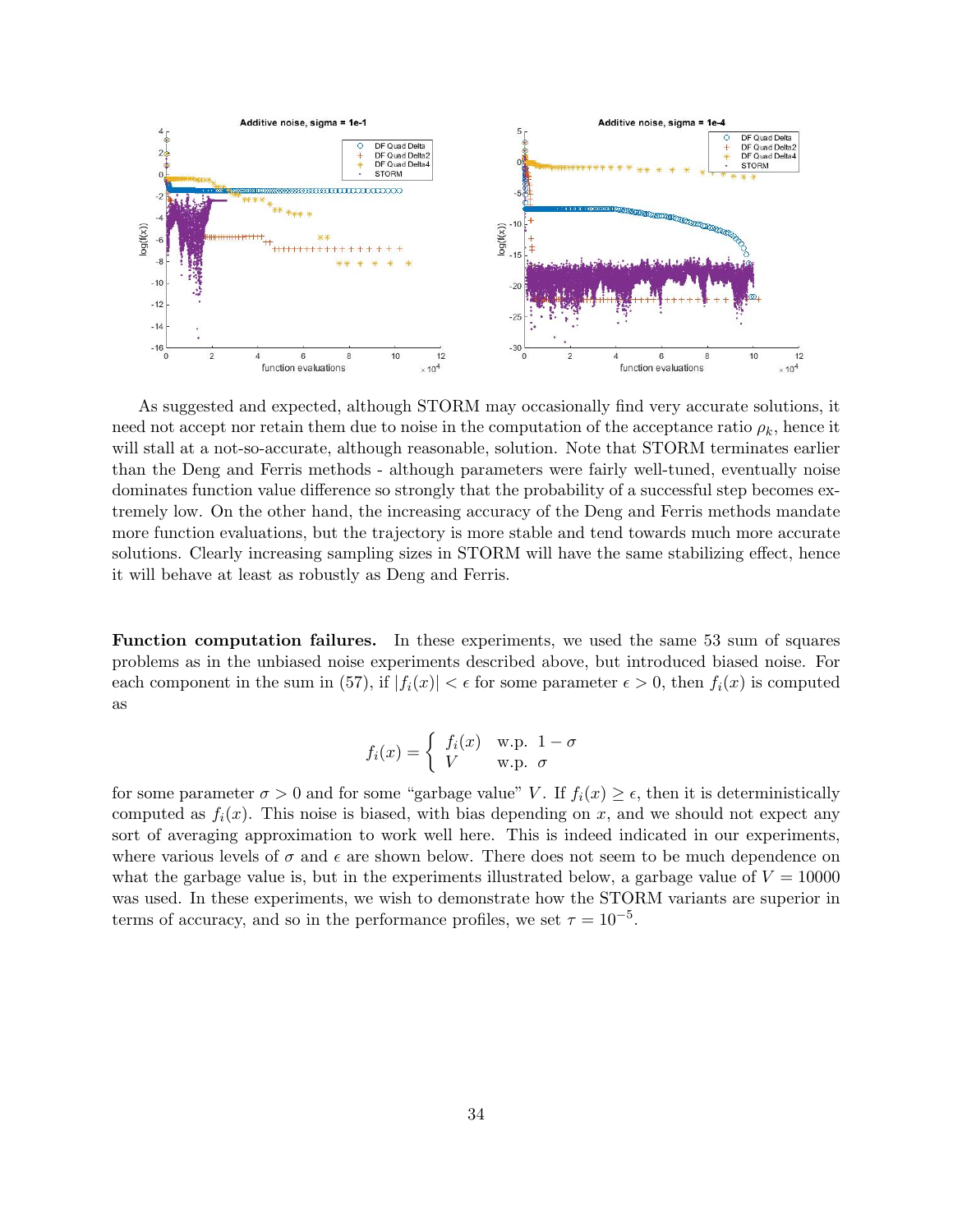

In these experiments, there is a clear indication that STORM methods collectively solve a much greater percentage of the prolems than the Deng and Ferris methods to the greatest level of accuracy, especially when the noise is most prevalent in the experiments where  $\sigma = 0.05$  and  $\epsilon = 0.01$ .

In this noise setting, the probability of the occurrence of a garbage value increases as iterates get closer to the solution. Depending on what the maximum eventual probability of obtaining a garbage value is, our theory will or will not apply for STORM. It turns out that the practical threshold of this probability at which STORM fails to progress is looser than that suggested by our theory. We will illustrate this through a simple example. Consider the minimization of the simple quadratic function

$$
f(x) = \sum_{i=1}^{n} (x_i - 1)^2.
$$
 (60)

The minimizer uniquely occurs at the vector of all 1s. Now consider the minimization of this function under our setting of computation failure where we vary the probability parameter  $\sigma$  and fix  $\epsilon = 0.1$ . Suppose on each iteration of STORM, we perform the model-building step as we did in STORM-D, i.e. we sample a new  $(n+1)(n+2)/2$  points on each iteration and interpolate a model through the obtained values. Then, the probability of obtaining the correct quadratic model in the worst case where for all i,  $|x_i - 1| < \epsilon$  is precisely  $\alpha = ((1 - \sigma)^n)^{\frac{(n+1)(n+2)}{2}}$ . Likewise, the probability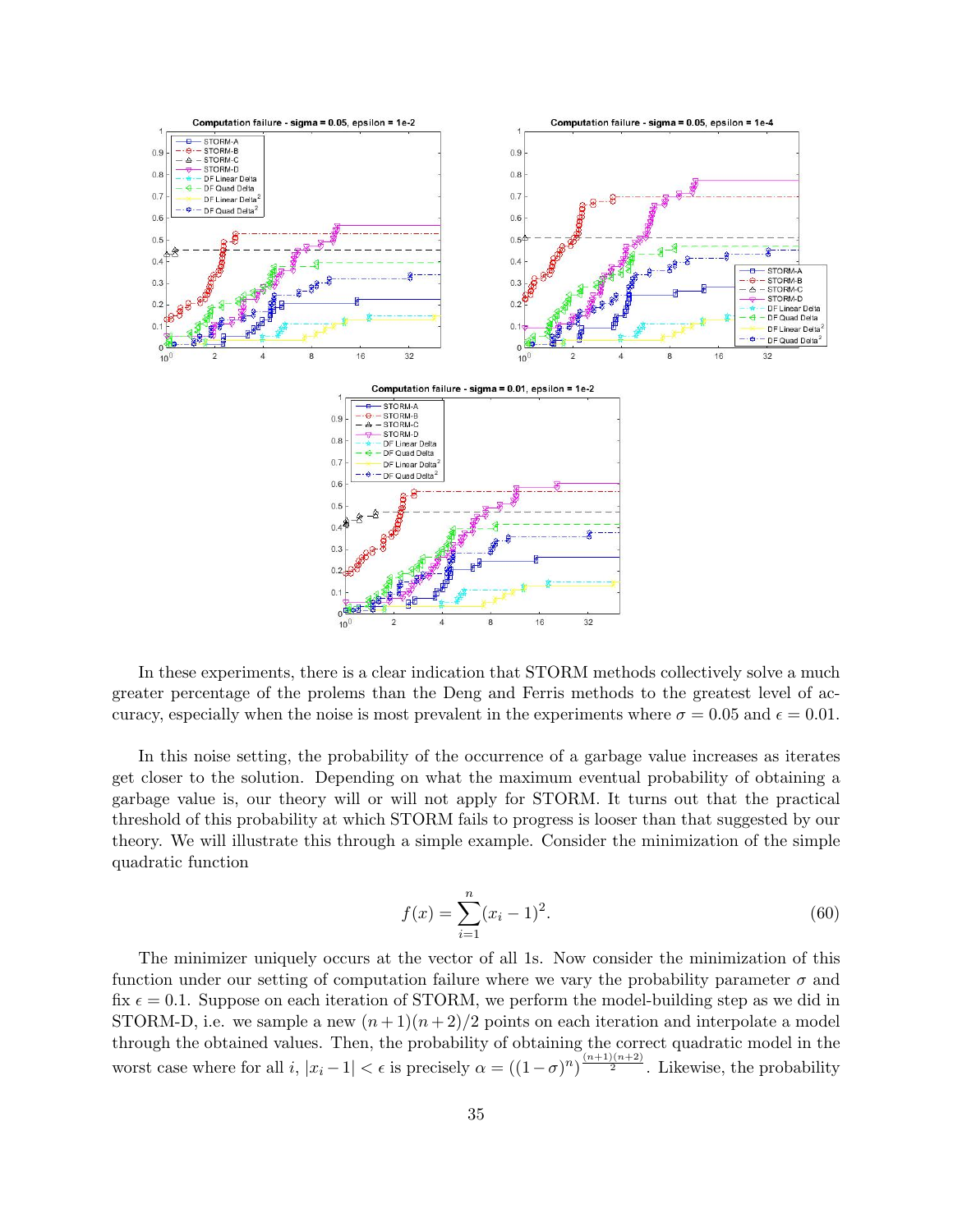of obtaining the correct function evaluation for  $F_0$  and  $F_s$  on each iteration in the worst case is  $\beta = ((1 - \sigma)^n)^2$ . Now, supposing we initialize STORM with the zero vector in  $\mathbb{R}^n$ , it is reasonable to assume that all iterates will occur near the unit cube  $[0,1]^n$ , and so we can use simple calculus to assume that an netates will occur hear the unit clube  $[0, 1]$ , and so we can use simple calculus to estimate a Lipschitz constant of the function over the relevant domain as  $2\sqrt{n}$ , and the Lipschitz constant of the gradient is constantly 2. Thus, using all of the parameter choices specified in the remark following Lemma 4.11 with the exception that we don't use  $\eta_2$ , we can use  $L = 2\sqrt{n}$  in (50) and (51) and impose the additional constraint that  $\alpha\beta = (1-\sigma)^{\frac{n(n+1)(n+2)+4n}{2}} \geq \frac{1}{2}$  $\frac{1}{2}$  and solve for the smallest allowable  $(1 - \sigma)$  for which our algorithm can guarantee convergence. As two particular examples, for  $n = 2$ , our theory suggests that we should pick  $(1 - \sigma) > 0.961317$  (which implies  $\alpha \approx 0.622873$  and  $\beta \approx 0.854017$ ), and for  $n = 10$ , we should pick  $(1 - \sigma) > 0.998981$  (which implies  $\alpha \approx 0.510298$  and  $\beta \approx 0.979820$ , since then  $\alpha$  and  $\beta$  will satisfy (50), (51), and  $\alpha\beta \geq \frac{1}{2}$  $\frac{1}{2}$ .

Below, for  $n = 2, 10$ , we plot an indicated level of  $(1 - \sigma)$  on the x-axis against the proportion of 100 randomly seeded instances with that level of  $(1 - \sigma)$  that STORM-D managed to solve to the  $10^{-5}$  level of accuracy within  $10^5$  function evaluations using the discussed parameter choices. The red line shows the level of  $(1 - \sigma)$  that our theory predicted in the previous paragraph. As we can see,  $(1 - \sigma)$  can be quite smaller than predicted by our theory before the failure rate becomes unsatisfactory. As a particular example, in the  $n = 10$  case, when  $(1 - \sigma) = .998$ , the corresponding probabilities are  $\alpha \approx 0.266782$  and  $\beta \approx 0.960751$ , and yet 94% of the instances are solved to a somewhat high level of accuracy. In other words, even though the models are eventually only accurate on roughly 27% of the iterations, we still see satisfactory performance.



#### 6.2 Gradient based method comparison

**Processor failures.** For these experiments, we designed a scenario very much like the one described in the previous section. In all implementations, on each iteration, a finite central differencing scheme was used to obtain a noisy gradient on a small neighborhood. Each of the 2n points used in computing the finite difference gradient aproximation were computed by a separate processor in parallel. To simulate the random failure of a single processor, the nth processor in each run computed its assigned function value as

$$
\tilde{f}(x + \mu e_n) = \begin{cases} f(x + \mu e_n) & \text{w.p. } 1 - \sigma \\ V & \text{w.p. } \sigma \end{cases}
$$
\n(61)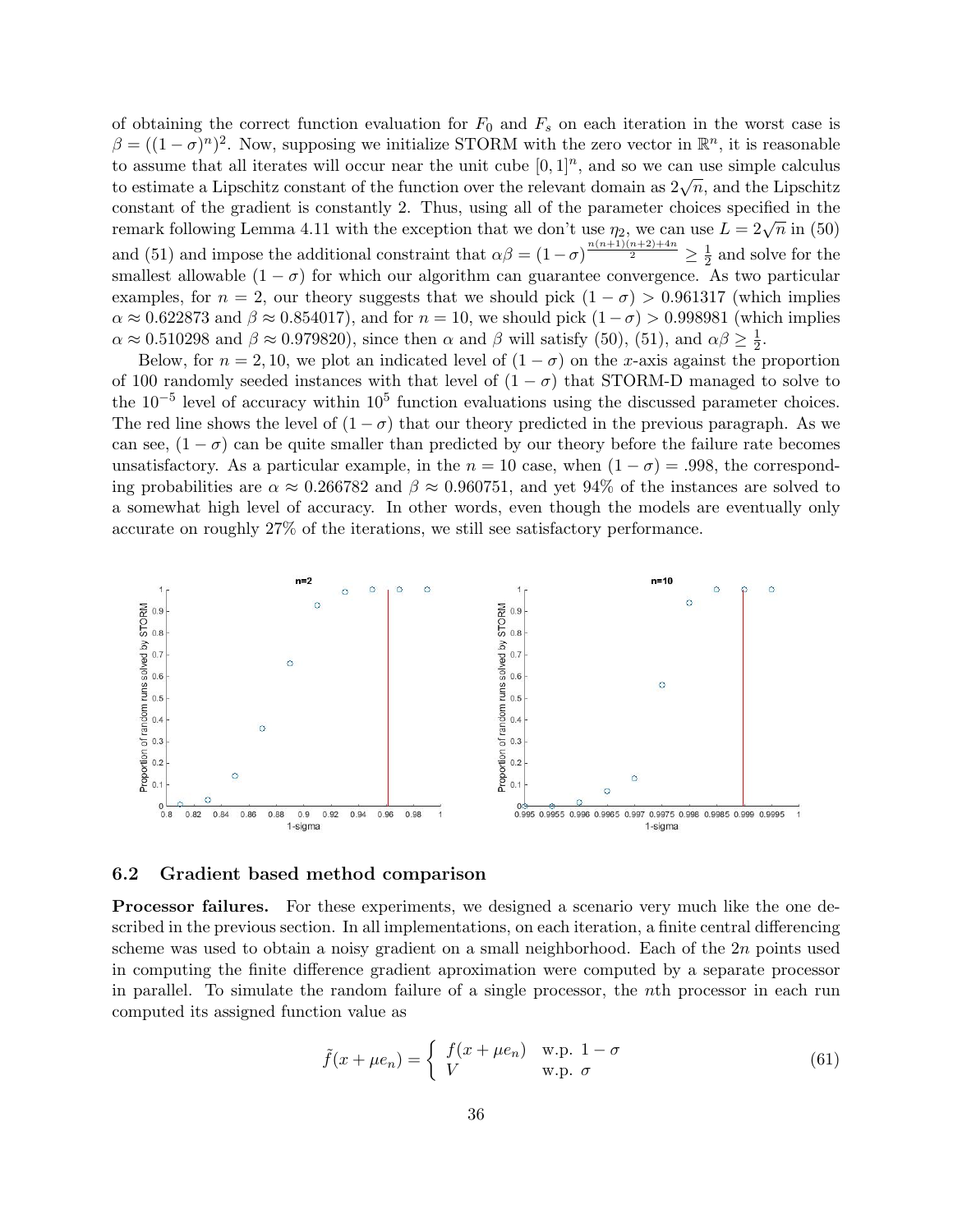where V is some garbage value wholly unrelated to the computation of  $f(x + \mu e_n)$  (in these experiments,  $V = 0$ ) and  $\sigma$  is some probability parameter.

We tested three different, but comparable, approaches to using finite difference gradient approximations in an iterative scheme. The first, which we call 'STORM', is an implementation of our random model philosophy. It wholly resamples the finite difference gradient approximation on every iteration, so that the quality of an approximation on a given iteration is unaffected by the quality of an approximation on a previous iteration.

#### Algorithm 3 STORM, Processor Failure Experiments

- 1: (Initialization): Choose an initial point  $x_0$  and an initial trust-region radius  $\delta_0 \in (0, \delta_{\max})$  with  $\delta_{\text{max}} > 0$ . Choose constants  $\gamma > 1$ ,  $\eta_1 \in (0, 1)$ . Choose finite differencing parameter  $\mu > 0$ . Set  $k \leftarrow 0, x \leftarrow x_0.$
- 2: Compute  $\tilde{f}(x \pm \mu e_i)$ , one at each of the 2n processors.
- 3: Compute approximate gradient  $\tilde{g}_k(x) = \frac{1}{2\mu} [\tilde{f}(x+\mu e_1) \tilde{f}(x-\mu e_1), \dots, \tilde{f}(x+\mu e_n) \tilde{f}(x-\mu e_n)]^{\top}$ .
- 4: Build a model  $m_k(x_k + s_k) = f_k + \tilde{g}_k^{\top} s_k$ , where  $s_k = x x_k$ .
- 5: Solve TR subproblem  $\min_{k} m_k(s)$  (so  $s_k = -\delta_k \tilde{g}_k / ||\tilde{g}_k||$ ).  $||s|| \leq \delta_k$
- 6: Evaluate  $\tilde{f}(x_k)$  and  $\tilde{f}(x_k + s_k)$  once each and set  $f_k^0 \leftarrow \tilde{f}(x_k)$  and  $f_k^s \leftarrow \tilde{f}(x_k + s_k)$ .
- 7: Compute  $\rho_k = \frac{f_k^0 f_k^s}{\sqrt{f_k^0 + f_k^s}}$  $\frac{J_k - J_k}{m_k(x_k) - m_k(x_k + s_k)}$ . If  $\rho_k \geq \eta_1$ , then  $x_{k+1} \leftarrow x_k + s_k$ ; otherwise,  $x_{k+1} \leftarrow x_k$ . 8: : If  $\rho_k \geq \eta_1$ , then  $\delta_{k+1} \leftarrow \min\{\gamma \delta_k, \delta_{\max}\}\;$ , otherwise  $\delta_{k+1} \leftarrow \max\{\mu, \gamma^{-1} \delta_k\}\;$ . 9:  $k \leftarrow k + 1$  and return to Step 2.

The second implementation, which we shall call 'Deng and Ferris' is the same as STORM except in Steps 2 and 3. Rather than compute the value at the  $2n$  processors once and use those values to get the approximate gradient  $\tilde{g}_k(x)$ , we will use a sample mean at the *i*th processor,  $\tilde{f}_{p_k}(x) \, = \, \frac{1}{p_k} \sum$ pk  $j=1$  $\tilde{f}(x \pm \mu e_i)$  obtained from each of the 2n processors. Here,  $p_k \leftarrow \max\{1, 1/\delta_k\}.$ Between failed iterations, where the 2n compass points do not move, we update  $\tilde{g}(x)$  by taking  $p_k - p_{k-1}$  new samples at each of the 2n points and computing the new approximations at compass  $p_k$  $p_{k-1}$ 

points as  $\tilde{f}_{p_k}(x \pm \delta_k e_i) = \frac{p_{k-1}}{p_k} \tilde{f}_{p_{k-1}} + \frac{1}{p_k}$  $\overline{p_k}$  $\sum$  $j=1$  $\tilde{f}(x \pm \mu e_i)$ . We should note, though, that while this

is inocuous in this experiment at the processors that "work correctly", a sample mean is a biased estimator of the true value of  $f(x + \mu e_n)$  being computed at the *n*th processor. In particular,  $E[\tilde{f}(x+\mu e_n)] = (1-\sigma)f(x+\mu e_n) + \sigma V$ . In Step 3, the approximate gradient is then computed as

$$
\tilde{g}_k(x) = \frac{1}{2\mu} [\tilde{f}_{p_k}(x + \mu e_1) - \tilde{f}_{p_k}(x + \mu e_1), \dots, \tilde{f}_{p_k}(x + \mu e_n) - \tilde{f}_{p_k}(x - \mu e_n)]^{\top}
$$

Finally, we compare these two methods against a naive implementation of stochastic gradient descent, shown in Algorithm 4.

Once again, since we wish to stress that the most accurate solutions are found by our solver the fastest, these performance profiles have tolerance  $\tau = 10^{-5}$ .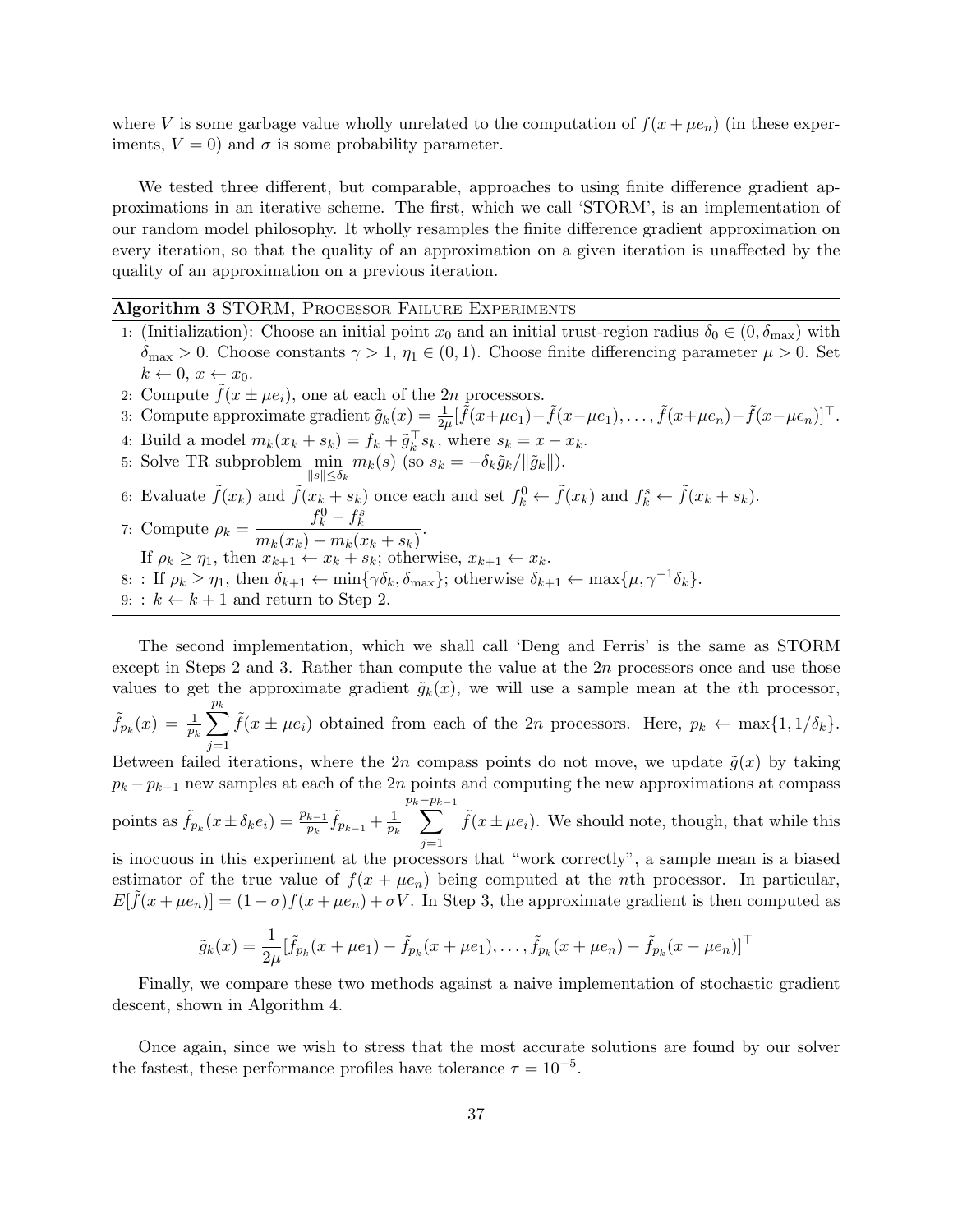#### Algorithm 4 NAIVE STOCHASTIC GRADIENT DESCENT

- 1: (Initialization): Choose an initial point  $x_0$ . Choose step size constant  $\gamma > 0$ . Choose finite differencing parameter  $\mu > 0$ . Set  $k \leftarrow 0, x \leftarrow x_0$ .
- 2: Compute  $f(x \pm \mu e_n)$ , one at each of the 2n processors.
- 3: Compute approximate gradient  $\tilde{g}_k(x) = \frac{1}{2\mu} [\tilde{f}(x+\mu e_1) \tilde{f}(x-\mu e_1), \dots, \tilde{f}(x+\mu e_n) \tilde{f}(x-\mu e_n)]^{\top}$ .
- 4:  $x_k \leftarrow x_k \frac{\gamma}{k+1} \tilde{g}_k(x)$ .
- 5:  $k \leftarrow k + 1$  and return to Step 2.



The results of this experiment show that, as expected, a 'confidence-building' strategy like in Deng and Ferris is largely useless in this scenario. As noise increases, we also see a preference for STORM over stochastic gradient descent, which we argue is due to the step-accepting criteria in STORM.

# References

[1] F. Bach and E. Moulines. Non-asymptotic analysis of stochastic approximation algorithms for machine learning. In Advances in Neural Information Processing Systems 24: 25th Annual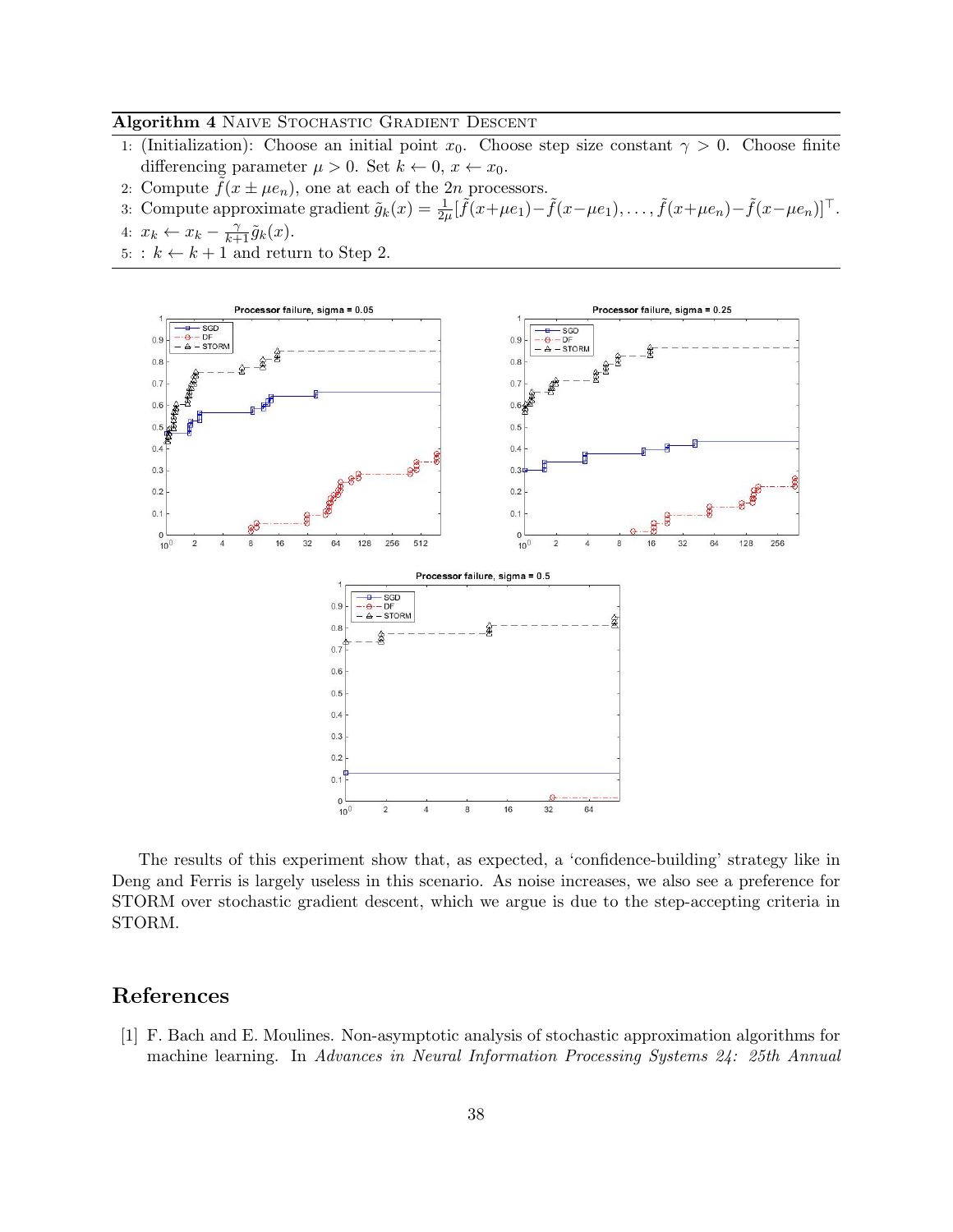Conference on Neural Information Processing Systems 2011. Proceedings of a meeting held 12-14 December 2011, Granada, Spain., pages 451–459, 2011.

- [2] A. Bandeira, K. Scheinberg, and L.N. Vicente. Convergence of trust-region methods based on probabilistic models. SIAM Journal on Optimization, 24(3):1238–1264, 2014.
- [3] S.C. Billups, P. Graf, and J. Larson. Derivative-free optimization of expensive functions with computational error using weighted regression. SIAM Journal on Optimization, 23(1):27–53, 2013.
- [4] K.H. Chang, M.K. Li, and H. Wan. Stochastic trust-region response-surface method (strong) - a new response-surface framework for simulation optimization. INFORMS Journal on Computing, 25(2):230–243, 2013.
- [5] R. Chen. Stochastic Derivative-Free Optimization of Noisy Functions. PhD thesis, Department of Industrial and Systems Engineering, Lehigh University, Bethlehem, USA, 2015.
- [6] A.R. Conn, K. Scheinberg, and L.N. Vicente. Global convergence of general derivative-free trust-region algorithms to first- and second-order critical points. SIAM J. on Optimization, 20(1):387–415, April 2009.
- [7] A.R. Conn, K. Scheinberg, and L.N. Vicente. *Introduction to Derivative-Free Optimization*. Society for Industrial and Applied Mathematics, Philadelphia, PA, USA, 2009.
- [8] G. Deng and M.C. Ferris. Variable-number sample-path optimization. Mathematical Programming, 117:81–109, 2009.
- [9] R. Durrett. Probability: theory and examples. cambridge series in statistical and probabilistic mathematics. Cambridge University Press, Cambridge, 105, 2010.
- [10] S. Ghadimi and G. Lan. Accelerated gradient methods for nonconvex nonlinear and stochastic programming. Mathematical Programming. To appear.
- [11] S. Ghadimi and G. Lan. Stochastic first- and zeroth-order methods for nonconvex stochastic programming. SIAM Journal on Optimization, 23(4):2341–2368, 2013.
- [12] S. Ghosh, P.W. Glynn, F. Hashemi, and R. Pasupathy. How much to sample in simulationbased stochastic recursions? SIAM Journal on Optimization, To appear.
- [13] A.B. Juditsky and B.T. Polyak. Acceleration of stochastic approximation by averaging. SIAM J. Control Optim., 30(4):838–855, July 1992.
- [14] J. Kiefer and J. Wolfowitz. Stochastic estimation of the maximum of a regression function. The Annals of Mathematical Statistics, 22(3):462–466, 1952.
- [15] J. Larson and S.C. Billups. Stochastic derivative-free optimization using a trust region framework. 2013. Technical report.
- [16] S. Monro and H. Robbins. A stochastic approximation method. The Annals of Mathematical Statistics, 22(3):400–407, 1951.